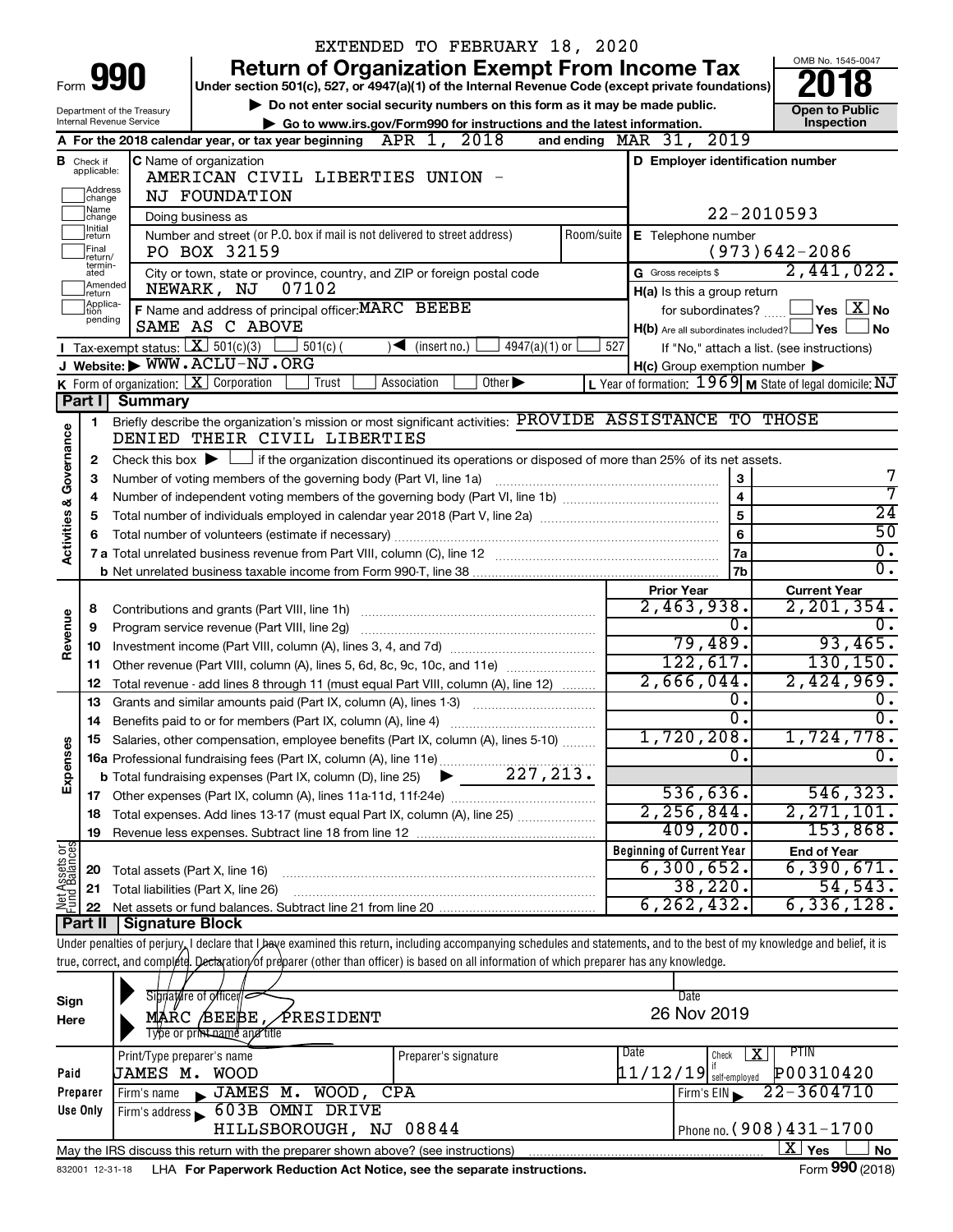| Form 990 (2018)<br>prior Form 990 or 990-EZ?<br>(Code:<br>ı.<br>YEAR.<br>$\overline{2}$ .<br>WEBSITE, AND MEDIA.<br>з. | Part III   Statement of Program Service Accomplishments<br>Briefly describe the organization's mission:<br>If "Yes," describe these new services on Schedule O.<br>If "Yes," describe these changes on Schedule O.<br>revenue, if any, for each program service reported.<br>) (Expenses \$ | NJ FOUNDATION<br>1,597,482. including grants of \$                                              | PROMOTE AND DEFEND CIVIL LIBERTIES PRINCIPLES.   | Did the organization undertake any significant program services during the year which were not listed on the<br>Did the organization cease conducting, or make significant changes in how it conducts, any program services?<br>Describe the organization's program service accomplishments for each of its three largest program services, as measured by expenses.<br>Section 501(c)(3) and 501(c)(4) organizations are required to report the amount of grants and allocations to others, the total expenses, and<br>) (Revenue \$ | Page 2<br>$\Box$ Yes $[\overline{\mathrm{X}}]$ No<br>$\Box$ Yes $[\overline{\mathrm{X}}]$ No |
|------------------------------------------------------------------------------------------------------------------------|---------------------------------------------------------------------------------------------------------------------------------------------------------------------------------------------------------------------------------------------------------------------------------------------|-------------------------------------------------------------------------------------------------|--------------------------------------------------|---------------------------------------------------------------------------------------------------------------------------------------------------------------------------------------------------------------------------------------------------------------------------------------------------------------------------------------------------------------------------------------------------------------------------------------------------------------------------------------------------------------------------------------|----------------------------------------------------------------------------------------------|
|                                                                                                                        |                                                                                                                                                                                                                                                                                             |                                                                                                 |                                                  |                                                                                                                                                                                                                                                                                                                                                                                                                                                                                                                                       |                                                                                              |
|                                                                                                                        |                                                                                                                                                                                                                                                                                             |                                                                                                 |                                                  |                                                                                                                                                                                                                                                                                                                                                                                                                                                                                                                                       |                                                                                              |
|                                                                                                                        |                                                                                                                                                                                                                                                                                             |                                                                                                 |                                                  |                                                                                                                                                                                                                                                                                                                                                                                                                                                                                                                                       |                                                                                              |
|                                                                                                                        |                                                                                                                                                                                                                                                                                             |                                                                                                 |                                                  |                                                                                                                                                                                                                                                                                                                                                                                                                                                                                                                                       |                                                                                              |
|                                                                                                                        |                                                                                                                                                                                                                                                                                             |                                                                                                 |                                                  |                                                                                                                                                                                                                                                                                                                                                                                                                                                                                                                                       |                                                                                              |
|                                                                                                                        |                                                                                                                                                                                                                                                                                             |                                                                                                 |                                                  |                                                                                                                                                                                                                                                                                                                                                                                                                                                                                                                                       |                                                                                              |
|                                                                                                                        |                                                                                                                                                                                                                                                                                             |                                                                                                 |                                                  |                                                                                                                                                                                                                                                                                                                                                                                                                                                                                                                                       |                                                                                              |
|                                                                                                                        |                                                                                                                                                                                                                                                                                             |                                                                                                 |                                                  |                                                                                                                                                                                                                                                                                                                                                                                                                                                                                                                                       |                                                                                              |
|                                                                                                                        |                                                                                                                                                                                                                                                                                             |                                                                                                 |                                                  |                                                                                                                                                                                                                                                                                                                                                                                                                                                                                                                                       |                                                                                              |
|                                                                                                                        |                                                                                                                                                                                                                                                                                             |                                                                                                 |                                                  |                                                                                                                                                                                                                                                                                                                                                                                                                                                                                                                                       |                                                                                              |
|                                                                                                                        |                                                                                                                                                                                                                                                                                             |                                                                                                 |                                                  |                                                                                                                                                                                                                                                                                                                                                                                                                                                                                                                                       |                                                                                              |
|                                                                                                                        |                                                                                                                                                                                                                                                                                             |                                                                                                 |                                                  |                                                                                                                                                                                                                                                                                                                                                                                                                                                                                                                                       |                                                                                              |
|                                                                                                                        |                                                                                                                                                                                                                                                                                             |                                                                                                 |                                                  |                                                                                                                                                                                                                                                                                                                                                                                                                                                                                                                                       |                                                                                              |
|                                                                                                                        |                                                                                                                                                                                                                                                                                             |                                                                                                 |                                                  |                                                                                                                                                                                                                                                                                                                                                                                                                                                                                                                                       | 97,940.                                                                                      |
|                                                                                                                        |                                                                                                                                                                                                                                                                                             |                                                                                                 |                                                  | PROVIDE LEGAL ADVOCACY AND REPRESENTATION TO 50-100 PEOPLE EACH                                                                                                                                                                                                                                                                                                                                                                                                                                                                       |                                                                                              |
|                                                                                                                        |                                                                                                                                                                                                                                                                                             |                                                                                                 |                                                  |                                                                                                                                                                                                                                                                                                                                                                                                                                                                                                                                       |                                                                                              |
|                                                                                                                        |                                                                                                                                                                                                                                                                                             |                                                                                                 |                                                  | EDUCATE THE GENERAL PUBLIC ABOUT THEIR CIVIL LIBERTIES AND                                                                                                                                                                                                                                                                                                                                                                                                                                                                            |                                                                                              |
|                                                                                                                        |                                                                                                                                                                                                                                                                                             |                                                                                                 |                                                  | CONSTITUTIONAL RIGHTS THROUGH PUBLICATIONS, SPEAKING ENGAGEMENTS,                                                                                                                                                                                                                                                                                                                                                                                                                                                                     |                                                                                              |
|                                                                                                                        |                                                                                                                                                                                                                                                                                             |                                                                                                 |                                                  | CONDUCT OUTREACH TO COMMUNITIES NEEDING HELP AND GUIDANCE ON CIVIL                                                                                                                                                                                                                                                                                                                                                                                                                                                                    |                                                                                              |
|                                                                                                                        | LIBERTIES ISSUES.                                                                                                                                                                                                                                                                           |                                                                                                 |                                                  |                                                                                                                                                                                                                                                                                                                                                                                                                                                                                                                                       |                                                                                              |
|                                                                                                                        |                                                                                                                                                                                                                                                                                             |                                                                                                 |                                                  | DEVELOP PUBLICATIONS AND STUDIES OF CURRENT CIVIL LIBERTIES                                                                                                                                                                                                                                                                                                                                                                                                                                                                           |                                                                                              |
|                                                                                                                        | PROBLEMS AND ISSUES.                                                                                                                                                                                                                                                                        |                                                                                                 |                                                  |                                                                                                                                                                                                                                                                                                                                                                                                                                                                                                                                       |                                                                                              |
|                                                                                                                        |                                                                                                                                                                                                                                                                                             |                                                                                                 |                                                  |                                                                                                                                                                                                                                                                                                                                                                                                                                                                                                                                       |                                                                                              |
|                                                                                                                        |                                                                                                                                                                                                                                                                                             |                                                                                                 |                                                  |                                                                                                                                                                                                                                                                                                                                                                                                                                                                                                                                       |                                                                                              |
|                                                                                                                        |                                                                                                                                                                                                                                                                                             |                                                                                                 |                                                  |                                                                                                                                                                                                                                                                                                                                                                                                                                                                                                                                       |                                                                                              |
|                                                                                                                        |                                                                                                                                                                                                                                                                                             |                                                                                                 |                                                  |                                                                                                                                                                                                                                                                                                                                                                                                                                                                                                                                       |                                                                                              |
|                                                                                                                        |                                                                                                                                                                                                                                                                                             |                                                                                                 |                                                  |                                                                                                                                                                                                                                                                                                                                                                                                                                                                                                                                       |                                                                                              |
|                                                                                                                        |                                                                                                                                                                                                                                                                                             |                                                                                                 |                                                  |                                                                                                                                                                                                                                                                                                                                                                                                                                                                                                                                       |                                                                                              |
|                                                                                                                        |                                                                                                                                                                                                                                                                                             |                                                                                                 |                                                  |                                                                                                                                                                                                                                                                                                                                                                                                                                                                                                                                       |                                                                                              |
|                                                                                                                        |                                                                                                                                                                                                                                                                                             |                                                                                                 |                                                  |                                                                                                                                                                                                                                                                                                                                                                                                                                                                                                                                       |                                                                                              |
|                                                                                                                        |                                                                                                                                                                                                                                                                                             |                                                                                                 |                                                  |                                                                                                                                                                                                                                                                                                                                                                                                                                                                                                                                       |                                                                                              |
|                                                                                                                        |                                                                                                                                                                                                                                                                                             |                                                                                                 |                                                  |                                                                                                                                                                                                                                                                                                                                                                                                                                                                                                                                       |                                                                                              |
|                                                                                                                        |                                                                                                                                                                                                                                                                                             |                                                                                                 |                                                  |                                                                                                                                                                                                                                                                                                                                                                                                                                                                                                                                       |                                                                                              |
|                                                                                                                        |                                                                                                                                                                                                                                                                                             |                                                                                                 |                                                  |                                                                                                                                                                                                                                                                                                                                                                                                                                                                                                                                       |                                                                                              |
|                                                                                                                        |                                                                                                                                                                                                                                                                                             |                                                                                                 |                                                  |                                                                                                                                                                                                                                                                                                                                                                                                                                                                                                                                       |                                                                                              |
|                                                                                                                        |                                                                                                                                                                                                                                                                                             |                                                                                                 |                                                  |                                                                                                                                                                                                                                                                                                                                                                                                                                                                                                                                       |                                                                                              |
|                                                                                                                        |                                                                                                                                                                                                                                                                                             |                                                                                                 |                                                  |                                                                                                                                                                                                                                                                                                                                                                                                                                                                                                                                       |                                                                                              |
|                                                                                                                        |                                                                                                                                                                                                                                                                                             |                                                                                                 |                                                  |                                                                                                                                                                                                                                                                                                                                                                                                                                                                                                                                       |                                                                                              |
|                                                                                                                        |                                                                                                                                                                                                                                                                                             |                                                                                                 |                                                  |                                                                                                                                                                                                                                                                                                                                                                                                                                                                                                                                       |                                                                                              |
|                                                                                                                        |                                                                                                                                                                                                                                                                                             |                                                                                                 |                                                  |                                                                                                                                                                                                                                                                                                                                                                                                                                                                                                                                       |                                                                                              |
|                                                                                                                        |                                                                                                                                                                                                                                                                                             |                                                                                                 |                                                  |                                                                                                                                                                                                                                                                                                                                                                                                                                                                                                                                       |                                                                                              |
|                                                                                                                        |                                                                                                                                                                                                                                                                                             |                                                                                                 |                                                  |                                                                                                                                                                                                                                                                                                                                                                                                                                                                                                                                       |                                                                                              |
|                                                                                                                        |                                                                                                                                                                                                                                                                                             |                                                                                                 |                                                  |                                                                                                                                                                                                                                                                                                                                                                                                                                                                                                                                       |                                                                                              |
|                                                                                                                        |                                                                                                                                                                                                                                                                                             |                                                                                                 |                                                  |                                                                                                                                                                                                                                                                                                                                                                                                                                                                                                                                       |                                                                                              |
|                                                                                                                        |                                                                                                                                                                                                                                                                                             |                                                                                                 |                                                  |                                                                                                                                                                                                                                                                                                                                                                                                                                                                                                                                       |                                                                                              |
|                                                                                                                        |                                                                                                                                                                                                                                                                                             |                                                                                                 |                                                  |                                                                                                                                                                                                                                                                                                                                                                                                                                                                                                                                       |                                                                                              |
|                                                                                                                        |                                                                                                                                                                                                                                                                                             |                                                                                                 |                                                  |                                                                                                                                                                                                                                                                                                                                                                                                                                                                                                                                       |                                                                                              |
|                                                                                                                        |                                                                                                                                                                                                                                                                                             |                                                                                                 |                                                  |                                                                                                                                                                                                                                                                                                                                                                                                                                                                                                                                       |                                                                                              |
|                                                                                                                        |                                                                                                                                                                                                                                                                                             |                                                                                                 |                                                  |                                                                                                                                                                                                                                                                                                                                                                                                                                                                                                                                       |                                                                                              |
|                                                                                                                        |                                                                                                                                                                                                                                                                                             |                                                                                                 |                                                  | (Revenue \$                                                                                                                                                                                                                                                                                                                                                                                                                                                                                                                           |                                                                                              |
|                                                                                                                        |                                                                                                                                                                                                                                                                                             |                                                                                                 |                                                  |                                                                                                                                                                                                                                                                                                                                                                                                                                                                                                                                       |                                                                                              |
|                                                                                                                        |                                                                                                                                                                                                                                                                                             |                                                                                                 |                                                  |                                                                                                                                                                                                                                                                                                                                                                                                                                                                                                                                       | Form 990 (2018)                                                                              |
|                                                                                                                        | (Expenses \$                                                                                                                                                                                                                                                                                | $\left(\text{Code:} \right)$ $\left(\text{Expenses $}\right)$<br>Total program service expenses | Other program services (Describe in Schedule O.) | including grants of \$<br>including grants of \$<br>1,597,482.                                                                                                                                                                                                                                                                                                                                                                                                                                                                        | $\overbrace{\text{Code:}}$ (Expenses \$<br>) (Revenue \$                                     |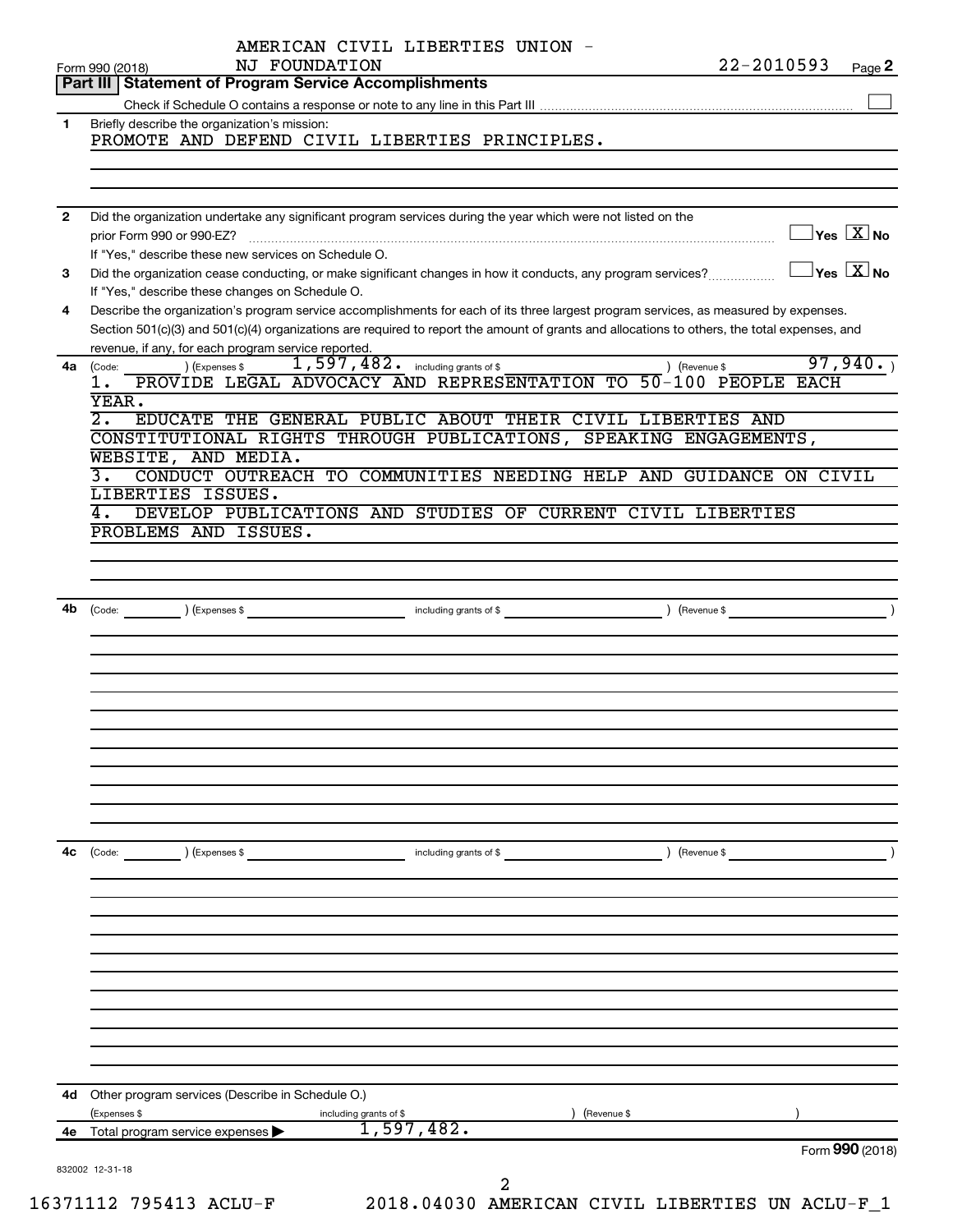**Part IV Checklist of Required Schedules**

NJ FOUNDATION

|     |                                                                                                                                                                                                                                           |                 | Yes                   | No                      |
|-----|-------------------------------------------------------------------------------------------------------------------------------------------------------------------------------------------------------------------------------------------|-----------------|-----------------------|-------------------------|
| 1   | Is the organization described in section $501(c)(3)$ or $4947(a)(1)$ (other than a private foundation)?                                                                                                                                   |                 |                       |                         |
|     | If "Yes," complete Schedule A                                                                                                                                                                                                             | 1               | x                     |                         |
| 2   |                                                                                                                                                                                                                                           | $\overline{2}$  | $\overline{\text{x}}$ |                         |
| З   | Did the organization engage in direct or indirect political campaign activities on behalf of or in opposition to candidates for                                                                                                           |                 |                       |                         |
|     | public office? If "Yes," complete Schedule C, Part I                                                                                                                                                                                      | 3               |                       | x                       |
| 4   | Section 501(c)(3) organizations. Did the organization engage in lobbying activities, or have a section 501(h) election in effect                                                                                                          |                 |                       |                         |
|     |                                                                                                                                                                                                                                           | 4               |                       | x                       |
| 5   | Is the organization a section 501(c)(4), 501(c)(5), or 501(c)(6) organization that receives membership dues, assessments, or                                                                                                              |                 |                       | x                       |
|     |                                                                                                                                                                                                                                           | 5               |                       |                         |
| 6   | Did the organization maintain any donor advised funds or any similar funds or accounts for which donors have the right to                                                                                                                 | 6               |                       | x                       |
| 7   | provide advice on the distribution or investment of amounts in such funds or accounts? If "Yes," complete Schedule D, Part I<br>Did the organization receive or hold a conservation easement, including easements to preserve open space, |                 |                       |                         |
|     | the environment, historic land areas, or historic structures? If "Yes," complete Schedule D, Part II                                                                                                                                      | $\overline{7}$  |                       | x                       |
| 8   | Did the organization maintain collections of works of art, historical treasures, or other similar assets? If "Yes," complete                                                                                                              |                 |                       |                         |
|     | Schedule D, Part III <b>Process Construction Construction Construction</b> Construction Construction Construction Construction Construction Construction Construction Construction Construction Construction Construction Construct       | 8               | x                     |                         |
| 9   | Did the organization report an amount in Part X, line 21, for escrow or custodial account liability, serve as a custodian for                                                                                                             |                 |                       |                         |
|     | amounts not listed in Part X; or provide credit counseling, debt management, credit repair, or debt negotiation services?                                                                                                                 |                 |                       |                         |
|     | If "Yes," complete Schedule D, Part IV                                                                                                                                                                                                    | 9               |                       | x                       |
| 10  | Did the organization, directly or through a related organization, hold assets in temporarily restricted endowments, permanent                                                                                                             |                 |                       |                         |
|     |                                                                                                                                                                                                                                           | 10              | x                     |                         |
| 11  | If the organization's answer to any of the following questions is "Yes," then complete Schedule D, Parts VI, VII, VIII, IX, or X                                                                                                          |                 |                       |                         |
|     | as applicable.                                                                                                                                                                                                                            |                 |                       |                         |
|     | a Did the organization report an amount for land, buildings, and equipment in Part X, line 10? If "Yes," complete Schedule D,                                                                                                             |                 |                       |                         |
|     |                                                                                                                                                                                                                                           | 11a             | х                     |                         |
|     | <b>b</b> Did the organization report an amount for investments - other securities in Part X, line 12 that is 5% or more of its total                                                                                                      |                 |                       |                         |
|     |                                                                                                                                                                                                                                           | 11b             | х                     |                         |
|     | c Did the organization report an amount for investments - program related in Part X, line 13 that is 5% or more of its total                                                                                                              |                 |                       |                         |
|     |                                                                                                                                                                                                                                           | 11c             |                       | x                       |
|     | d Did the organization report an amount for other assets in Part X, line 15 that is 5% or more of its total assets reported in                                                                                                            |                 |                       | x                       |
|     |                                                                                                                                                                                                                                           | 11d             | X                     |                         |
|     | Did the organization's separate or consolidated financial statements for the tax year include a footnote that addresses                                                                                                                   | 11e             |                       |                         |
| f   | the organization's liability for uncertain tax positions under FIN 48 (ASC 740)? If "Yes," complete Schedule D, Part X                                                                                                                    | 11f             |                       | x                       |
|     | 12a Did the organization obtain separate, independent audited financial statements for the tax year? If "Yes," complete                                                                                                                   |                 |                       |                         |
|     | Schedule D, Parts XI and XII                                                                                                                                                                                                              | 12a             | x                     |                         |
|     | <b>b</b> Was the organization included in consolidated, independent audited financial statements for the tax year?                                                                                                                        |                 |                       |                         |
|     | If "Yes," and if the organization answered "No" to line 12a, then completing Schedule D, Parts XI and XII is optional                                                                                                                     | 12 <sub>b</sub> |                       | х                       |
| 13  |                                                                                                                                                                                                                                           | 13              |                       | $\overline{\texttt{x}}$ |
| 14a |                                                                                                                                                                                                                                           | 14a             |                       | x                       |
| b   | Did the organization have aggregate revenues or expenses of more than \$10,000 from grantmaking, fundraising, business,                                                                                                                   |                 |                       |                         |
|     | investment, and program service activities outside the United States, or aggregate foreign investments valued at \$100,000                                                                                                                |                 |                       |                         |
|     |                                                                                                                                                                                                                                           | 14b             |                       | х                       |
| 15  | Did the organization report on Part IX, column (A), line 3, more than \$5,000 of grants or other assistance to or for any                                                                                                                 |                 |                       |                         |
|     |                                                                                                                                                                                                                                           | 15              |                       | х                       |
| 16  | Did the organization report on Part IX, column (A), line 3, more than \$5,000 of aggregate grants or other assistance to                                                                                                                  |                 |                       |                         |
|     |                                                                                                                                                                                                                                           | 16              |                       | х                       |
| 17  | Did the organization report a total of more than \$15,000 of expenses for professional fundraising services on Part IX,                                                                                                                   |                 |                       | х                       |
|     |                                                                                                                                                                                                                                           | 17              |                       |                         |
| 18  | Did the organization report more than \$15,000 total of fundraising event gross income and contributions on Part VIII, lines                                                                                                              | 18              | x                     |                         |
| 19  | Did the organization report more than \$15,000 of gross income from gaming activities on Part VIII, line 9a? If "Yes,"                                                                                                                    |                 |                       |                         |
|     |                                                                                                                                                                                                                                           | 19              |                       | x                       |
|     | 20a Did the organization operate one or more hospital facilities? If "Yes," complete Schedule H                                                                                                                                           | 20a             |                       | X                       |
|     |                                                                                                                                                                                                                                           | 20b             |                       |                         |
| 21  | Did the organization report more than \$5,000 of grants or other assistance to any domestic organization or                                                                                                                               |                 |                       |                         |
|     |                                                                                                                                                                                                                                           | 21              |                       | x                       |
|     | 832003 12-31-18                                                                                                                                                                                                                           |                 |                       | Form 990 (2018)         |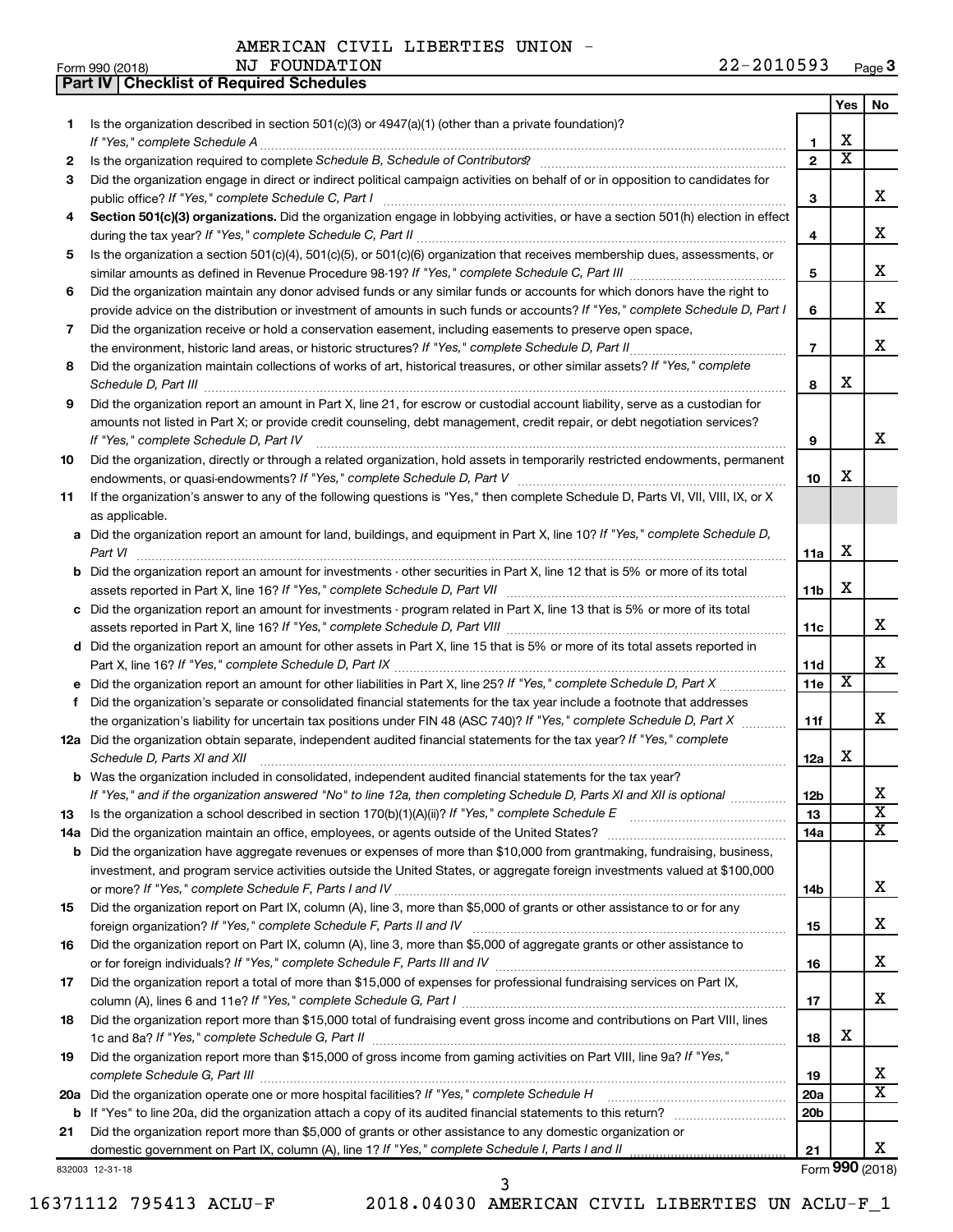|        | <b>Part IV   Checklist of Required Schedules (continued)</b>                                                                                                                                                                                                                                                                                                                                                                                              |                 |     |                         |
|--------|-----------------------------------------------------------------------------------------------------------------------------------------------------------------------------------------------------------------------------------------------------------------------------------------------------------------------------------------------------------------------------------------------------------------------------------------------------------|-----------------|-----|-------------------------|
|        |                                                                                                                                                                                                                                                                                                                                                                                                                                                           |                 | Yes | No                      |
| 22     | Did the organization report more than \$5,000 of grants or other assistance to or for domestic individuals on                                                                                                                                                                                                                                                                                                                                             |                 |     |                         |
|        |                                                                                                                                                                                                                                                                                                                                                                                                                                                           | 22              |     | х                       |
| 23     | Did the organization answer "Yes" to Part VII, Section A, line 3, 4, or 5 about compensation of the organization's current                                                                                                                                                                                                                                                                                                                                |                 |     |                         |
|        | and former officers, directors, trustees, key employees, and highest compensated employees? If "Yes," complete                                                                                                                                                                                                                                                                                                                                            |                 |     |                         |
|        | $\textit{Schedule J} \textit{ \textbf{}} \textit{ \textbf{}} \textit{ \textbf{}} \textit{ \textbf{}} \textit{ \textbf{}} \textit{ \textbf{}} \textit{ \textbf{}} \textit{ \textbf{}} \textit{ \textbf{}} \textit{ \textbf{}} \textit{ \textbf{}} \textit{ \textbf{}} \textit{ \textbf{}} \textit{ \textbf{}} \textit{ \textbf{}} \textit{ \textbf{}} \textit{ \textbf{}} \textit{ \textbf{}} \textit{ \textbf{}} \textit{ \textbf{}} \textit{ \textbf{}}$ | 23              | X   |                         |
|        | 24a Did the organization have a tax-exempt bond issue with an outstanding principal amount of more than \$100,000 as of the                                                                                                                                                                                                                                                                                                                               |                 |     |                         |
|        | last day of the year, that was issued after December 31, 2002? If "Yes," answer lines 24b through 24d and complete                                                                                                                                                                                                                                                                                                                                        |                 |     |                         |
|        |                                                                                                                                                                                                                                                                                                                                                                                                                                                           | 24a             |     | x                       |
|        |                                                                                                                                                                                                                                                                                                                                                                                                                                                           | 24 <sub>b</sub> |     |                         |
|        | Did the organization maintain an escrow account other than a refunding escrow at any time during the year to defease                                                                                                                                                                                                                                                                                                                                      |                 |     |                         |
|        |                                                                                                                                                                                                                                                                                                                                                                                                                                                           | 24c             |     |                         |
|        |                                                                                                                                                                                                                                                                                                                                                                                                                                                           | 24d             |     |                         |
|        |                                                                                                                                                                                                                                                                                                                                                                                                                                                           |                 |     |                         |
|        | 25a Section 501(c)(3), 501(c)(4), and 501(c)(29) organizations. Did the organization engage in an excess benefit                                                                                                                                                                                                                                                                                                                                          |                 |     | x                       |
|        |                                                                                                                                                                                                                                                                                                                                                                                                                                                           | 25a             |     |                         |
|        | <b>b</b> Is the organization aware that it engaged in an excess benefit transaction with a disqualified person in a prior year, and                                                                                                                                                                                                                                                                                                                       |                 |     |                         |
|        | that the transaction has not been reported on any of the organization's prior Forms 990 or 990-EZ? If "Yes," complete                                                                                                                                                                                                                                                                                                                                     |                 |     |                         |
|        | Schedule L, Part I                                                                                                                                                                                                                                                                                                                                                                                                                                        | 25 <sub>b</sub> |     | x                       |
| 26     | Did the organization report any amount on Part X, line 5, 6, or 22 for receivables from or payables to any current or                                                                                                                                                                                                                                                                                                                                     |                 |     |                         |
|        | former officers, directors, trustees, key employees, highest compensated employees, or disqualified persons? If "Yes,"                                                                                                                                                                                                                                                                                                                                    |                 |     |                         |
|        | complete Schedule L, Part II                                                                                                                                                                                                                                                                                                                                                                                                                              | 26              |     | х                       |
| 27     | Did the organization provide a grant or other assistance to an officer, director, trustee, key employee, substantial                                                                                                                                                                                                                                                                                                                                      |                 |     |                         |
|        | contributor or employee thereof, a grant selection committee member, or to a 35% controlled entity or family member                                                                                                                                                                                                                                                                                                                                       |                 |     |                         |
|        |                                                                                                                                                                                                                                                                                                                                                                                                                                                           | 27              |     | х                       |
| 28     | Was the organization a party to a business transaction with one of the following parties (see Schedule L, Part IV                                                                                                                                                                                                                                                                                                                                         |                 |     |                         |
|        | instructions for applicable filing thresholds, conditions, and exceptions):                                                                                                                                                                                                                                                                                                                                                                               |                 |     |                         |
| а      | A current or former officer, director, trustee, or key employee? If "Yes," complete Schedule L, Part IV                                                                                                                                                                                                                                                                                                                                                   | 28a             |     | х                       |
| b      | A family member of a current or former officer, director, trustee, or key employee? If "Yes," complete Schedule L, Part IV                                                                                                                                                                                                                                                                                                                                | 28 <sub>b</sub> |     | $\overline{\textbf{X}}$ |
| с      | An entity of which a current or former officer, director, trustee, or key employee (or a family member thereof) was an officer,                                                                                                                                                                                                                                                                                                                           |                 |     |                         |
|        | director, trustee, or direct or indirect owner? If "Yes," complete Schedule L, Part IV.                                                                                                                                                                                                                                                                                                                                                                   | 28c             |     | х                       |
| 29     |                                                                                                                                                                                                                                                                                                                                                                                                                                                           | 29              |     | X                       |
| 30     | Did the organization receive contributions of art, historical treasures, or other similar assets, or qualified conservation                                                                                                                                                                                                                                                                                                                               |                 |     |                         |
|        |                                                                                                                                                                                                                                                                                                                                                                                                                                                           | 30              |     | х                       |
| 31     | Did the organization liquidate, terminate, or dissolve and cease operations?                                                                                                                                                                                                                                                                                                                                                                              |                 |     |                         |
|        |                                                                                                                                                                                                                                                                                                                                                                                                                                                           | 31              |     | х                       |
| 32     | Did the organization sell, exchange, dispose of, or transfer more than 25% of its net assets? If "Yes," complete                                                                                                                                                                                                                                                                                                                                          |                 |     |                         |
|        | Schedule N, Part II                                                                                                                                                                                                                                                                                                                                                                                                                                       | 32              |     | Χ                       |
| 33     | Did the organization own 100% of an entity disregarded as separate from the organization under Regulations                                                                                                                                                                                                                                                                                                                                                |                 |     |                         |
|        |                                                                                                                                                                                                                                                                                                                                                                                                                                                           | 33              |     | x                       |
| 34     | Was the organization related to any tax-exempt or taxable entity? If "Yes," complete Schedule R, Part II, III, or IV, and                                                                                                                                                                                                                                                                                                                                 |                 |     |                         |
|        | Part V, line 1                                                                                                                                                                                                                                                                                                                                                                                                                                            | 34              | X   |                         |
|        | 35a Did the organization have a controlled entity within the meaning of section 512(b)(13)?                                                                                                                                                                                                                                                                                                                                                               | 35a             |     | x                       |
|        | b If "Yes" to line 35a, did the organization receive any payment from or engage in any transaction with a controlled entity                                                                                                                                                                                                                                                                                                                               |                 |     |                         |
|        |                                                                                                                                                                                                                                                                                                                                                                                                                                                           | 35b             |     |                         |
| 36     | Section 501(c)(3) organizations. Did the organization make any transfers to an exempt non-charitable related organization?                                                                                                                                                                                                                                                                                                                                |                 |     |                         |
|        |                                                                                                                                                                                                                                                                                                                                                                                                                                                           | 36              | X   |                         |
| 37     | Did the organization conduct more than 5% of its activities through an entity that is not a related organization                                                                                                                                                                                                                                                                                                                                          |                 |     |                         |
|        |                                                                                                                                                                                                                                                                                                                                                                                                                                                           | 37              |     | x                       |
| 38     | Did the organization complete Schedule O and provide explanations in Schedule O for Part VI, lines 11b and 19?                                                                                                                                                                                                                                                                                                                                            |                 |     |                         |
|        |                                                                                                                                                                                                                                                                                                                                                                                                                                                           | 38              | х   |                         |
| Part V |                                                                                                                                                                                                                                                                                                                                                                                                                                                           |                 |     |                         |
|        | Check if Schedule O contains a response or note to any line in this Part V                                                                                                                                                                                                                                                                                                                                                                                |                 |     |                         |
|        |                                                                                                                                                                                                                                                                                                                                                                                                                                                           |                 | Yes | No                      |
|        | 20<br>1a                                                                                                                                                                                                                                                                                                                                                                                                                                                  |                 |     |                         |
|        | Enter the number of Forms W-2G included in line 1a. Enter -0- if not applicable<br>1b                                                                                                                                                                                                                                                                                                                                                                     |                 |     |                         |
|        | Did the organization comply with backup withholding rules for reportable payments to vendors and reportable gaming                                                                                                                                                                                                                                                                                                                                        |                 |     |                         |
|        |                                                                                                                                                                                                                                                                                                                                                                                                                                                           | 1c              | х   |                         |
|        | 832004 12-31-18                                                                                                                                                                                                                                                                                                                                                                                                                                           |                 |     | Form 990 (2018)         |
|        | 4                                                                                                                                                                                                                                                                                                                                                                                                                                                         |                 |     |                         |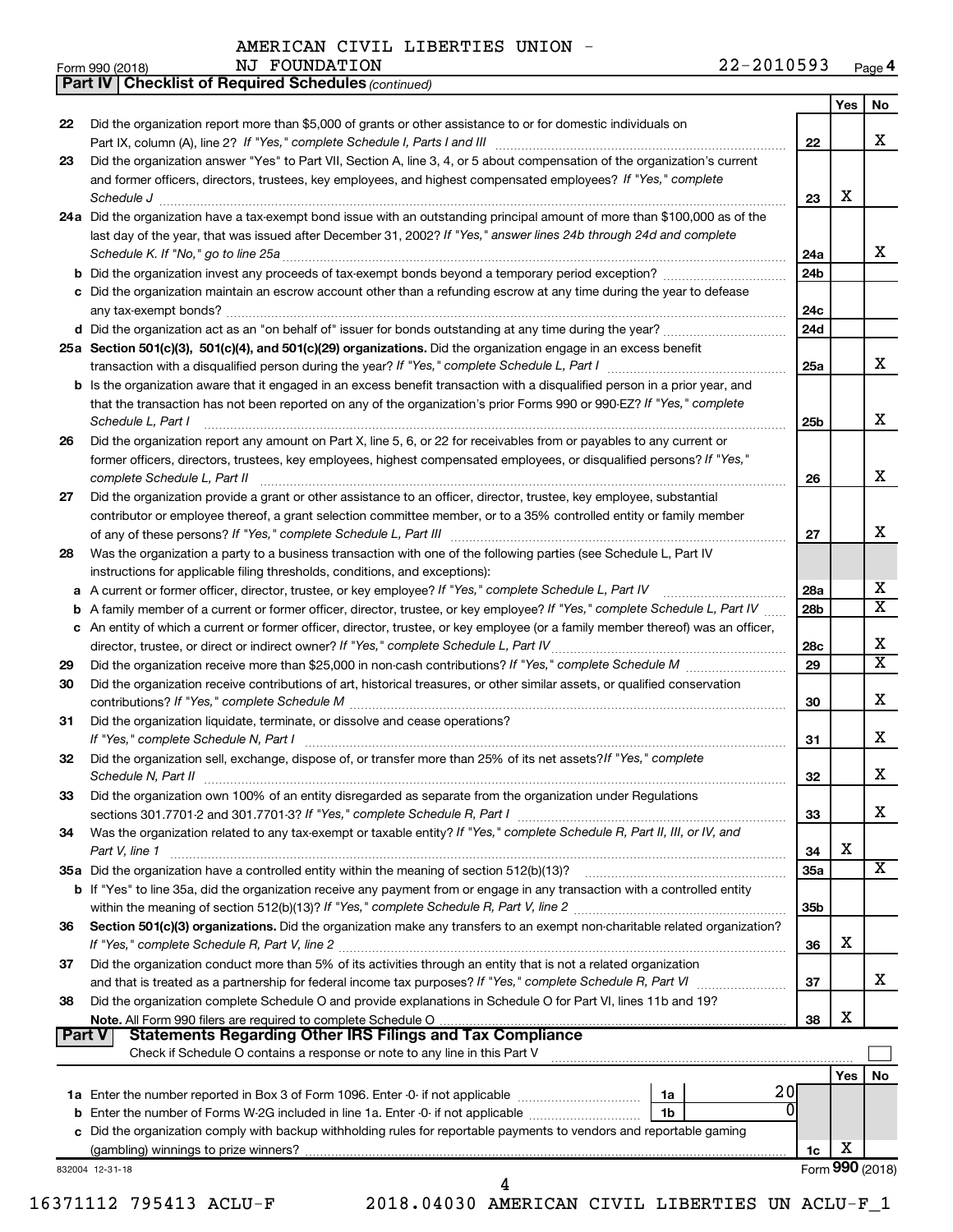| Part V | Statements Regarding Other IRS Filings and Tax Compliance (continued)                                                                                                         |                 |                 |     |                         |
|--------|-------------------------------------------------------------------------------------------------------------------------------------------------------------------------------|-----------------|-----------------|-----|-------------------------|
|        |                                                                                                                                                                               |                 |                 | Yes | No.                     |
|        | 2a Enter the number of employees reported on Form W-3, Transmittal of Wage and Tax Statements,                                                                                |                 |                 |     |                         |
|        | filed for the calendar year ending with or within the year covered by this return                                                                                             | 24<br>2a        |                 |     |                         |
|        | b If at least one is reported on line 2a, did the organization file all required federal employment tax returns?                                                              |                 | 2b              | X   |                         |
|        |                                                                                                                                                                               |                 |                 |     |                         |
| За     | Did the organization have unrelated business gross income of \$1,000 or more during the year?                                                                                 |                 | За              |     | х                       |
| b      | If "Yes," has it filed a Form 990-T for this year? If "No" to line 3b, provide an explanation in Schedule O manumum                                                           |                 | 3b              |     |                         |
|        | 4a At any time during the calendar year, did the organization have an interest in, or a signature or other authority over, a                                                  |                 |                 |     |                         |
|        | financial account in a foreign country (such as a bank account, securities account, or other financial account)?                                                              |                 | 4a              |     | х                       |
|        | <b>b</b> If "Yes," enter the name of the foreign country: $\blacktriangleright$                                                                                               |                 |                 |     |                         |
|        | See instructions for filing requirements for FinCEN Form 114, Report of Foreign Bank and Financial Accounts (FBAR).                                                           |                 |                 |     |                         |
| 5a     |                                                                                                                                                                               |                 | 5a              |     | х                       |
| b      |                                                                                                                                                                               |                 | 5b              |     | $\overline{\mathbf{X}}$ |
| с      |                                                                                                                                                                               |                 | 5с              |     |                         |
|        | 6a Does the organization have annual gross receipts that are normally greater than \$100,000, and did the organization solicit                                                |                 |                 |     |                         |
|        |                                                                                                                                                                               |                 | 6a              |     | х                       |
|        | <b>b</b> If "Yes," did the organization include with every solicitation an express statement that such contributions or gifts                                                 |                 |                 |     |                         |
|        |                                                                                                                                                                               |                 | 6b              |     |                         |
| 7      | Organizations that may receive deductible contributions under section 170(c).                                                                                                 |                 |                 |     |                         |
| а      | Did the organization receive a payment in excess of \$75 made partly as a contribution and partly for goods and services provided to the payor?                               |                 | 7a              | x   |                         |
| b      |                                                                                                                                                                               |                 | 7b              | х   |                         |
|        | c Did the organization sell, exchange, or otherwise dispose of tangible personal property for which it was required                                                           |                 |                 |     |                         |
|        |                                                                                                                                                                               |                 | 7c              |     | х                       |
|        |                                                                                                                                                                               | 7d              |                 |     |                         |
| е      | Did the organization receive any funds, directly or indirectly, to pay premiums on a personal benefit contract?                                                               |                 | 7е              |     |                         |
| f.     |                                                                                                                                                                               |                 | 7f              |     |                         |
| g      | If the organization received a contribution of qualified intellectual property, did the organization file Form 8899 as required?                                              |                 | 7g              |     |                         |
| h      | If the organization received a contribution of cars, boats, airplanes, or other vehicles, did the organization file a Form 1098-C?                                            |                 | 7h              |     |                         |
| 8      | Sponsoring organizations maintaining donor advised funds. Did a donor advised fund maintained by the                                                                          |                 |                 |     |                         |
|        |                                                                                                                                                                               |                 | 8               |     |                         |
| 9      | Sponsoring organizations maintaining donor advised funds.                                                                                                                     |                 |                 |     |                         |
| а      |                                                                                                                                                                               |                 | 9а              |     |                         |
| b      | Did the sponsoring organization make a distribution to a donor, donor advisor, or related person?                                                                             |                 | 9b              |     |                         |
| 10     | Section 501(c)(7) organizations. Enter:                                                                                                                                       |                 |                 |     |                         |
| а      |                                                                                                                                                                               | 10a             |                 |     |                         |
|        | b Gross receipts, included on Form 990, Part VIII, line 12, for public use of club facilities                                                                                 | 10b             |                 |     |                         |
| 11     | Section 501(c)(12) organizations. Enter:                                                                                                                                      |                 |                 |     |                         |
| а      |                                                                                                                                                                               | 11a             |                 |     |                         |
|        | b Gross income from other sources (Do not net amounts due or paid to other sources against                                                                                    |                 |                 |     |                         |
|        |                                                                                                                                                                               | 11b             |                 |     |                         |
|        | 12a Section 4947(a)(1) non-exempt charitable trusts. Is the organization filing Form 990 in lieu of Form 1041?                                                                |                 | 12a             |     |                         |
|        | <b>b</b> If "Yes," enter the amount of tax-exempt interest received or accrued during the year                                                                                | 12b             |                 |     |                         |
| 13     | Section 501(c)(29) qualified nonprofit health insurance issuers.                                                                                                              |                 |                 |     |                         |
|        | a Is the organization licensed to issue qualified health plans in more than one state?                                                                                        |                 | 13a             |     |                         |
|        | Note. See the instructions for additional information the organization must report on Schedule O.                                                                             |                 |                 |     |                         |
|        | <b>b</b> Enter the amount of reserves the organization is required to maintain by the states in which the                                                                     |                 |                 |     |                         |
|        |                                                                                                                                                                               | 13 <sub>b</sub> |                 |     |                         |
| с      |                                                                                                                                                                               | 13с             |                 |     | x                       |
|        | 14a Did the organization receive any payments for indoor tanning services during the tax year?                                                                                |                 | 14a             |     |                         |
|        |                                                                                                                                                                               |                 | 14 <sub>b</sub> |     |                         |
| 15     | Is the organization subject to the section 4960 tax on payment(s) of more than \$1,000,000 in remuneration or                                                                 |                 |                 |     | х                       |
|        |                                                                                                                                                                               |                 | 15              |     |                         |
| 16     | If "Yes," see instructions and file Form 4720, Schedule N.<br>Is the organization an educational institution subject to the section 4968 excise tax on net investment income? |                 | 16              |     | x                       |
|        | If "Yes," complete Form 4720, Schedule O.                                                                                                                                     |                 |                 |     |                         |
|        |                                                                                                                                                                               |                 |                 |     |                         |

Form (2018) **990**

832005 12-31-18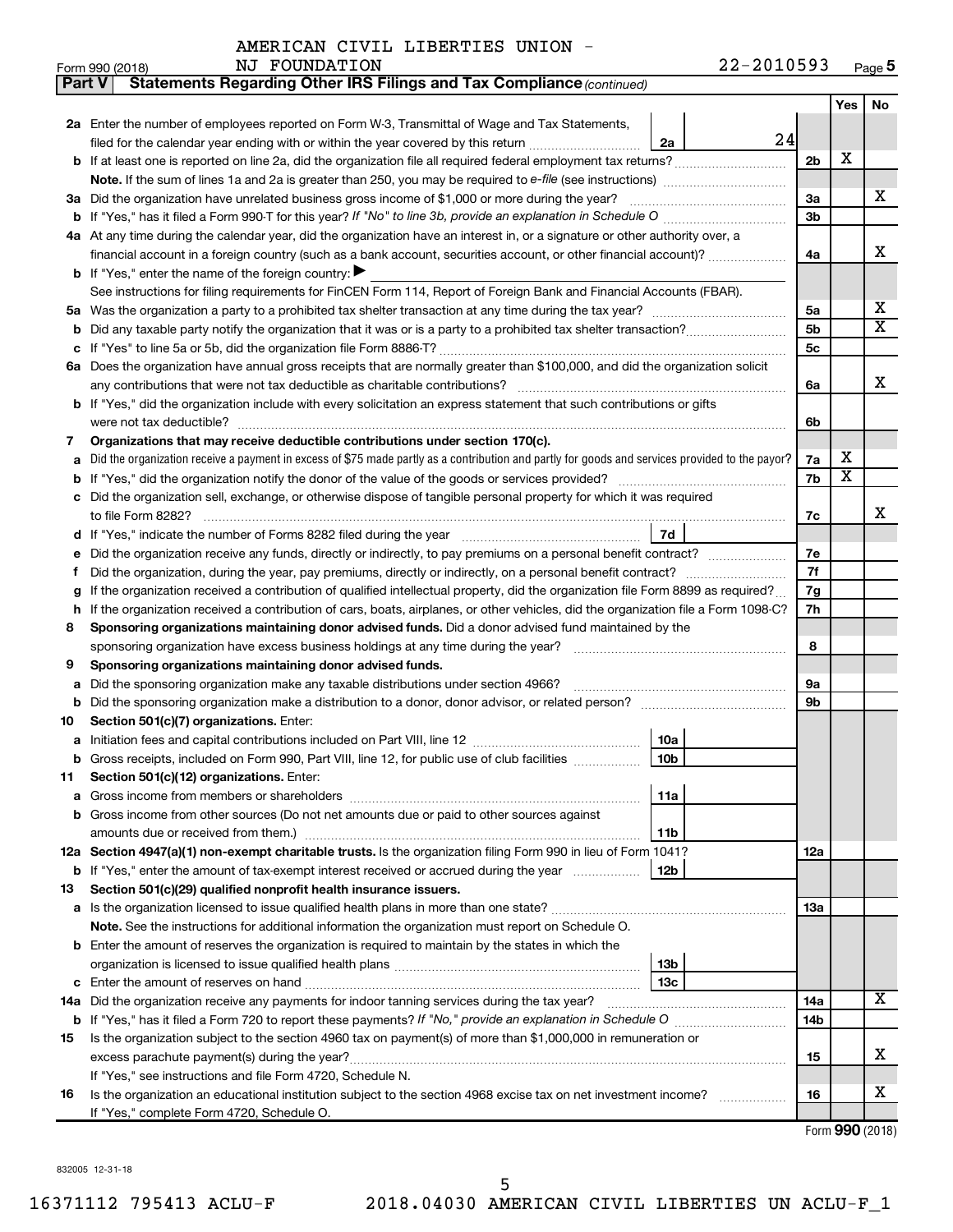**Part VI** Governance, Management, and Disclosure For each "Yes" response to lines 2 through 7b below, and for a "No" response *to line 8a, 8b, or 10b below, describe the circumstances, processes, or changes in Schedule O. See instructions.*

|     |                                                                                                                                                               |    |                 |                         | $\overline{\textbf{X}}$ |
|-----|---------------------------------------------------------------------------------------------------------------------------------------------------------------|----|-----------------|-------------------------|-------------------------|
|     | <b>Section A. Governing Body and Management</b>                                                                                                               |    |                 |                         |                         |
|     |                                                                                                                                                               |    |                 | Yes                     | No                      |
|     | 1a Enter the number of voting members of the governing body at the end of the tax year                                                                        | 1a |                 |                         |                         |
|     | If there are material differences in voting rights among members of the governing body, or if the governing                                                   |    |                 |                         |                         |
|     | body delegated broad authority to an executive committee or similar committee, explain in Schedule O.                                                         |    |                 |                         |                         |
|     | <b>b</b> Enter the number of voting members included in line 1a, above, who are independent <i>manameron</i>                                                  | 1b |                 |                         |                         |
| 2   | Did any officer, director, trustee, or key employee have a family relationship or a business relationship with any other                                      |    |                 |                         |                         |
|     | officer, director, trustee, or key employee?                                                                                                                  |    | $\mathbf{2}$    |                         |                         |
| 3   | Did the organization delegate control over management duties customarily performed by or under the direct supervision                                         |    |                 |                         |                         |
|     |                                                                                                                                                               |    | 3               |                         |                         |
| 4   | Did the organization make any significant changes to its governing documents since the prior Form 990 was filed?                                              |    | 4               |                         |                         |
| 5   |                                                                                                                                                               |    | 5               |                         |                         |
| 6   |                                                                                                                                                               |    | 6               |                         |                         |
| 7a  | Did the organization have members, stockholders, or other persons who had the power to elect or appoint one or                                                |    |                 |                         |                         |
|     |                                                                                                                                                               |    | 7a              |                         |                         |
|     | <b>b</b> Are any governance decisions of the organization reserved to (or subject to approval by) members, stockholders, or                                   |    |                 |                         |                         |
|     | persons other than the governing body?                                                                                                                        |    | 7b              |                         |                         |
| 8   | Did the organization contemporaneously document the meetings held or written actions undertaken during the year by the following:                             |    |                 |                         |                         |
|     |                                                                                                                                                               |    | 8a              | x                       |                         |
|     |                                                                                                                                                               |    | 8b              | $\overline{\mathbf{x}}$ |                         |
| 9   | Is there any officer, director, trustee, or key employee listed in Part VII, Section A, who cannot be reached at the                                          |    |                 |                         |                         |
|     |                                                                                                                                                               |    | 9               |                         |                         |
|     | Section B. Policies (This Section B requests information about policies not required by the Internal Revenue Code.)                                           |    |                 |                         |                         |
|     |                                                                                                                                                               |    |                 | Yes                     |                         |
|     |                                                                                                                                                               |    | 10a             | х                       |                         |
|     | <b>b</b> If "Yes," did the organization have written policies and procedures governing the activities of such chapters, affiliates,                           |    |                 |                         |                         |
|     |                                                                                                                                                               |    | 10 <sub>b</sub> | х                       |                         |
|     | 11a Has the organization provided a complete copy of this Form 990 to all members of its governing body before filing the form?                               |    | 11a             | $\overline{\textbf{x}}$ |                         |
|     | <b>b</b> Describe in Schedule O the process, if any, used by the organization to review this Form 990.                                                        |    |                 |                         |                         |
| 12a | Did the organization have a written conflict of interest policy? If "No," go to line 13                                                                       |    | 12a             | x                       |                         |
|     | Were officers, directors, or trustees, and key employees required to disclose annually interests that could give rise to conflicts?                           |    | 12 <sub>b</sub> | $\overline{\text{x}}$   |                         |
| b   | c Did the organization regularly and consistently monitor and enforce compliance with the policy? If "Yes," describe                                          |    |                 |                         |                         |
|     |                                                                                                                                                               |    |                 |                         |                         |
|     | in Schedule O how this was done manufactured and continuum and contact the way to the set of the set of the schedule O how this was done                      |    | 12c             | $\overline{\mathbf{X}}$ |                         |
| 13  |                                                                                                                                                               |    | 13              | $\overline{\textbf{x}}$ |                         |
| 14  | Did the organization have a written document retention and destruction policy? [11] manufaction manufaction in                                                |    | 14              |                         |                         |
| 15  | Did the process for determining compensation of the following persons include a review and approval by independent                                            |    |                 |                         |                         |
|     | persons, comparability data, and contemporaneous substantiation of the deliberation and decision?                                                             |    |                 |                         |                         |
|     |                                                                                                                                                               |    | <b>15a</b>      | x                       |                         |
|     |                                                                                                                                                               |    | 15b             | $\overline{\textbf{x}}$ |                         |
|     | If "Yes" to line 15a or 15b, describe the process in Schedule O (see instructions).                                                                           |    |                 |                         |                         |
|     | 16a Did the organization invest in, contribute assets to, or participate in a joint venture or similar arrangement with a                                     |    |                 |                         |                         |
|     | taxable entity during the year?                                                                                                                               |    | 16a             |                         |                         |
|     |                                                                                                                                                               |    |                 |                         |                         |
|     | b If "Yes," did the organization follow a written policy or procedure requiring the organization to evaluate its participation                                |    |                 |                         |                         |
|     | in joint venture arrangements under applicable federal tax law, and take steps to safeguard the organization's                                                |    |                 |                         |                         |
|     | exempt status with respect to such arrangements?                                                                                                              |    | 16b             |                         |                         |
|     | <b>Section C. Disclosure</b>                                                                                                                                  |    |                 |                         |                         |
| 17  | List the states with which a copy of this Form 990 is required to be filed $\blacktriangleright\text{NJ}$                                                     |    |                 |                         |                         |
| 18  | Section 6104 requires an organization to make its Forms 1023 (1024 or 1024 A if applicable), 990, and 990-T (Section 501(c)(3)s only) available               |    |                 |                         |                         |
|     |                                                                                                                                                               |    |                 |                         |                         |
|     | for public inspection. Indicate how you made these available. Check all that apply.<br>$\lfloor \mathbf{X} \rfloor$ Another's website<br><b>X</b> Own website |    |                 |                         |                         |
|     | $\lfloor x \rfloor$ Upon request<br>Other (explain in Schedule O)                                                                                             |    |                 |                         |                         |
| 19  | Describe in Schedule O whether (and if so, how) the organization made its governing documents, conflict of interest policy, and financial                     |    |                 |                         |                         |
|     | statements available to the public during the tax year.                                                                                                       |    |                 |                         |                         |
| 20  | State the name, address, and telephone number of the person who possesses the organization's books and records                                                |    |                 |                         |                         |
|     | THE ORGANIZATION $-$ (973)642-2086                                                                                                                            |    |                 |                         |                         |
|     | PO BOX 32159, NEWARK, NJ<br>07102<br>832006 12-31-18                                                                                                          |    |                 | Form 990 (2018)         |                         |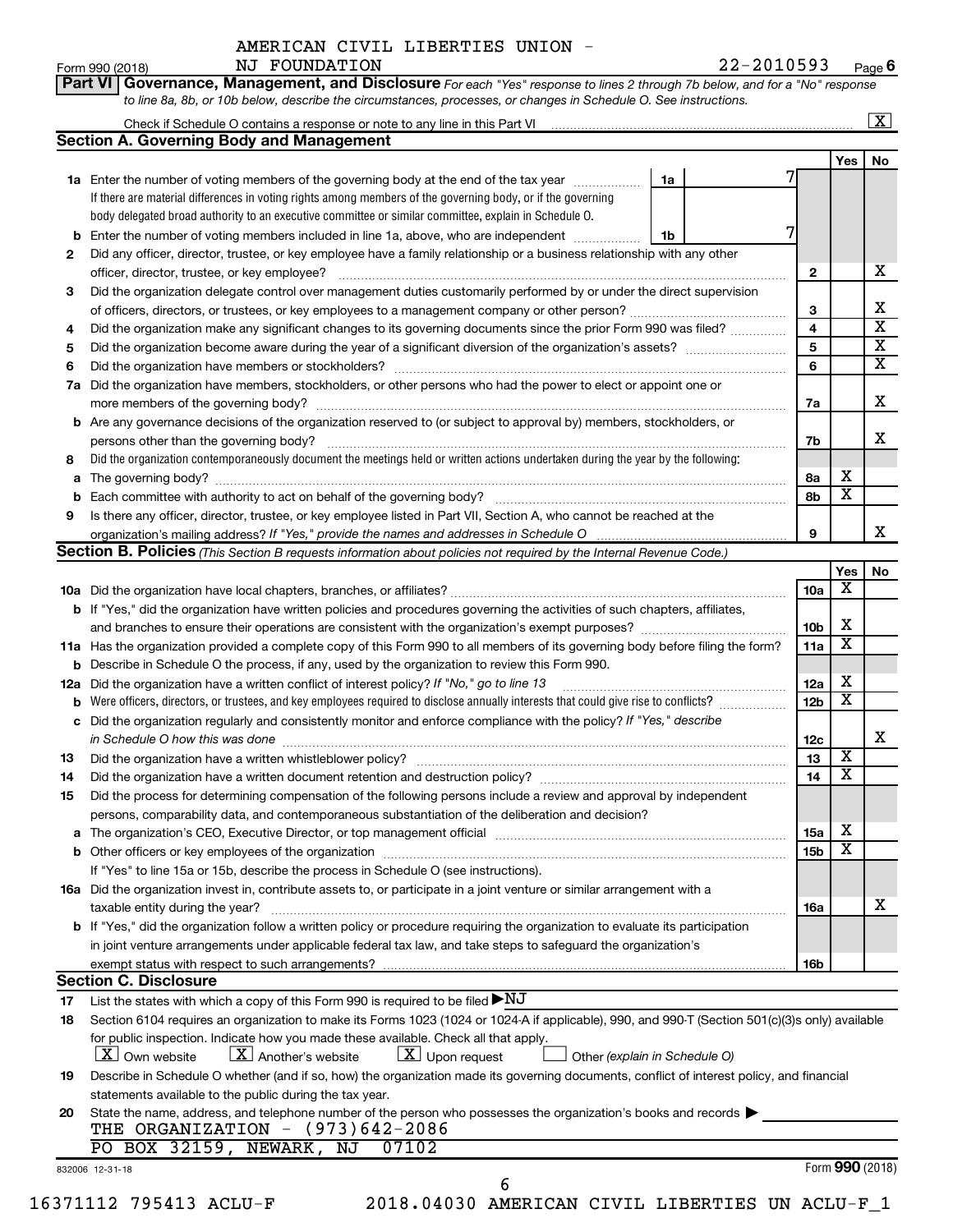|  | AMERICAN CIVIL LIBERTIES UNION |  |
|--|--------------------------------|--|
|  |                                |  |

 $\Box$ 

| Form 990 (2018) |  |  | NJ FOUNDATION |  | 77-7010293                                                                                 | Page |
|-----------------|--|--|---------------|--|--------------------------------------------------------------------------------------------|------|
|                 |  |  |               |  | Part VII Compensation of Officers, Directors, Trustees, Key Employees, Highest Compensated |      |

### **Employees, and Independent Contractors**

Check if Schedule O contains a response or note to any line in this Part VII

**Section A. Officers, Directors, Trustees, Key Employees, and Highest Compensated Employees**

**1a**  Complete this table for all persons required to be listed. Report compensation for the calendar year ending with or within the organization's tax year.

**•** List all of the organization's current officers, directors, trustees (whether individuals or organizations), regardless of amount of compensation. Enter -0- in columns  $(D)$ ,  $(E)$ , and  $(F)$  if no compensation was paid.

**•** List all of the organization's **current** key employees, if any. See instructions for definition of "key employee."

**•** List the organization's five current highest compensated employees (other than an officer, director, trustee, or key employee) who received reportable compensation (Box 5 of Form W-2 and/or Box 7 of Form 1099-MISC) of more than \$100,000 from the organization and any related organizations.

**•** List all of the organization's former officers, key employees, and highest compensated employees who received more than \$100,000 of reportable compensation from the organization and any related organizations.

**•** List all of the organization's former directors or trustees that received, in the capacity as a former director or trustee of the organization, more than \$10,000 of reportable compensation from the organization and any related organizations.

List persons in the following order: individual trustees or directors; institutional trustees; officers; key employees; highest compensated employees; and former such persons.

|  |  |  | $\boxed{\mathbf{X}}$ Check this box if neither the organization nor any related organization compensated any current officer, director, or trustee. |  |  |  |  |  |
|--|--|--|-----------------------------------------------------------------------------------------------------------------------------------------------------|--|--|--|--|--|
|--|--|--|-----------------------------------------------------------------------------------------------------------------------------------------------------|--|--|--|--|--|

| (A)                           | (B)                    |                                |                                                                  |             | (C)          |                                 |        | (D)                 | (E)                              | (F)                      |
|-------------------------------|------------------------|--------------------------------|------------------------------------------------------------------|-------------|--------------|---------------------------------|--------|---------------------|----------------------------------|--------------------------|
| Name and Title                | Average                |                                | (do not check more than one                                      | Position    |              |                                 |        | Reportable          | Reportable                       | Estimated                |
|                               | hours per              |                                | box, unless person is both an<br>officer and a director/trustee) |             |              |                                 |        | compensation        | compensation                     | amount of                |
|                               | week                   |                                |                                                                  |             |              |                                 |        | from                | from related                     | other                    |
|                               | (list any<br>hours for |                                |                                                                  |             |              |                                 |        | the<br>organization | organizations<br>(W-2/1099-MISC) | compensation<br>from the |
|                               | related                |                                |                                                                  |             |              |                                 |        | (W-2/1099-MISC)     |                                  | organization             |
|                               | organizations          |                                |                                                                  |             |              |                                 |        |                     |                                  | and related              |
|                               | below                  | Individual trustee or director | nstitutional trustee                                             |             | Key employee | Highest compensated<br>employee |        |                     |                                  | organizations            |
|                               | line)                  |                                |                                                                  | Officer     |              |                                 | Former |                     |                                  |                          |
| MARC BEEBE<br>(1)             | 2.00                   |                                |                                                                  |             |              |                                 |        |                     |                                  |                          |
| PRESIDENT                     |                        | X                              |                                                                  | $\mathbf X$ |              |                                 |        | $\mathbf 0$ .       | $\mathbf 0$ .                    | $\boldsymbol{0}$ .       |
| CJ GRIFFIN<br>(2)             | 2.00                   |                                |                                                                  |             |              |                                 |        |                     |                                  |                          |
| VICE PRESIDENT                |                        | $\mathbf X$                    |                                                                  | X           |              |                                 |        | 0                   | $\mathbf 0$ .                    | $\boldsymbol{0}$ .       |
| JAY D. GARTMAN<br>(3)         | 2.00                   |                                |                                                                  |             |              |                                 |        |                     |                                  |                          |
| <b>TREASURER</b>              |                        | X                              |                                                                  | $\mathbf X$ |              |                                 |        | $\mathbf 0$         | $\mathbf 0$ .                    | $\boldsymbol{0}$ .       |
| (4)<br><b>HEATHER TAYLOR</b>  | 2.00                   |                                |                                                                  |             |              |                                 |        |                     |                                  |                          |
| <b>SECRETARY</b>              |                        | X                              |                                                                  | $\mathbf x$ |              |                                 |        | $\mathbf 0$ .       | $\mathbf 0$ .                    | $\boldsymbol{0}$ .       |
| DEBRA E. GUSTON<br>(5)        | 2.00                   |                                |                                                                  |             |              |                                 |        |                     |                                  |                          |
| IMMEDIATE PAST PRESIDENT      |                        | X                              |                                                                  | X           |              |                                 |        | $\mathbf 0$         | $\mathbf 0$ .                    | $\boldsymbol{0}$ .       |
| GARY NISSENBAUM<br>(6)        | 1.00                   |                                |                                                                  |             |              |                                 |        |                     |                                  |                          |
| AT LARGE                      |                        | X                              |                                                                  |             |              |                                 |        | $\mathbf 0$         | $\mathbf 0$ .                    | $\mathbf 0$ .            |
| JOSEPH B. PARSONS<br>(7)      | 1.00                   |                                |                                                                  |             |              |                                 |        |                     |                                  |                          |
| AT LARGE                      |                        | X                              |                                                                  |             |              |                                 |        | $\mathbf 0$ .       | $\mathbf 0$ .                    | $\mathbf 0$ .            |
| S.NADIA HUSSAIN<br>(8)        | 1.00                   |                                |                                                                  |             |              |                                 |        |                     |                                  |                          |
| NATIONAL BOARD REPRESENTATIVE |                        | X                              |                                                                  |             |              |                                 |        | $\mathbf 0$ .       | $\mathbf 0$ .                    | 0.                       |
| DIANE DU BRULE<br>(9)         | 35.00                  |                                |                                                                  |             |              |                                 |        |                     |                                  |                          |
| DEVELOPMENT DIRECTOR          |                        |                                |                                                                  |             |              | X                               |        | 130,585.            | 0.                               | 22,357.                  |
| (10) JEANNE LOCICERO          | 35.00                  |                                |                                                                  |             |              |                                 |        |                     |                                  |                          |
| DEPUTY LEGAL DIRECTOR         |                        |                                |                                                                  |             |              | $\mathbf X$                     |        | 133,170.            | 0.                               | 3,201.                   |
| (11) ALEX SHALOM              | 35.00                  |                                |                                                                  |             |              |                                 |        |                     |                                  |                          |
| SENIOR SUPERVISING ATTORNEY   |                        |                                |                                                                  |             |              | $\mathbf X$                     |        | 107,749.            | 0.                               | 28,814.                  |
| (12) AMOL SINHA               | 35.00                  |                                |                                                                  |             |              |                                 |        |                     |                                  |                          |
| EXECUTIVE DIRECTOR            |                        |                                |                                                                  |             |              | $\mathbf X$                     |        | 145,000.            | 0.                               | 17,621.                  |
|                               |                        |                                |                                                                  |             |              |                                 |        |                     |                                  |                          |
|                               |                        |                                |                                                                  |             |              |                                 |        |                     |                                  |                          |
|                               |                        |                                |                                                                  |             |              |                                 |        |                     |                                  |                          |
|                               |                        |                                |                                                                  |             |              |                                 |        |                     |                                  |                          |
|                               |                        |                                |                                                                  |             |              |                                 |        |                     |                                  |                          |
|                               |                        |                                |                                                                  |             |              |                                 |        |                     |                                  |                          |
|                               |                        |                                |                                                                  |             |              |                                 |        |                     |                                  |                          |
|                               |                        |                                |                                                                  |             |              |                                 |        |                     |                                  |                          |
|                               |                        |                                |                                                                  |             |              |                                 |        |                     |                                  |                          |
|                               |                        |                                |                                                                  |             |              |                                 |        |                     |                                  |                          |
|                               |                        |                                |                                                                  |             |              |                                 |        |                     |                                  |                          |

832007 12-31-18

7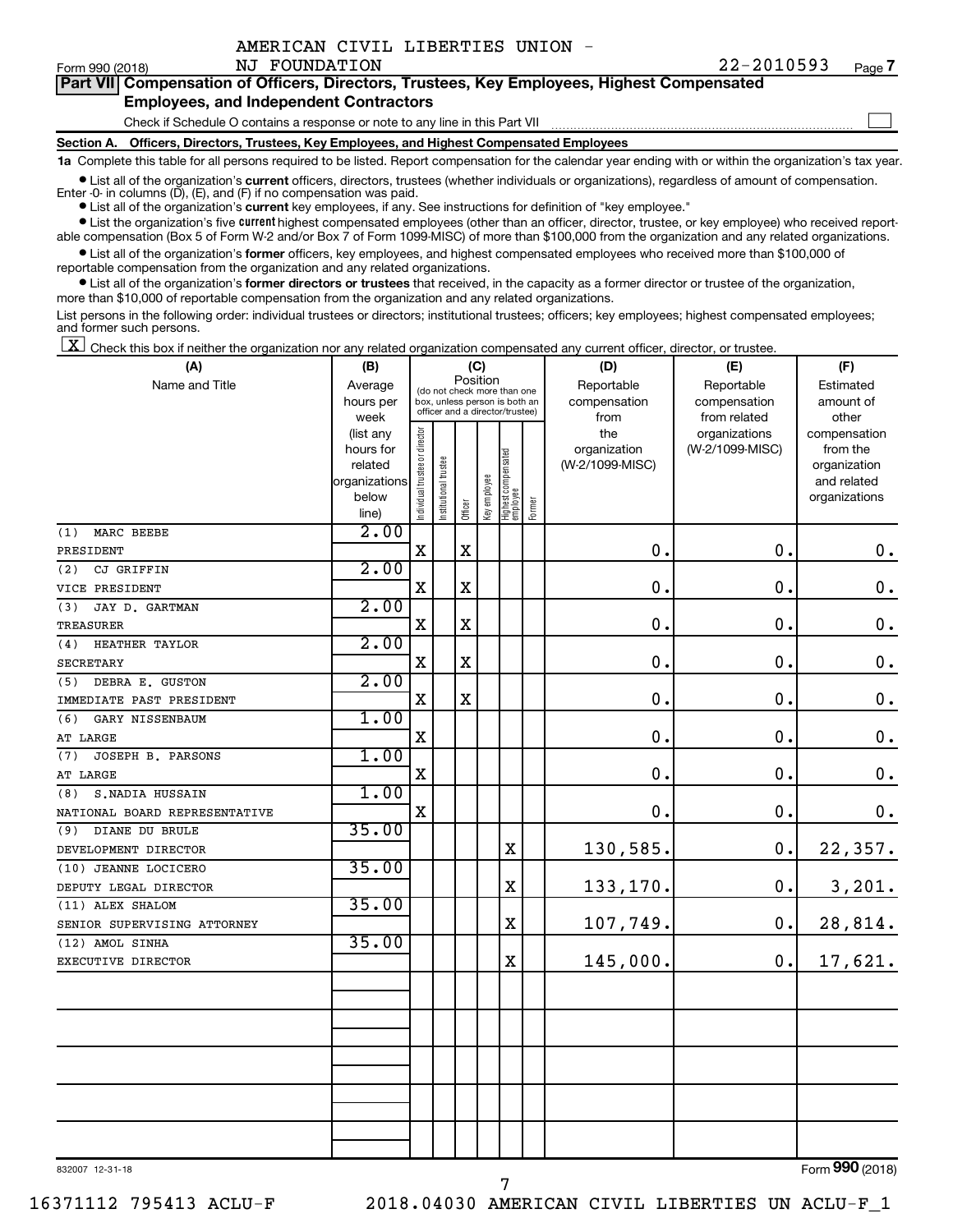|                 | AMERICAN CIVIL LIBERTIES UNION -                                                                                                                                                                                                                       |                                                                      |                                |                       |          |              |                                                                                                 |        |                                           |                                                   |                                            |                                      |                                                                          |                          |
|-----------------|--------------------------------------------------------------------------------------------------------------------------------------------------------------------------------------------------------------------------------------------------------|----------------------------------------------------------------------|--------------------------------|-----------------------|----------|--------------|-------------------------------------------------------------------------------------------------|--------|-------------------------------------------|---------------------------------------------------|--------------------------------------------|--------------------------------------|--------------------------------------------------------------------------|--------------------------|
| Form 990 (2018) | NJ FOUNDATION<br>Part VII Section A. Officers, Directors, Trustees, Key Employees, and Highest Compensated Employees (continued)                                                                                                                       |                                                                      |                                |                       |          |              |                                                                                                 |        |                                           | 22-2010593                                        |                                            |                                      |                                                                          | Page 8                   |
|                 | (A)<br>Name and title                                                                                                                                                                                                                                  | (B)<br>Average<br>hours per<br>week                                  |                                |                       | Position | (C)          | (do not check more than one<br>box, unless person is both an<br>officer and a director/trustee) |        | (D)<br>Reportable<br>compensation<br>from | (E)<br>Reportable<br>compensation<br>from related |                                            |                                      | (F)<br>Estimated<br>amount of<br>other                                   |                          |
|                 |                                                                                                                                                                                                                                                        | (list any<br>hours for<br>related<br>organizations<br>below<br>line) | Individual trustee or director | Institutional trustee | Officer  | Key employee | Highest compensated<br>employee                                                                 | Former | the<br>organization<br>(W-2/1099-MISC)    | organizations<br>(W-2/1099-MISC)                  |                                            |                                      | compensation<br>from the<br>organization<br>and related<br>organizations |                          |
|                 |                                                                                                                                                                                                                                                        |                                                                      |                                |                       |          |              |                                                                                                 |        |                                           |                                                   |                                            |                                      |                                                                          |                          |
|                 |                                                                                                                                                                                                                                                        |                                                                      |                                |                       |          |              |                                                                                                 |        |                                           |                                                   |                                            |                                      |                                                                          |                          |
|                 |                                                                                                                                                                                                                                                        |                                                                      |                                |                       |          |              |                                                                                                 |        |                                           |                                                   |                                            |                                      |                                                                          |                          |
|                 |                                                                                                                                                                                                                                                        |                                                                      |                                |                       |          |              |                                                                                                 |        |                                           |                                                   |                                            |                                      |                                                                          |                          |
| 1b Sub-total    |                                                                                                                                                                                                                                                        |                                                                      |                                |                       |          |              |                                                                                                 |        | 516, 504.<br>0.<br>516, 504.              |                                                   | $\overline{0}$ .<br>$\overline{0}$ .<br>σ. |                                      |                                                                          | 71,993.<br>0.<br>71,993. |
| $\mathbf{2}$    | Total number of individuals (including but not limited to those listed above) who received more than \$100,000 of reportable<br>compensation from the organization $\blacktriangleright$                                                               |                                                                      |                                |                       |          |              |                                                                                                 |        |                                           |                                                   |                                            |                                      |                                                                          | 4                        |
|                 |                                                                                                                                                                                                                                                        |                                                                      |                                |                       |          |              |                                                                                                 |        |                                           |                                                   |                                            |                                      | Yes                                                                      | No                       |
| З               | Did the organization list any former officer, director, or trustee, key employee, or highest compensated employee on<br>line 1a? If "Yes," complete Schedule J for such individual                                                                     |                                                                      |                                |                       |          |              |                                                                                                 |        |                                           |                                                   |                                            | З                                    |                                                                          | х                        |
| 4               | For any individual listed on line 1a, is the sum of reportable compensation and other compensation from the organization                                                                                                                               |                                                                      |                                |                       |          |              |                                                                                                 |        |                                           |                                                   |                                            | 4                                    | х                                                                        |                          |
| 5               | Did any person listed on line 1a receive or accrue compensation from any unrelated organization or individual for services<br>rendered to the organization? If "Yes," complete Schedule J for such person manufaction contains and contained           |                                                                      |                                |                       |          |              |                                                                                                 |        |                                           |                                                   |                                            | 5                                    |                                                                          | x                        |
|                 | <b>Section B. Independent Contractors</b>                                                                                                                                                                                                              |                                                                      |                                |                       |          |              |                                                                                                 |        |                                           |                                                   |                                            |                                      |                                                                          |                          |
| 1               | Complete this table for your five highest compensated independent contractors that received more than \$100,000 of compensation from<br>the organization. Report compensation for the calendar year ending with or within the organization's tax year. |                                                                      |                                |                       |          |              |                                                                                                 |        |                                           |                                                   |                                            |                                      |                                                                          |                          |
|                 | (A)<br>Name and business address                                                                                                                                                                                                                       |                                                                      |                                | <b>NONE</b>           |          |              |                                                                                                 |        | (B)<br>Description of services            |                                                   |                                            | (C)<br>Compensation                  |                                                                          |                          |
|                 |                                                                                                                                                                                                                                                        |                                                                      |                                |                       |          |              |                                                                                                 |        |                                           |                                                   |                                            |                                      |                                                                          |                          |
|                 |                                                                                                                                                                                                                                                        |                                                                      |                                |                       |          |              |                                                                                                 |        |                                           |                                                   |                                            |                                      |                                                                          |                          |
|                 |                                                                                                                                                                                                                                                        |                                                                      |                                |                       |          |              |                                                                                                 |        |                                           |                                                   |                                            |                                      |                                                                          |                          |
|                 |                                                                                                                                                                                                                                                        |                                                                      |                                |                       |          |              |                                                                                                 |        |                                           |                                                   |                                            |                                      |                                                                          |                          |
|                 |                                                                                                                                                                                                                                                        |                                                                      |                                |                       |          |              |                                                                                                 |        |                                           |                                                   |                                            |                                      |                                                                          |                          |
| 2               | Total number of independent contractors (including but not limited to those listed above) who received more than<br>\$100,000 of compensation from the organization                                                                                    |                                                                      |                                |                       |          |              | 0                                                                                               |        |                                           |                                                   |                                            |                                      |                                                                          |                          |
|                 |                                                                                                                                                                                                                                                        |                                                                      |                                |                       |          |              |                                                                                                 |        |                                           |                                                   |                                            | $T_{\text{c}} = 000 \text{ (201.0)}$ |                                                                          |                          |

832008 12-31-18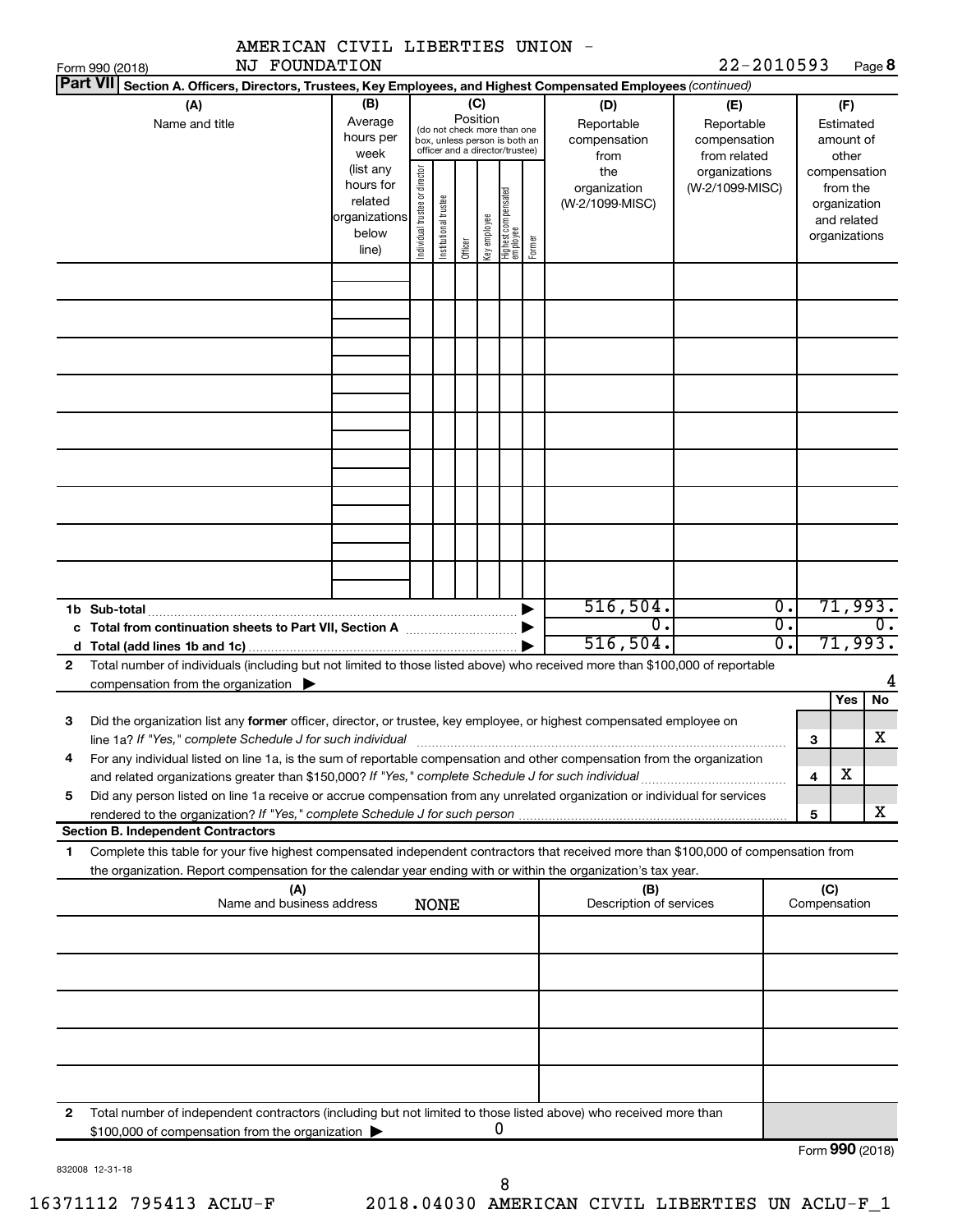AMERICAN CIVIL LIBERTIES UNION - NJ FOUNDATION

|                                                           | Part VIII | Statement of Revenue                                    |                                    |                      |                                                 |                                         |                                                                    |
|-----------------------------------------------------------|-----------|---------------------------------------------------------|------------------------------------|----------------------|-------------------------------------------------|-----------------------------------------|--------------------------------------------------------------------|
|                                                           |           |                                                         |                                    | (A)<br>Total revenue | (B)<br>Related or<br>exempt function<br>revenue | (C)<br>Unrelated<br>business<br>revenue | (D)<br>Revenue excluded<br>from tax under<br>sections<br>512 - 514 |
|                                                           |           | 1a<br>1 a Federated campaigns                           |                                    |                      |                                                 |                                         |                                                                    |
| Contributions, Gifts, Grants<br>and Other Similar Amounts |           | 1 <sub>b</sub><br><b>b</b> Membership dues              |                                    |                      |                                                 |                                         |                                                                    |
|                                                           |           | 1c<br>c Fundraising events                              |                                    |                      |                                                 |                                         |                                                                    |
|                                                           |           | 1 <sub>d</sub><br>d Related organizations               |                                    |                      |                                                 |                                         |                                                                    |
|                                                           |           | e Government grants (contributions)<br>1e               |                                    |                      |                                                 |                                         |                                                                    |
|                                                           |           | f All other contributions, gifts, grants, and           |                                    |                      |                                                 |                                         |                                                                    |
|                                                           |           | similar amounts not included above                      | $1$ f $\sqrt{2}$ , $201$ , $354$ . |                      |                                                 |                                         |                                                                    |
|                                                           |           | g Noncash contributions included in lines 1a-1f: \$     |                                    |                      |                                                 |                                         |                                                                    |
|                                                           |           |                                                         |                                    | 2, 201, 354.         |                                                 |                                         |                                                                    |
|                                                           |           |                                                         | <b>Business Code</b>               |                      |                                                 |                                         |                                                                    |
|                                                           | 2а        |                                                         |                                    |                      |                                                 |                                         |                                                                    |
|                                                           | b         |                                                         |                                    |                      |                                                 |                                         |                                                                    |
|                                                           | с         |                                                         |                                    |                      |                                                 |                                         |                                                                    |
|                                                           | d         |                                                         |                                    |                      |                                                 |                                         |                                                                    |
| Program Service<br>Revenue                                |           |                                                         |                                    |                      |                                                 |                                         |                                                                    |
|                                                           |           |                                                         |                                    |                      |                                                 |                                         |                                                                    |
|                                                           |           |                                                         |                                    |                      |                                                 |                                         |                                                                    |
|                                                           | З         | Investment income (including dividends, interest, and   |                                    |                      |                                                 |                                         |                                                                    |
|                                                           |           |                                                         | ▶                                  | 93,465.              |                                                 |                                         | 93,465.                                                            |
|                                                           | 4         | Income from investment of tax-exempt bond proceeds      | ▶                                  |                      |                                                 |                                         |                                                                    |
|                                                           | 5         |                                                         |                                    |                      |                                                 |                                         |                                                                    |
|                                                           |           | (i) Real                                                | (ii) Personal                      |                      |                                                 |                                         |                                                                    |
|                                                           |           | <b>6 a</b> Gross rents                                  |                                    |                      |                                                 |                                         |                                                                    |
|                                                           |           | <b>b</b> Less: rental expenses                          |                                    |                      |                                                 |                                         |                                                                    |
|                                                           |           | <b>c</b> Rental income or (loss) $\ldots$               |                                    |                      |                                                 |                                         |                                                                    |
|                                                           |           |                                                         |                                    |                      |                                                 |                                         |                                                                    |
|                                                           |           | <b>7 a</b> Gross amount from sales of<br>(i) Securities | (ii) Other                         |                      |                                                 |                                         |                                                                    |
|                                                           |           | assets other than inventory                             |                                    |                      |                                                 |                                         |                                                                    |
|                                                           |           | <b>b</b> Less: cost or other basis                      |                                    |                      |                                                 |                                         |                                                                    |
|                                                           |           | and sales expenses                                      |                                    |                      |                                                 |                                         |                                                                    |
|                                                           |           |                                                         |                                    |                      |                                                 |                                         |                                                                    |
|                                                           |           |                                                         |                                    |                      |                                                 |                                         |                                                                    |
|                                                           |           | 8 a Gross income from fundraising events (not           |                                    |                      |                                                 |                                         |                                                                    |
|                                                           |           | $\overline{\phantom{a}}$ of<br>including \$             |                                    |                      |                                                 |                                         |                                                                    |
|                                                           |           | contributions reported on line 1c). See                 | $a \mid 42,446$ .                  |                      |                                                 |                                         |                                                                    |
| Other Revenue                                             |           |                                                         | 16,053.                            |                      |                                                 |                                         |                                                                    |
|                                                           |           | $\mathbf b$                                             |                                    | 26,393.              |                                                 |                                         | 26,393.                                                            |
|                                                           |           | c Net income or (loss) from fundraising events          | .                                  |                      |                                                 |                                         |                                                                    |
|                                                           |           | 9 a Gross income from gaming activities. See            |                                    |                      |                                                 |                                         |                                                                    |
|                                                           |           | b                                                       |                                    |                      |                                                 |                                         |                                                                    |
|                                                           |           |                                                         |                                    |                      |                                                 |                                         |                                                                    |
|                                                           |           | 10 a Gross sales of inventory, less returns             |                                    |                      |                                                 |                                         |                                                                    |
|                                                           |           |                                                         |                                    |                      |                                                 |                                         |                                                                    |
|                                                           |           | b                                                       |                                    |                      |                                                 |                                         |                                                                    |
|                                                           |           | c Net income or (loss) from sales of inventory          |                                    |                      |                                                 |                                         |                                                                    |
|                                                           |           | Miscellaneous Revenue                                   | <b>Business Code</b>               |                      |                                                 |                                         |                                                                    |
|                                                           |           | 11 a LEGAL CASE AWARDS                                  | 900099                             | 97,940.              | 97,940.                                         |                                         |                                                                    |
|                                                           | b         | OTHER INCOME                                            | 900099                             | 5,817.               | 5,817.                                          |                                         |                                                                    |
|                                                           | с         |                                                         |                                    |                      |                                                 |                                         |                                                                    |
|                                                           |           |                                                         |                                    |                      |                                                 |                                         |                                                                    |
|                                                           |           |                                                         |                                    | 103,757.             |                                                 |                                         |                                                                    |
|                                                           | 12        |                                                         |                                    | 2,424,969.           | 103,757.                                        | $\overline{0}$ .                        | 119,858.                                                           |
| 832009 12-31-18                                           |           |                                                         |                                    |                      |                                                 |                                         | Form 990 (2018)                                                    |

**Part 1990 (2018)** 

9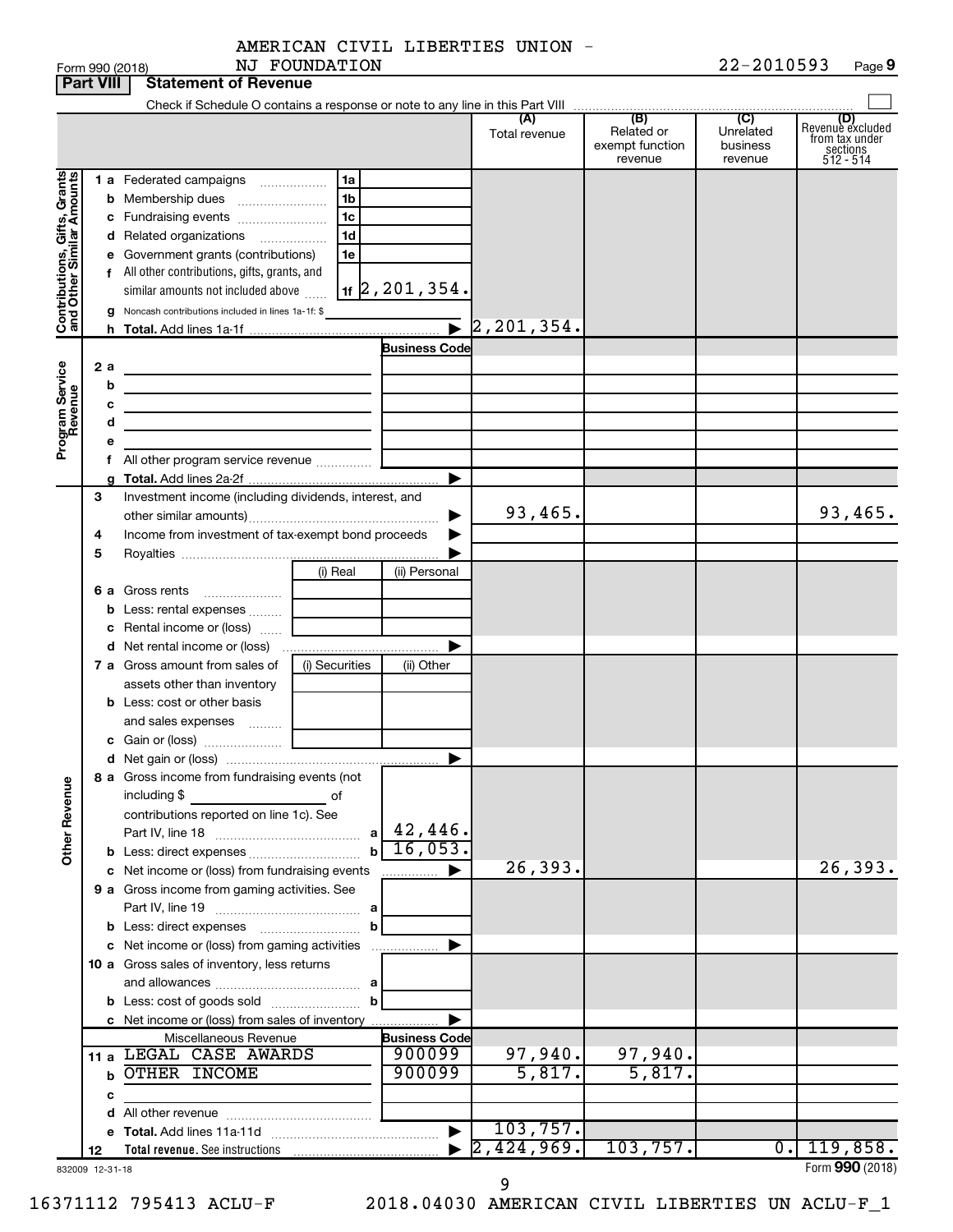| Form 990 (2018) | FOUNDATION<br>NJ                                | $22 - 2010593$ | Page 10 |
|-----------------|-------------------------------------------------|----------------|---------|
|                 | <b>Part IX Statement of Functional Expenses</b> |                |         |

*Section 501(c)(3) and 501(c)(4) organizations must complete all columns. All other organizations must complete column (A).*

|          | Do not include amounts reported on lines 6b,<br>7b, 8b, 9b, and 10b of Part VIII.                                                                         | (A)<br>Total expenses | (B)<br>Program service<br>expenses | (C)<br>Management and<br>general expenses | (D)<br>Fundraising<br>expenses |  |  |
|----------|-----------------------------------------------------------------------------------------------------------------------------------------------------------|-----------------------|------------------------------------|-------------------------------------------|--------------------------------|--|--|
| 1.       | Grants and other assistance to domestic organizations                                                                                                     |                       |                                    |                                           |                                |  |  |
|          | and domestic governments. See Part IV, line 21                                                                                                            |                       |                                    |                                           |                                |  |  |
| 2        | Grants and other assistance to domestic                                                                                                                   |                       |                                    |                                           |                                |  |  |
|          | individuals. See Part IV, line 22                                                                                                                         |                       |                                    |                                           |                                |  |  |
| 3.       | Grants and other assistance to foreign                                                                                                                    |                       |                                    |                                           |                                |  |  |
|          | organizations, foreign governments, and foreign                                                                                                           |                       |                                    |                                           |                                |  |  |
|          | individuals. See Part IV, lines 15 and 16                                                                                                                 |                       |                                    |                                           |                                |  |  |
| 4        | Benefits paid to or for members                                                                                                                           |                       |                                    |                                           |                                |  |  |
| 5        | Compensation of current officers, directors,                                                                                                              |                       |                                    |                                           |                                |  |  |
| 6        | trustees, and key employees<br>Compensation not included above, to disqualified                                                                           |                       |                                    |                                           |                                |  |  |
|          | persons (as defined under section 4958(f)(1)) and                                                                                                         |                       |                                    |                                           |                                |  |  |
|          | persons described in section 4958(c)(3)(B)                                                                                                                |                       |                                    |                                           |                                |  |  |
| 7        | Other salaries and wages                                                                                                                                  | 1,310,928.            | 885,794.                           | 283,947.                                  | 141, 187.                      |  |  |
| 8        | Pension plan accruals and contributions (include                                                                                                          |                       |                                    |                                           |                                |  |  |
|          | section 401(k) and 403(b) employer contributions)                                                                                                         | 138,300.              | 93,449.                            | 29,956.                                   | 14,895.                        |  |  |
| 9        |                                                                                                                                                           | 168,288.              | 113,712.                           | 36,451.                                   | 18, 125.                       |  |  |
| 10       |                                                                                                                                                           | 107, 262.             | 72,477.                            | 23, 233.                                  | 11,552.                        |  |  |
| 11       | Fees for services (non-employees):                                                                                                                        |                       |                                    |                                           |                                |  |  |
| а        |                                                                                                                                                           |                       |                                    |                                           |                                |  |  |
| b        |                                                                                                                                                           |                       |                                    |                                           |                                |  |  |
| с        |                                                                                                                                                           |                       |                                    |                                           |                                |  |  |
| d        |                                                                                                                                                           |                       |                                    |                                           |                                |  |  |
|          | Professional fundraising services. See Part IV, line 17                                                                                                   |                       |                                    |                                           |                                |  |  |
| f        | Investment management fees                                                                                                                                |                       |                                    |                                           |                                |  |  |
| g        | Other. (If line 11g amount exceeds 10% of line 25,                                                                                                        |                       |                                    |                                           |                                |  |  |
|          | column (A) amount, list line 11g expenses on Sch O.)                                                                                                      |                       |                                    |                                           |                                |  |  |
| 12       |                                                                                                                                                           |                       |                                    |                                           |                                |  |  |
| 13       |                                                                                                                                                           |                       |                                    |                                           |                                |  |  |
| 14       |                                                                                                                                                           |                       |                                    |                                           |                                |  |  |
| 15       |                                                                                                                                                           | 115, 231.             | 77,862.                            | 24,959.                                   | 12,410.                        |  |  |
| 16<br>17 |                                                                                                                                                           | 35,507.               | 23,992.                            | 7,691.                                    | 3,824.                         |  |  |
| 18       | Travel<br>Payments of travel or entertainment expenses                                                                                                    |                       |                                    |                                           |                                |  |  |
|          | for any federal, state, or local public officials                                                                                                         |                       |                                    |                                           |                                |  |  |
| 19       | Conferences, conventions, and meetings                                                                                                                    | 28,714.               | 28,714.                            |                                           |                                |  |  |
| 20       | Interest                                                                                                                                                  |                       |                                    |                                           |                                |  |  |
| 21       |                                                                                                                                                           |                       |                                    |                                           |                                |  |  |
| 22       | Depreciation, depletion, and amortization                                                                                                                 | 47,788.               | 32,291.                            | 10,351.                                   | 5,146.                         |  |  |
| 23       | Insurance                                                                                                                                                 |                       |                                    |                                           |                                |  |  |
| 24       | Other expenses. Itemize expenses not covered<br>above. (List miscellaneous expenses in line 24e. If line<br>24e amount exceeds 10% of line 25, column (A) |                       |                                    |                                           |                                |  |  |
|          | amount, list line 24e expenses on Schedule O.)                                                                                                            |                       |                                    |                                           |                                |  |  |
| a        | PUBLIC EDUCATION                                                                                                                                          | 107,535.              | 107,535.                           | О.                                        | $0$ .                          |  |  |
|          | <b>NEWSLETTER</b>                                                                                                                                         | 44,866.               | 44,866.                            | $\overline{0}$                            | σ.                             |  |  |
| C        | PROFESSIONAL FEES                                                                                                                                         | 31,585.<br>25,672.    | 21,342.<br>17,347.                 | 6,841.                                    | 3,402.<br>2,765.               |  |  |
| d        | STATIONERY &<br><b>SUPPLIES</b>                                                                                                                           | 109,425.              | 78,101.                            | 5,560.<br>17,417.                         | 13,907.                        |  |  |
|          | e All other expenses                                                                                                                                      | 2, 271, 101.          | 1,597,482.                         | 446,406.                                  | 227, 213.                      |  |  |
| 25<br>26 | Total functional expenses. Add lines 1 through 24e<br><b>Joint costs.</b> Complete this line only if the organization                                     |                       |                                    |                                           |                                |  |  |
|          | reported in column (B) joint costs from a combined                                                                                                        |                       |                                    |                                           |                                |  |  |
|          | educational campaign and fundraising solicitation.                                                                                                        |                       |                                    |                                           |                                |  |  |
|          | Check here $\blacktriangleright$<br>if following SOP 98-2 (ASC 958-720)                                                                                   |                       |                                    |                                           |                                |  |  |
|          |                                                                                                                                                           |                       |                                    |                                           | <u>nnn :-:</u>                 |  |  |

832010 12-31-18

Form (2018) **990**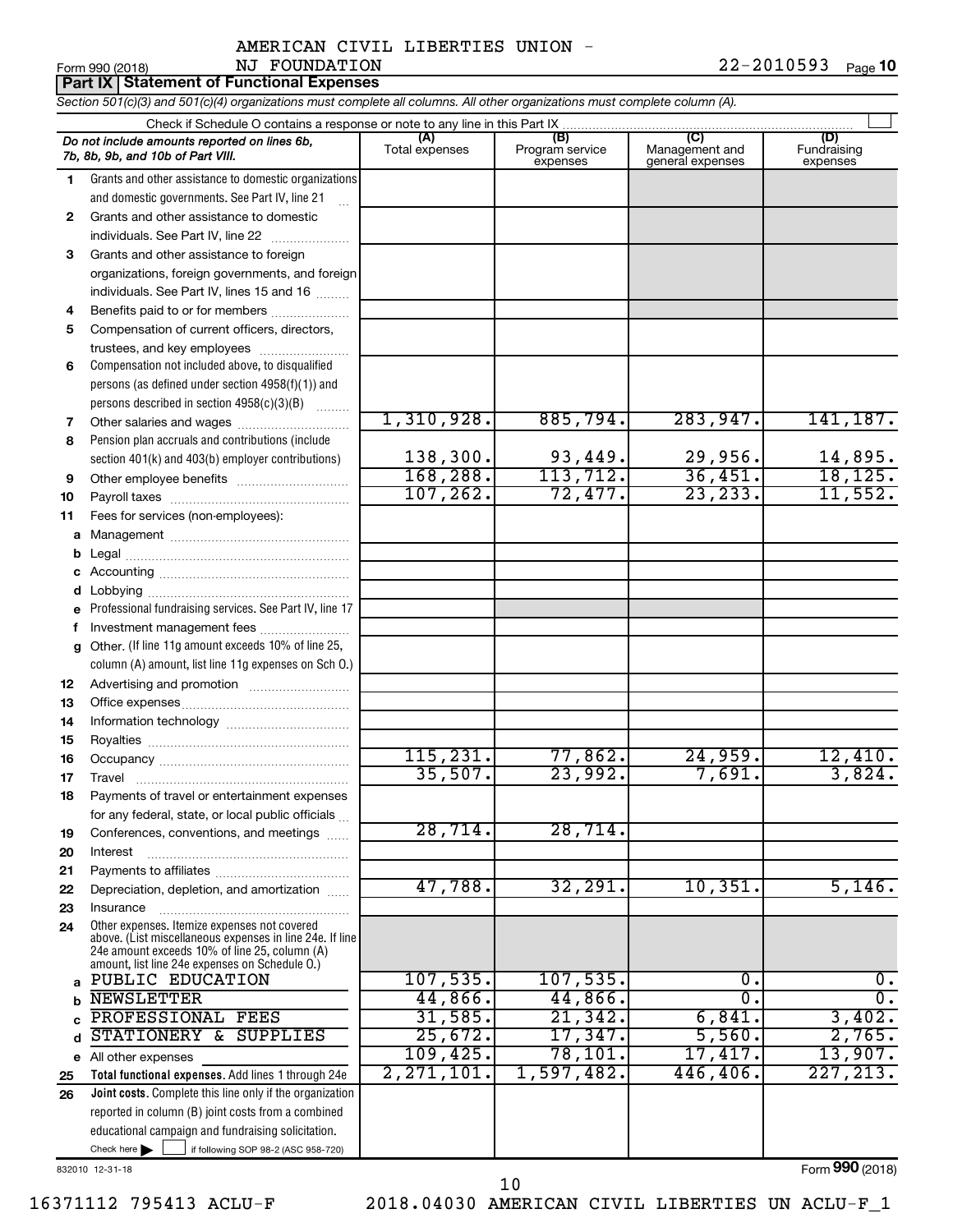#### AMERICAN CIVIL LIBERTIES UNION - NJ FOUNDATION

**Part X** | **Balance Sheet**  $\perp$ Check if Schedule O contains a response or note to any line in this Part X **(A) (B)** Beginning of year | | End of year  $170,613.$   $1$  | 342,091. **1 1** Cash - non-interest-bearing ~~~~~~~~~~~~~~~~~~~~~~~~~  $450,297.$  | 2 | 1,039,057. **2 2** Savings and temporary cash investments ~~~~~~~~~~~~~~~~~~ 1,812,596. 1,652,206. **3 3** Pledges and grants receivable, net ~~~~~~~~~~~~~~~~~~~~~  $615,357. | 4 | 711,902.$ **4 4** Accounts receivable, net ~~~~~~~~~~~~~~~~~~~~~~~~~~ **5** Loans and other receivables from current and former officers, directors, trustees, key employees, and highest compensated employees. Complete **5** Part II of Schedule L ~~~~~~~~~~~~~~~~~~~~~~~~~~~~ **6** Loans and other receivables from other disqualified persons (as defined under section 4958(f)(1)), persons described in section 4958(c)(3)(B), and contributing employers and sponsoring organizations of section 501(c)(9) voluntary employees' beneficiary organizations (see instr). Complete Part II of Sch L ...... **6 Assets 7 7** Notes and loans receivable, net ~~~~~~~~~~~~~~~~~~~~~~~ **8 8** Inventories for sale or use ~~~~~~~~~~~~~~~~~~~~~~~~~~  $18,063.$  9  $19,465.$ **9 9** Prepaid expenses and deferred charges ~~~~~~~~~~~~~~~~~~ **10 a** Land, buildings, and equipment: cost or other 420,622. basis. Complete Part VI of Schedule D  $\frac{1}{10}$  10a  $236,794.$  165,941.  $|10c|$  183,828. **10c b** Less: accumulated depreciation  $\ldots$  [10b] **11 11** Investments - publicly traded securities ~~~~~~~~~~~~~~~~~~~ 3,029,259. 2,460,382. **12 12** Investments - other securities. See Part IV, line 11 ~~~~~~~~~~~~~~ **13 13** Investments - program-related. See Part IV, line 11 ~~~~~~~~~~~~~ **14 14** Intangible assets ~~~~~~~~~~~~~~~~~~~~~~~~~~~~~~  $38,526.$   $15$   $-18,260.$ Other assets. See Part IV, line 11 ~~~~~~~~~~~~~~~~~~~~~~ **15 15**  $6,300,652.$   $16$  6,390,671. **16 16 Total assets.**  Add lines 1 through 15 (must equal line 34)  $37,770$ .  $17$   $29,543$ . **17 17** Accounts payable and accrued expenses ~~~~~~~~~~~~~~~~~~ **18 18** Grants payable ~~~~~~~~~~~~~~~~~~~~~~~~~~~~~~~ **19 19** Deferred revenue ~~~~~~~~~~~~~~~~~~~~~~~~~~~~~~ **20 20** Tax-exempt bond liabilities ~~~~~~~~~~~~~~~~~~~~~~~~~ **21 21** Escrow or custodial account liability. Complete Part IV of Schedule D ........... **22** Loans and other payables to current and former officers, directors, trustees, **Liabilities** key employees, highest compensated employees, and disqualified persons. Complete Part II of Schedule L ~~~~~~~~~~~~~~~~~~~~~~~ **22** Secured mortgages and notes payable to unrelated third parties  $\ldots$  ................. **23 23 24** Unsecured notes and loans payable to unrelated third parties ~~~~~~~~ **24 25** Other liabilities (including federal income tax, payables to related third parties, and other liabilities not included on lines 17-24). Complete Part X of 450. 25,000. Schedule D ~~~~~~~~~~~~~~~~~~~~~~~~~~~~~~~~ **25** 38,220. 54,543. **26 26 Total liabilities.**  Add lines 17 through 25 Organizations that follow SFAS 117 (ASC 958), check here  $\blacktriangleright$   $\boxed{X}$  and **complete lines 27 through 29, and lines 33 and 34. Vet Assets or Fund Balances Net Assets or Fund Balances**  $2,949,836$ .  $\boxed{27}$  2,795,034. **27 27** Unrestricted net assets ~~~~~~~~~~~~~~~~~~~~~~~~~~~ 1,812,596. 2,016,041. **28 28** Temporarily restricted net assets ~~~~~~~~~~~~~~~~~~~~~~  $1,500,000$ .  $|29|$   $1,525,053$ . **29 29** Permanently restricted net assets ~~~~~~~~~~~~~~~~~~~~~ **Organizations that do not follow SFAS 117 (ASC 958), check here** | †

Form (2018) **990**

 $6, 262, 432.$  33 6,336,128.  $6,300,652$ .  $34$  6,390,671.

832011 12-31-18

**and complete lines 30 through 34.**

Total liabilities and net assets/fund balances

Capital stock or trust principal, or current funds ~~~~~~~~~~~~~~~ Paid-in or capital surplus, or land, building, or equipment fund ....................... Retained earnings, endowment, accumulated income, or other funds ............ Total net assets or fund balances ~~~~~~~~~~~~~~~~~~~~~~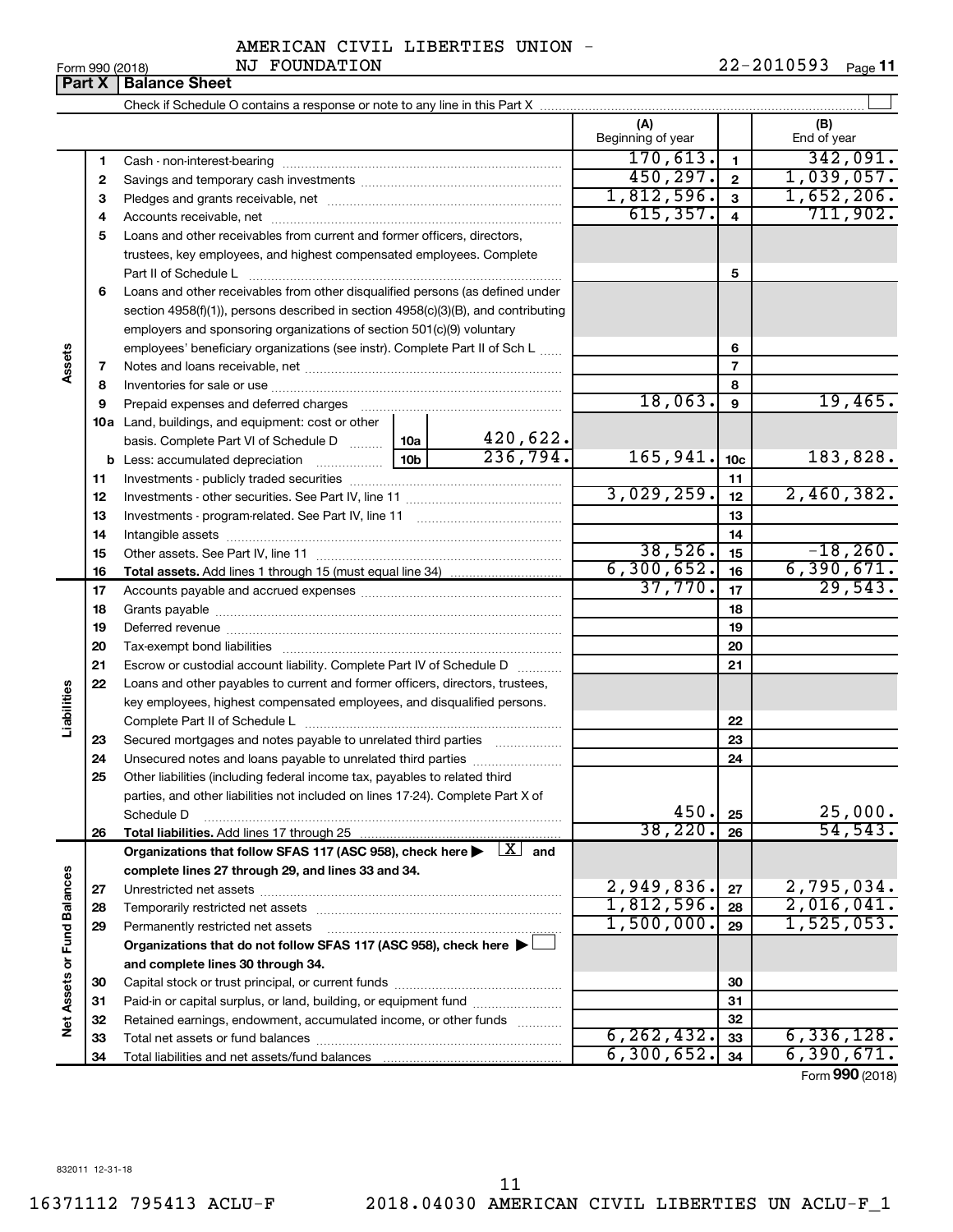|  | AMERICAN CIVIL LIBERTIES UNION |  |
|--|--------------------------------|--|
|  |                                |  |

|    | NJ FOUNDATION<br>Form 990 (2018)                                                                                                                                                                                               |                         | 22-2010593     | Page 12                 |
|----|--------------------------------------------------------------------------------------------------------------------------------------------------------------------------------------------------------------------------------|-------------------------|----------------|-------------------------|
|    | Part XI<br><b>Reconciliation of Net Assets</b>                                                                                                                                                                                 |                         |                |                         |
|    |                                                                                                                                                                                                                                |                         |                |                         |
|    |                                                                                                                                                                                                                                |                         |                |                         |
| 1  |                                                                                                                                                                                                                                | $\mathbf{1}$            |                | 2,424,969.              |
| 2  |                                                                                                                                                                                                                                | $\overline{2}$          |                | 2, 271, 101.            |
| З  | Revenue less expenses. Subtract line 2 from line 1                                                                                                                                                                             | $\mathbf{3}$            |                | 153,868.                |
| 4  |                                                                                                                                                                                                                                | $\overline{\mathbf{4}}$ |                | 6, 262, 432.            |
| 5  | Net unrealized gains (losses) on investments [11] matter than the control of the state of the state of the state of the state of the state of the state of the state of the state of the state of the state of the state of th | 5                       |                | $-80,172.$              |
| 6  | Donated services and use of facilities                                                                                                                                                                                         | 6                       |                |                         |
| 7  | Investment expenses                                                                                                                                                                                                            | $\overline{7}$          |                |                         |
| 8  | Prior period adjustments                                                                                                                                                                                                       | 8                       |                |                         |
| 9  |                                                                                                                                                                                                                                | 9                       |                | $\overline{0}$ .        |
| 10 | Net assets or fund balances at end of year. Combine lines 3 through 9 (must equal Part X, line 33,                                                                                                                             |                         |                |                         |
|    | column (B))                                                                                                                                                                                                                    | 10                      |                | 6,336,128.              |
|    | Part XII Financial Statements and Reporting                                                                                                                                                                                    |                         |                |                         |
|    |                                                                                                                                                                                                                                |                         |                | <u>  x</u>              |
|    |                                                                                                                                                                                                                                |                         |                | <b>No</b><br><b>Yes</b> |
| 1  | $\overline{\mathbf{X}}$ Accrual<br>Accounting method used to prepare the Form 990: $\Box$ Cash<br>Other                                                                                                                        |                         |                |                         |
|    | If the organization changed its method of accounting from a prior year or checked "Other," explain in Schedule O.                                                                                                              |                         |                |                         |
|    | 2a Were the organization's financial statements compiled or reviewed by an independent accountant?                                                                                                                             |                         | 2a             | x                       |
|    | If "Yes," check a box below to indicate whether the financial statements for the year were compiled or reviewed on a                                                                                                           |                         |                |                         |
|    | separate basis, consolidated basis, or both:                                                                                                                                                                                   |                         |                |                         |
|    | Consolidated basis<br>$\perp$ Both consolidated and separate basis<br>Separate basis                                                                                                                                           |                         |                |                         |
|    |                                                                                                                                                                                                                                |                         | 2 <sub>b</sub> | X                       |
|    | If "Yes," check a box below to indicate whether the financial statements for the year were audited on a separate basis,                                                                                                        |                         |                |                         |
|    | consolidated basis, or both:                                                                                                                                                                                                   |                         |                |                         |
|    | $\lfloor x \rfloor$ Consolidated basis<br>Both consolidated and separate basis<br>Separate basis                                                                                                                               |                         |                |                         |
|    | c If "Yes" to line 2a or 2b, does the organization have a committee that assumes responsibility for oversight of the audit,                                                                                                    |                         |                |                         |
|    | review, or compilation of its financial statements and selection of an independent accountant?                                                                                                                                 |                         | 2c             | х                       |
|    | If the organization changed either its oversight process or selection process during the tax year, explain in Schedule O.                                                                                                      |                         |                |                         |
|    | 3a As a result of a federal award, was the organization required to undergo an audit or audits as set forth in the Single Audit                                                                                                |                         |                | x                       |
|    |                                                                                                                                                                                                                                |                         | За             |                         |
|    | b If "Yes," did the organization undergo the required audit or audits? If the organization did not undergo the required audit                                                                                                  |                         |                |                         |
|    |                                                                                                                                                                                                                                |                         | 3b             |                         |

Form (2018) **990**

832012 12-31-18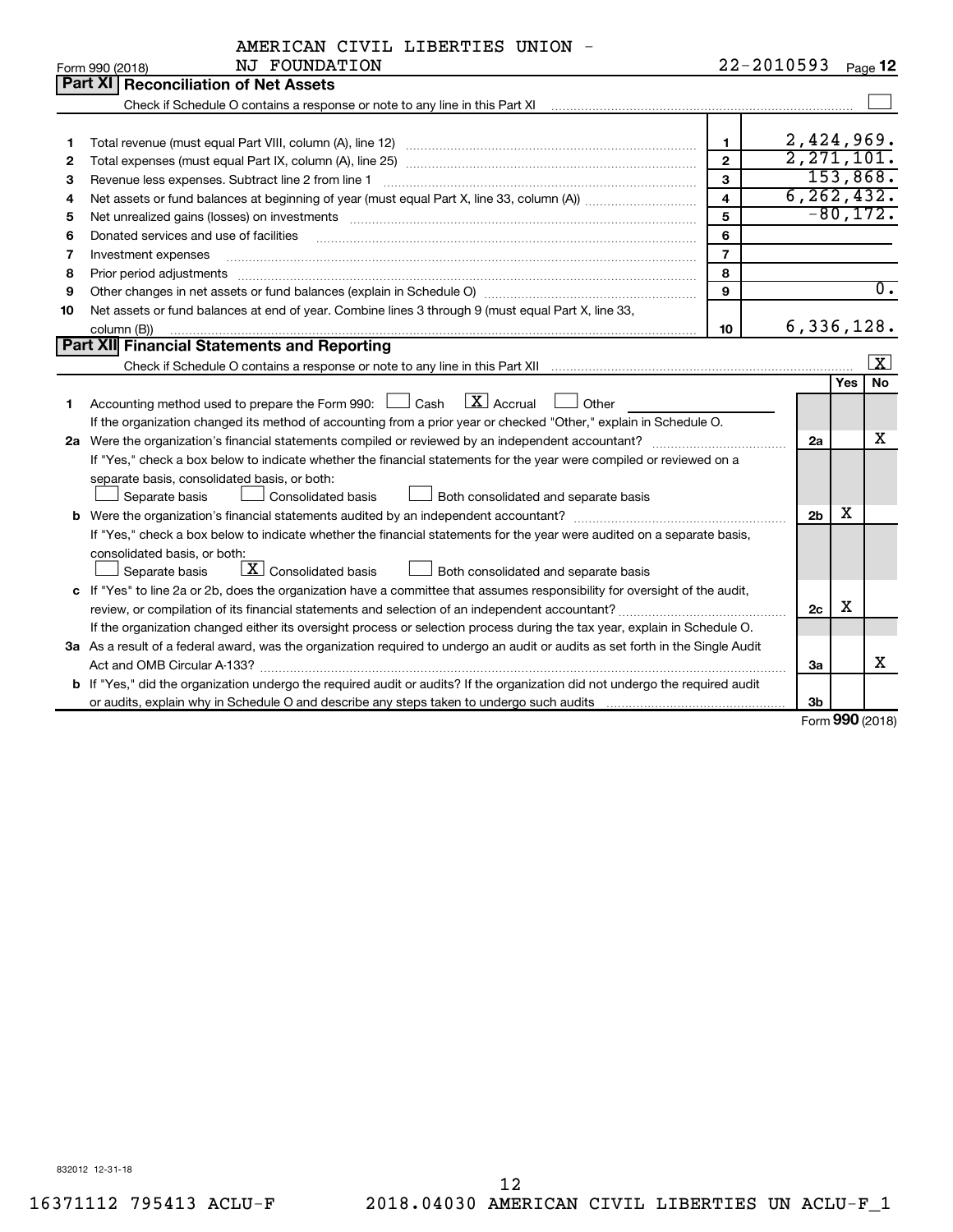| <b>SCHEDULE A</b><br>(Form 990 or 990-EZ)                                                                                                                                                                                                                                                                                                                                                                                                                                                                                                                                                                                                                                                                                                                                                                                                                                                                                                                                                                                                                                                                                                                                                                                                                                                                                                                                                                                                                                                                                                                                                                                                                                                                                                                                                                                                                                                                                                                                                                                                                   | <b>Public Charity Status and Public Support</b><br>Complete if the organization is a section 501(c)(3) organization or a section<br>4947(a)(1) nonexempt charitable trust. |                                                                                                              |                                 |                             |                            |                                     | OMB No. 1545-0047                     |
|-------------------------------------------------------------------------------------------------------------------------------------------------------------------------------------------------------------------------------------------------------------------------------------------------------------------------------------------------------------------------------------------------------------------------------------------------------------------------------------------------------------------------------------------------------------------------------------------------------------------------------------------------------------------------------------------------------------------------------------------------------------------------------------------------------------------------------------------------------------------------------------------------------------------------------------------------------------------------------------------------------------------------------------------------------------------------------------------------------------------------------------------------------------------------------------------------------------------------------------------------------------------------------------------------------------------------------------------------------------------------------------------------------------------------------------------------------------------------------------------------------------------------------------------------------------------------------------------------------------------------------------------------------------------------------------------------------------------------------------------------------------------------------------------------------------------------------------------------------------------------------------------------------------------------------------------------------------------------------------------------------------------------------------------------------------|----------------------------------------------------------------------------------------------------------------------------------------------------------------------------|--------------------------------------------------------------------------------------------------------------|---------------------------------|-----------------------------|----------------------------|-------------------------------------|---------------------------------------|
| Department of the Treasury<br>Internal Revenue Service                                                                                                                                                                                                                                                                                                                                                                                                                                                                                                                                                                                                                                                                                                                                                                                                                                                                                                                                                                                                                                                                                                                                                                                                                                                                                                                                                                                                                                                                                                                                                                                                                                                                                                                                                                                                                                                                                                                                                                                                      |                                                                                                                                                                            | Attach to Form 990 or Form 990-EZ.<br>Go to www.irs.gov/Form990 for instructions and the latest information. |                                 |                             |                            | <b>Open to Public</b><br>Inspection |                                       |
| Name of the organization                                                                                                                                                                                                                                                                                                                                                                                                                                                                                                                                                                                                                                                                                                                                                                                                                                                                                                                                                                                                                                                                                                                                                                                                                                                                                                                                                                                                                                                                                                                                                                                                                                                                                                                                                                                                                                                                                                                                                                                                                                    |                                                                                                                                                                            | AMERICAN CIVIL LIBERTIES UNION -                                                                             |                                 |                             |                            |                                     | <b>Employer identification number</b> |
| Reason for Public Charity Status (All organizations must complete this part.) See instructions.<br>Part I                                                                                                                                                                                                                                                                                                                                                                                                                                                                                                                                                                                                                                                                                                                                                                                                                                                                                                                                                                                                                                                                                                                                                                                                                                                                                                                                                                                                                                                                                                                                                                                                                                                                                                                                                                                                                                                                                                                                                   | NJ FOUNDATION                                                                                                                                                              |                                                                                                              |                                 |                             |                            |                                     | 22-2010593                            |
| The organization is not a private foundation because it is: (For lines 1 through 12, check only one box.)                                                                                                                                                                                                                                                                                                                                                                                                                                                                                                                                                                                                                                                                                                                                                                                                                                                                                                                                                                                                                                                                                                                                                                                                                                                                                                                                                                                                                                                                                                                                                                                                                                                                                                                                                                                                                                                                                                                                                   |                                                                                                                                                                            |                                                                                                              |                                 |                             |                            |                                     |                                       |
| 1<br>A church, convention of churches, or association of churches described in section 170(b)(1)(A)(i).<br>$\mathbf 2$<br>A school described in section 170(b)(1)(A)(ii). (Attach Schedule E (Form 990 or 990-EZ).)<br>3<br>A hospital or a cooperative hospital service organization described in section 170(b)(1)(A)(iii).<br>A medical research organization operated in conjunction with a hospital described in section 170(b)(1)(A)(iii). Enter the hospital's name,<br>4<br>city, and state:                                                                                                                                                                                                                                                                                                                                                                                                                                                                                                                                                                                                                                                                                                                                                                                                                                                                                                                                                                                                                                                                                                                                                                                                                                                                                                                                                                                                                                                                                                                                                        |                                                                                                                                                                            |                                                                                                              |                                 |                             |                            |                                     |                                       |
| 5<br>An organization operated for the benefit of a college or university owned or operated by a governmental unit described in                                                                                                                                                                                                                                                                                                                                                                                                                                                                                                                                                                                                                                                                                                                                                                                                                                                                                                                                                                                                                                                                                                                                                                                                                                                                                                                                                                                                                                                                                                                                                                                                                                                                                                                                                                                                                                                                                                                              |                                                                                                                                                                            |                                                                                                              |                                 |                             |                            |                                     |                                       |
| section 170(b)(1)(A)(iv). (Complete Part II.)<br>6<br>A federal, state, or local government or governmental unit described in section 170(b)(1)(A)(v).<br><u>x</u><br>7<br>An organization that normally receives a substantial part of its support from a governmental unit or from the general public described in<br>section 170(b)(1)(A)(vi). (Complete Part II.)<br>8<br>A community trust described in section 170(b)(1)(A)(vi). (Complete Part II.)<br>9<br>An agricultural research organization described in section 170(b)(1)(A)(ix) operated in conjunction with a land-grant college                                                                                                                                                                                                                                                                                                                                                                                                                                                                                                                                                                                                                                                                                                                                                                                                                                                                                                                                                                                                                                                                                                                                                                                                                                                                                                                                                                                                                                                            |                                                                                                                                                                            |                                                                                                              |                                 |                             |                            |                                     |                                       |
| or university or a non-land-grant college of agriculture (see instructions). Enter the name, city, and state of the college or<br>university:                                                                                                                                                                                                                                                                                                                                                                                                                                                                                                                                                                                                                                                                                                                                                                                                                                                                                                                                                                                                                                                                                                                                                                                                                                                                                                                                                                                                                                                                                                                                                                                                                                                                                                                                                                                                                                                                                                               |                                                                                                                                                                            |                                                                                                              |                                 |                             |                            |                                     |                                       |
| 10<br>An organization that normally receives: (1) more than 33 1/3% of its support from contributions, membership fees, and gross receipts from<br>activities related to its exempt functions - subject to certain exceptions, and (2) no more than 33 1/3% of its support from gross investment<br>income and unrelated business taxable income (less section 511 tax) from businesses acquired by the organization after June 30, 1975.<br>See section 509(a)(2). (Complete Part III.)<br>11<br>An organization organized and operated exclusively to test for public safety. See section 509(a)(4).<br>12<br>An organization organized and operated exclusively for the benefit of, to perform the functions of, or to carry out the purposes of one or<br>more publicly supported organizations described in section 509(a)(1) or section 509(a)(2). See section 509(a)(3). Check the box in<br>lines 12a through 12d that describes the type of supporting organization and complete lines 12e, 12f, and 12g.<br>Type I. A supporting organization operated, supervised, or controlled by its supported organization(s), typically by giving<br>a<br>the supported organization(s) the power to regularly appoint or elect a majority of the directors or trustees of the supporting<br>organization. You must complete Part IV, Sections A and B.<br>b<br>Type II. A supporting organization supervised or controlled in connection with its supported organization(s), by having<br>control or management of the supporting organization vested in the same persons that control or manage the supported<br>organization(s). You must complete Part IV, Sections A and C.<br>Type III functionally integrated. A supporting organization operated in connection with, and functionally integrated with,<br>с<br>its supported organization(s) (see instructions). You must complete Part IV, Sections A, D, and E.<br>Type III non-functionally integrated. A supporting organization operated in connection with its supported organization(s)<br>d |                                                                                                                                                                            |                                                                                                              |                                 |                             |                            |                                     |                                       |
|                                                                                                                                                                                                                                                                                                                                                                                                                                                                                                                                                                                                                                                                                                                                                                                                                                                                                                                                                                                                                                                                                                                                                                                                                                                                                                                                                                                                                                                                                                                                                                                                                                                                                                                                                                                                                                                                                                                                                                                                                                                             |                                                                                                                                                                            |                                                                                                              |                                 |                             |                            |                                     |                                       |
| that is not functionally integrated. The organization generally must satisfy a distribution requirement and an attentiveness<br>requirement (see instructions). You must complete Part IV, Sections A and D, and Part V.<br>Check this box if the organization received a written determination from the IRS that it is a Type I, Type II, Type III<br>e<br>functionally integrated, or Type III non-functionally integrated supporting organization.<br>f Enter the number of supported organizations<br>g Provide the following information about the supported organization(s).                                                                                                                                                                                                                                                                                                                                                                                                                                                                                                                                                                                                                                                                                                                                                                                                                                                                                                                                                                                                                                                                                                                                                                                                                                                                                                                                                                                                                                                                          |                                                                                                                                                                            |                                                                                                              |                                 |                             |                            |                                     |                                       |
| (i) Name of supported                                                                                                                                                                                                                                                                                                                                                                                                                                                                                                                                                                                                                                                                                                                                                                                                                                                                                                                                                                                                                                                                                                                                                                                                                                                                                                                                                                                                                                                                                                                                                                                                                                                                                                                                                                                                                                                                                                                                                                                                                                       | (ii) EIN                                                                                                                                                                   | (iii) Type of organization<br>(described on lines 1-10                                                       | (iv) Is the organization listed | in your governing document? | (v) Amount of monetary     |                                     | (vi) Amount of other                  |
| organization                                                                                                                                                                                                                                                                                                                                                                                                                                                                                                                                                                                                                                                                                                                                                                                                                                                                                                                                                                                                                                                                                                                                                                                                                                                                                                                                                                                                                                                                                                                                                                                                                                                                                                                                                                                                                                                                                                                                                                                                                                                |                                                                                                                                                                            | above (see instructions))                                                                                    | Yes                             | No                          | support (see instructions) |                                     | support (see instructions)            |
| Total<br>HA For Panerwork Reduction Act Notice, see the Instructions for Form 990 or 990-FZ, 832021, 10-11-18 Schedule A (Form 990 or 990-FZ) 2018                                                                                                                                                                                                                                                                                                                                                                                                                                                                                                                                                                                                                                                                                                                                                                                                                                                                                                                                                                                                                                                                                                                                                                                                                                                                                                                                                                                                                                                                                                                                                                                                                                                                                                                                                                                                                                                                                                          |                                                                                                                                                                            |                                                                                                              |                                 |                             |                            |                                     |                                       |

832021 10-11-18 **For Paperwork Reduction Act Notice, see the Instructions for Form 990 or 990-EZ. Schedule A (Form 990 or 990-EZ) 2018** LHA  $\frac{13}{13}$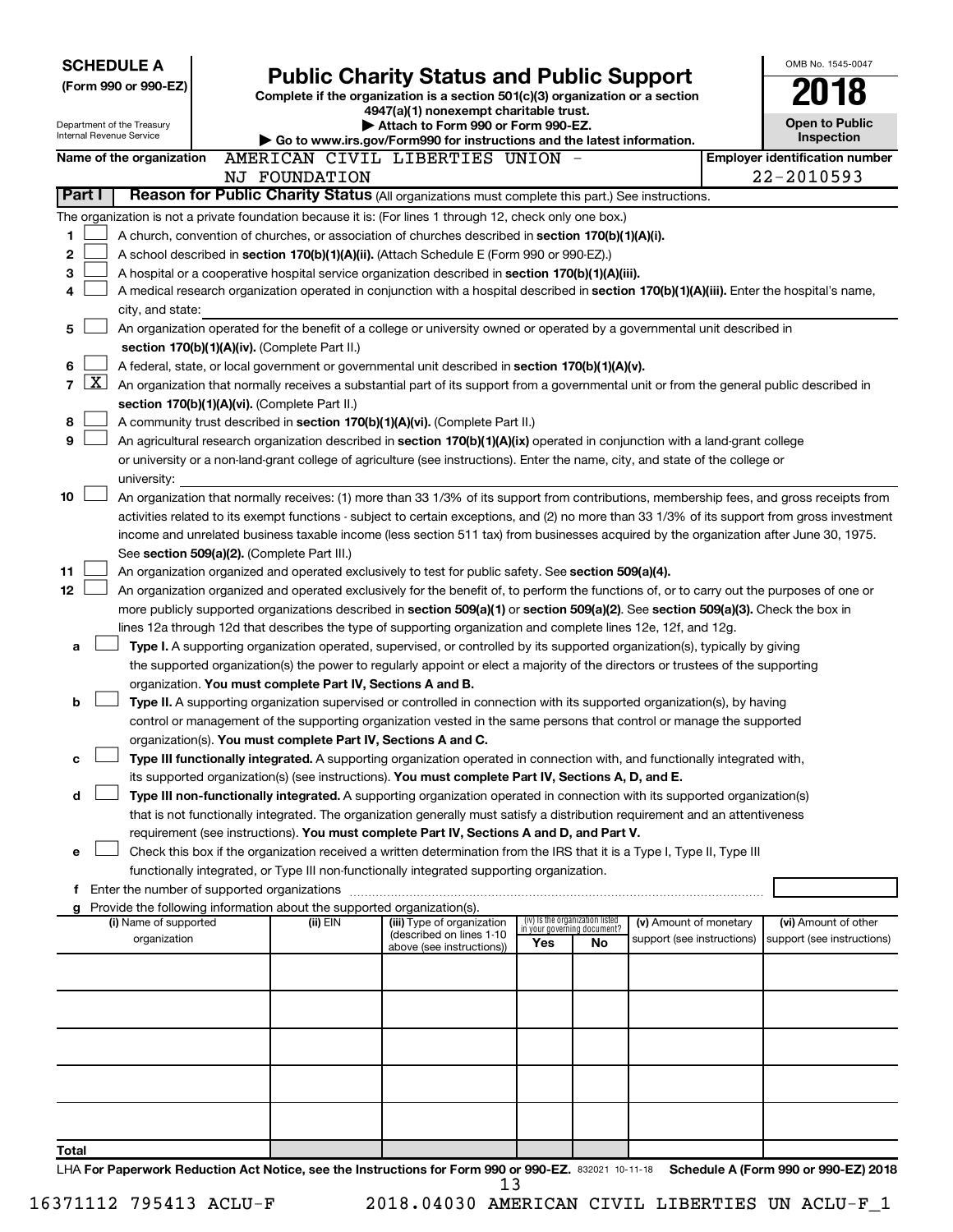22-2010593 Page 2 Schedule A (Form 990 or 990-EZ) 2018 Page NJ FOUNDATION 22-2010593

**Part II Support Schedule for Organizations Described in Sections 170(b)(1)(A)(iv) and 170(b)(1)(A)(vi)**

(Complete only if you checked the box on line 5, 7, or 8 of Part I or if the organization failed to qualify under Part III. If the organization fails to qualify under the tests listed below, please complete Part III.)

| <b>Section A. Public Support</b>                                                                                                                                                                                               |            |                      |            |            |                                        |                                    |
|--------------------------------------------------------------------------------------------------------------------------------------------------------------------------------------------------------------------------------|------------|----------------------|------------|------------|----------------------------------------|------------------------------------|
| Calendar year (or fiscal year beginning in)                                                                                                                                                                                    | (a) 2014   | $(b)$ 2015           | $(c)$ 2016 | $(d)$ 2017 | (e) 2018                               | (f) Total                          |
| 1 Gifts, grants, contributions, and                                                                                                                                                                                            |            |                      |            |            |                                        |                                    |
| membership fees received. (Do not                                                                                                                                                                                              |            |                      |            |            |                                        |                                    |
| include any "unusual grants.")                                                                                                                                                                                                 | 3,054,035. | 850,451.             | 2,911,892. | 2,463,938. | 2,201,354.                             | 11, 481, 670.                      |
| 2 Tax revenues levied for the organ-                                                                                                                                                                                           |            |                      |            |            |                                        |                                    |
| ization's benefit and either paid to                                                                                                                                                                                           |            |                      |            |            |                                        |                                    |
| or expended on its behalf                                                                                                                                                                                                      |            |                      |            |            |                                        |                                    |
| 3 The value of services or facilities                                                                                                                                                                                          |            |                      |            |            |                                        |                                    |
| furnished by a governmental unit to                                                                                                                                                                                            |            |                      |            |            |                                        |                                    |
| the organization without charge                                                                                                                                                                                                |            |                      |            |            |                                        |                                    |
| 4 Total. Add lines 1 through 3                                                                                                                                                                                                 | 3,054,035. | 850, 451.            | 2,911,892. | 2,463,938. | 2,201,354.                             | 11,481,670.                        |
| 5 The portion of total contributions                                                                                                                                                                                           |            |                      |            |            |                                        |                                    |
| by each person (other than a                                                                                                                                                                                                   |            |                      |            |            |                                        |                                    |
| governmental unit or publicly                                                                                                                                                                                                  |            |                      |            |            |                                        |                                    |
| supported organization) included                                                                                                                                                                                               |            |                      |            |            |                                        |                                    |
| on line 1 that exceeds 2% of the                                                                                                                                                                                               |            |                      |            |            |                                        |                                    |
| amount shown on line 11,                                                                                                                                                                                                       |            |                      |            |            |                                        |                                    |
| column (f)                                                                                                                                                                                                                     |            |                      |            |            |                                        |                                    |
| 6 Public support. Subtract line 5 from line 4.                                                                                                                                                                                 |            |                      |            |            |                                        | 11, 481, 670.                      |
| <b>Section B. Total Support</b>                                                                                                                                                                                                |            |                      |            |            |                                        |                                    |
| Calendar year (or fiscal year beginning in)                                                                                                                                                                                    | (a) 2014   | $(b)$ 2015           | $(c)$ 2016 | $(d)$ 2017 | (e) 2018                               | (f) Total                          |
| <b>7</b> Amounts from line 4                                                                                                                                                                                                   | 3,054,035. | $\overline{850,451}$ | 2,911,892. | 2,463,938  | 2,201,354                              | 11, 481, 670.                      |
| 8 Gross income from interest,                                                                                                                                                                                                  |            |                      |            |            |                                        |                                    |
| dividends, payments received on                                                                                                                                                                                                |            |                      |            |            |                                        |                                    |
| securities loans, rents, royalties,                                                                                                                                                                                            |            |                      |            |            |                                        |                                    |
| and income from similar sources                                                                                                                                                                                                | 47,574.    | 36,524.              | 33,999.    | 79,489.    | 93, 465.                               | 291,051.                           |
| 9 Net income from unrelated business                                                                                                                                                                                           |            |                      |            |            |                                        |                                    |
| activities, whether or not the                                                                                                                                                                                                 |            |                      |            |            |                                        |                                    |
| business is regularly carried on                                                                                                                                                                                               |            |                      |            |            |                                        |                                    |
| 10 Other income. Do not include gain                                                                                                                                                                                           |            |                      |            |            |                                        |                                    |
| or loss from the sale of capital                                                                                                                                                                                               |            |                      |            |            |                                        |                                    |
| assets (Explain in Part VI.)                                                                                                                                                                                                   | 74,894.    | 3,011.               |            |            | 11, 369. 119, 887. 103, 757. 312, 918. |                                    |
| 11 Total support. Add lines 7 through 10                                                                                                                                                                                       |            |                      |            |            |                                        | 12,085,639.                        |
| <b>12</b> Gross receipts from related activities, etc. (see instructions)                                                                                                                                                      |            |                      |            |            | 12                                     |                                    |
| 13 First five years. If the Form 990 is for the organization's first, second, third, fourth, or fifth tax year as a section 501(c)(3)                                                                                          |            |                      |            |            |                                        |                                    |
| organization, check this box and stop here                                                                                                                                                                                     |            |                      |            |            |                                        |                                    |
| <b>Section C. Computation of Public Support Percentage</b>                                                                                                                                                                     |            |                      |            |            |                                        |                                    |
|                                                                                                                                                                                                                                |            |                      |            |            | 14                                     | 95.00<br>%                         |
|                                                                                                                                                                                                                                |            |                      |            |            | 15                                     | 95.36<br>%                         |
| 16a 33 1/3% support test - 2018. If the organization did not check the box on line 13, and line 14 is 33 1/3% or more, check this box and                                                                                      |            |                      |            |            |                                        |                                    |
| stop here. The organization qualifies as a publicly supported organization manufactured content and the content of the state of the state of the state of the state of the state of the state of the state of the state of the |            |                      |            |            |                                        | $\blacktriangleright$ $\mathbf{X}$ |
| b 33 1/3% support test - 2017. If the organization did not check a box on line 13 or 16a, and line 15 is 33 1/3% or more, check this box                                                                                       |            |                      |            |            |                                        |                                    |
|                                                                                                                                                                                                                                |            |                      |            |            |                                        |                                    |
| 17a 10% -facts-and-circumstances test - 2018. If the organization did not check a box on line 13, 16a, or 16b, and line 14 is 10% or more,                                                                                     |            |                      |            |            |                                        |                                    |
| and if the organization meets the "facts-and-circumstances" test, check this box and stop here. Explain in Part VI how the organization                                                                                        |            |                      |            |            |                                        |                                    |
|                                                                                                                                                                                                                                |            |                      |            |            |                                        |                                    |
| b 10% -facts-and-circumstances test - 2017. If the organization did not check a box on line 13, 16a, 16b, or 17a, and line 15 is 10% or                                                                                        |            |                      |            |            |                                        |                                    |
| more, and if the organization meets the "facts-and-circumstances" test, check this box and stop here. Explain in Part VI how the                                                                                               |            |                      |            |            |                                        |                                    |
| organization meets the "facts-and-circumstances" test. The organization qualifies as a publicly supported organization                                                                                                         |            |                      |            |            |                                        |                                    |
| 18 Private foundation. If the organization did not check a box on line 13, 16a, 16b, 17a, or 17b, check this box and see instructions                                                                                          |            |                      |            |            |                                        |                                    |
|                                                                                                                                                                                                                                |            |                      |            |            | Schedule A (Form 990 or 990-F7) 2018   |                                    |

**Schedule A (Form 990 or 990-EZ) 2018**

832022 10-11-18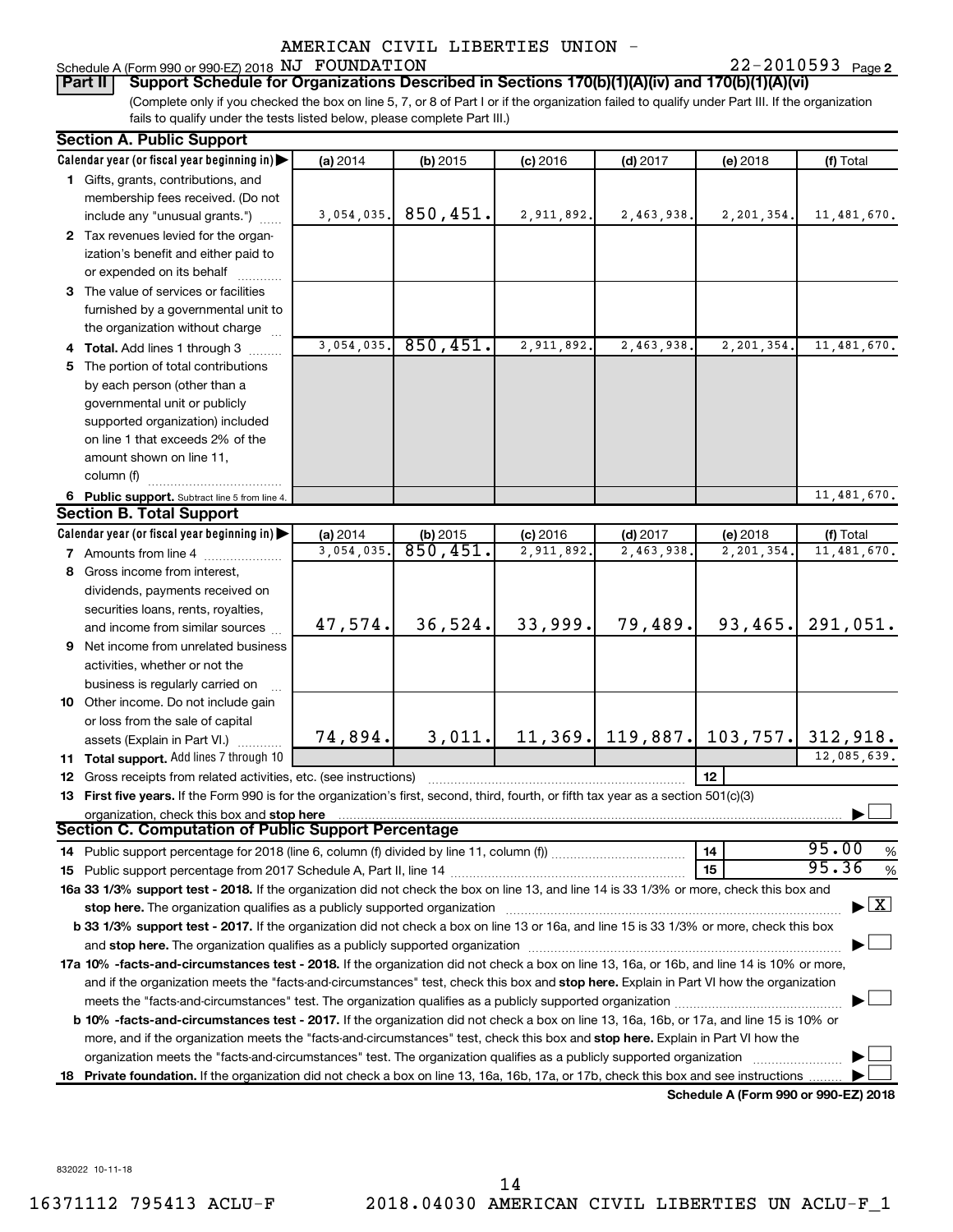# **Part III Support Schedule for Organizations Described in Section 509(a)(2)**

(Complete only if you checked the box on line 10 of Part I or if the organization failed to qualify under Part II. If the organization fails to qualify under the tests listed below, please complete Part II.)

| <b>Section A. Public Support</b>                                                                                                                                                                                         |          |          |            |            |          |                                      |
|--------------------------------------------------------------------------------------------------------------------------------------------------------------------------------------------------------------------------|----------|----------|------------|------------|----------|--------------------------------------|
| Calendar year (or fiscal year beginning in)                                                                                                                                                                              | (a) 2014 | (b) 2015 | $(c)$ 2016 | $(d)$ 2017 | (e) 2018 | (f) Total                            |
| 1 Gifts, grants, contributions, and                                                                                                                                                                                      |          |          |            |            |          |                                      |
| membership fees received. (Do not                                                                                                                                                                                        |          |          |            |            |          |                                      |
| include any "unusual grants.")                                                                                                                                                                                           |          |          |            |            |          |                                      |
| 2 Gross receipts from admissions,<br>merchandise sold or services per-<br>formed, or facilities furnished in<br>any activity that is related to the<br>organization's tax-exempt purpose                                 |          |          |            |            |          |                                      |
| 3 Gross receipts from activities that                                                                                                                                                                                    |          |          |            |            |          |                                      |
| are not an unrelated trade or bus-                                                                                                                                                                                       |          |          |            |            |          |                                      |
| iness under section 513                                                                                                                                                                                                  |          |          |            |            |          |                                      |
| 4 Tax revenues levied for the organ-                                                                                                                                                                                     |          |          |            |            |          |                                      |
| ization's benefit and either paid to                                                                                                                                                                                     |          |          |            |            |          |                                      |
| or expended on its behalf                                                                                                                                                                                                |          |          |            |            |          |                                      |
| .<br>5 The value of services or facilities                                                                                                                                                                               |          |          |            |            |          |                                      |
| furnished by a governmental unit to                                                                                                                                                                                      |          |          |            |            |          |                                      |
| the organization without charge                                                                                                                                                                                          |          |          |            |            |          |                                      |
|                                                                                                                                                                                                                          |          |          |            |            |          |                                      |
| 6 Total. Add lines 1 through 5                                                                                                                                                                                           |          |          |            |            |          |                                      |
| 7a Amounts included on lines 1, 2, and                                                                                                                                                                                   |          |          |            |            |          |                                      |
| 3 received from disqualified persons<br><b>b</b> Amounts included on lines 2 and 3 received<br>from other than disqualified persons that<br>exceed the greater of \$5,000 or 1% of the<br>amount on line 13 for the year |          |          |            |            |          |                                      |
| c Add lines 7a and 7b                                                                                                                                                                                                    |          |          |            |            |          |                                      |
| 8 Public support. (Subtract line 7c from line 6.)                                                                                                                                                                        |          |          |            |            |          |                                      |
| <b>Section B. Total Support</b>                                                                                                                                                                                          |          |          |            |            |          |                                      |
| Calendar year (or fiscal year beginning in)                                                                                                                                                                              | (a) 2014 | (b) 2015 | $(c)$ 2016 | $(d)$ 2017 | (e) 2018 | (f) Total                            |
| <b>9</b> Amounts from line 6                                                                                                                                                                                             |          |          |            |            |          |                                      |
| <b>10a</b> Gross income from interest,<br>dividends, payments received on<br>securities loans, rents, royalties,<br>and income from similar sources                                                                      |          |          |            |            |          |                                      |
| <b>b</b> Unrelated business taxable income                                                                                                                                                                               |          |          |            |            |          |                                      |
| (less section 511 taxes) from businesses<br>acquired after June 30, 1975                                                                                                                                                 |          |          |            |            |          |                                      |
| c Add lines 10a and 10b                                                                                                                                                                                                  |          |          |            |            |          |                                      |
| 11 Net income from unrelated business<br>activities not included in line 10b.<br>whether or not the business is<br>regularly carried on                                                                                  |          |          |            |            |          |                                      |
| <b>12</b> Other income. Do not include gain<br>or loss from the sale of capital<br>assets (Explain in Part VI.)                                                                                                          |          |          |            |            |          |                                      |
| <b>13</b> Total support. (Add lines 9, 10c, 11, and 12.)                                                                                                                                                                 |          |          |            |            |          |                                      |
| 14 First five years. If the Form 990 is for the organization's first, second, third, fourth, or fifth tax year as a section 501(c)(3) organization,                                                                      |          |          |            |            |          |                                      |
|                                                                                                                                                                                                                          |          |          |            |            |          |                                      |
| Section C. Computation of Public Support Percentage                                                                                                                                                                      |          |          |            |            |          |                                      |
| 15 Public support percentage for 2018 (line 8, column (f), divided by line 13, column (f) <i>manumeronominimal</i>                                                                                                       |          |          |            |            | 15       | ℅                                    |
| 16 Public support percentage from 2017 Schedule A, Part III, line 15                                                                                                                                                     |          |          |            |            | 16       | %                                    |
| Section D. Computation of Investment Income Percentage                                                                                                                                                                   |          |          |            |            |          |                                      |
|                                                                                                                                                                                                                          |          |          |            |            | 17       | %                                    |
| 18 Investment income percentage from 2017 Schedule A, Part III, line 17                                                                                                                                                  |          |          |            |            | 18       | %                                    |
| 19a 33 1/3% support tests - 2018. If the organization did not check the box on line 14, and line 15 is more than 33 1/3%, and line 17 is not                                                                             |          |          |            |            |          |                                      |
| more than 33 1/3%, check this box and stop here. The organization qualifies as a publicly supported organization                                                                                                         |          |          |            |            |          |                                      |
| b 33 1/3% support tests - 2017. If the organization did not check a box on line 14 or line 19a, and line 16 is more than 33 1/3%, and                                                                                    |          |          |            |            |          |                                      |
| line 18 is not more than 33 1/3%, check this box and stop here. The organization qualifies as a publicly supported organization                                                                                          |          |          |            |            |          |                                      |
|                                                                                                                                                                                                                          |          |          |            |            |          |                                      |
| 832023 10-11-18                                                                                                                                                                                                          |          |          |            |            |          | Schedule A (Form 990 or 990-EZ) 2018 |
|                                                                                                                                                                                                                          |          |          | 15         |            |          |                                      |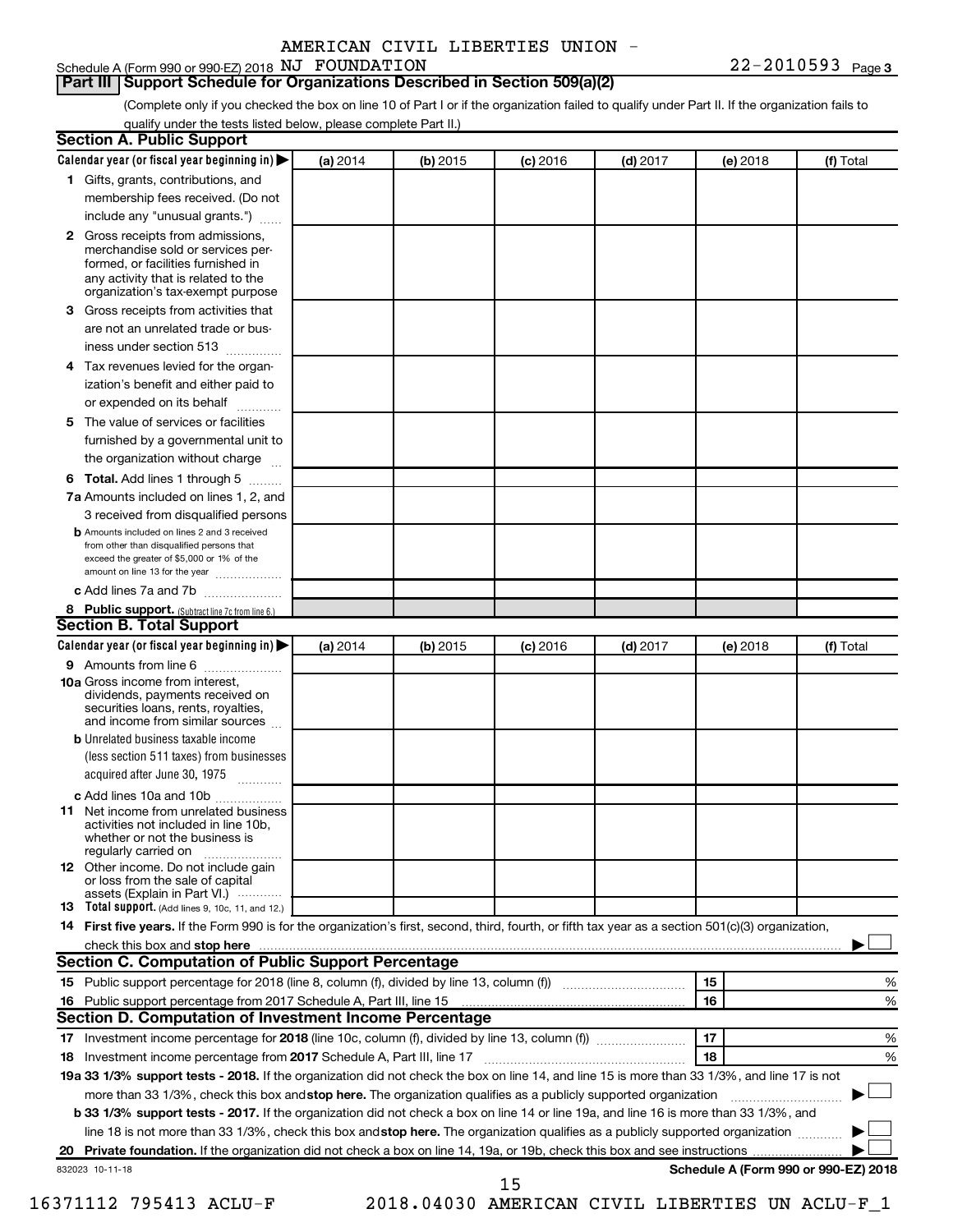### Schedule A (Form 990 or 990-EZ) 2018 Page NJ FOUNDATION 22-2010593 **Part IV Supporting Organizations**

(Complete only if you checked a box in line 12 on Part I. If you checked 12a of Part I, complete Sections A and B. If you checked 12b of Part I, complete Sections A and C. If you checked 12c of Part I, complete Sections A, D, and E. If you checked 12d of Part I, complete Sections A and D, and complete Part V.)

#### **Section A. All Supporting Organizations**

- **1** Are all of the organization's supported organizations listed by name in the organization's governing documents? If "No," describe in Part VI how the supported organizations are designated. If designated by *class or purpose, describe the designation. If historic and continuing relationship, explain.*
- **2** Did the organization have any supported organization that does not have an IRS determination of status under section 509(a)(1) or (2)? If "Yes," explain in Part **VI** how the organization determined that the supported *organization was described in section 509(a)(1) or (2).*
- **3a** Did the organization have a supported organization described in section 501(c)(4), (5), or (6)? If "Yes," answer *(b) and (c) below.*
- **b** Did the organization confirm that each supported organization qualified under section 501(c)(4), (5), or (6) and satisfied the public support tests under section 509(a)(2)? If "Yes," describe in Part VI when and how the *organization made the determination.*
- **c** Did the organization ensure that all support to such organizations was used exclusively for section 170(c)(2)(B) purposes? If "Yes," explain in Part VI what controls the organization put in place to ensure such use.
- **4 a** *If* Was any supported organization not organized in the United States ("foreign supported organization")? *"Yes," and if you checked 12a or 12b in Part I, answer (b) and (c) below.*
- **b** Did the organization have ultimate control and discretion in deciding whether to make grants to the foreign supported organization? If "Yes," describe in Part VI how the organization had such control and discretion *despite being controlled or supervised by or in connection with its supported organizations.*
- **c** Did the organization support any foreign supported organization that does not have an IRS determination under sections 501(c)(3) and 509(a)(1) or (2)? If "Yes," explain in Part VI what controls the organization used *to ensure that all support to the foreign supported organization was used exclusively for section 170(c)(2)(B) purposes.*
- **5a** Did the organization add, substitute, or remove any supported organizations during the tax year? If "Yes," answer (b) and (c) below (if applicable). Also, provide detail in **Part VI,** including (i) the names and EIN *numbers of the supported organizations added, substituted, or removed; (ii) the reasons for each such action; (iii) the authority under the organization's organizing document authorizing such action; and (iv) how the action was accomplished (such as by amendment to the organizing document).*
- **b** Type I or Type II only. Was any added or substituted supported organization part of a class already designated in the organization's organizing document?
- **c Substitutions only.**  Was the substitution the result of an event beyond the organization's control?
- **6** Did the organization provide support (whether in the form of grants or the provision of services or facilities) to **Part VI.** support or benefit one or more of the filing organization's supported organizations? If "Yes," provide detail in anyone other than (i) its supported organizations, (ii) individuals that are part of the charitable class benefited by one or more of its supported organizations, or (iii) other supporting organizations that also
- **7** Did the organization provide a grant, loan, compensation, or other similar payment to a substantial contributor regard to a substantial contributor? If "Yes," complete Part I of Schedule L (Form 990 or 990-EZ). (as defined in section 4958(c)(3)(C)), a family member of a substantial contributor, or a 35% controlled entity with
- **8** Did the organization make a loan to a disqualified person (as defined in section 4958) not described in line 7? *If "Yes," complete Part I of Schedule L (Form 990 or 990-EZ).*
- **9 a** Was the organization controlled directly or indirectly at any time during the tax year by one or more in section 509(a)(1) or (2))? If "Yes," provide detail in **Part VI.** disqualified persons as defined in section 4946 (other than foundation managers and organizations described
- **b** Did one or more disqualified persons (as defined in line 9a) hold a controlling interest in any entity in which the supporting organization had an interest? If "Yes," provide detail in Part VI.
- **c** Did a disqualified person (as defined in line 9a) have an ownership interest in, or derive any personal benefit from, assets in which the supporting organization also had an interest? If "Yes," provide detail in Part VI.
- **10 a** Was the organization subject to the excess business holdings rules of section 4943 because of section supporting organizations)? If "Yes," answer 10b below. 4943(f) (regarding certain Type II supporting organizations, and all Type III non-functionally integrated
	- **b** Did the organization have any excess business holdings in the tax year? (Use Schedule C, Form 4720, to *determine whether the organization had excess business holdings.)*

832024 10-11-18

**Schedule A (Form 990 or 990-EZ) 2018**

22-2010593 <sub>Page 4</sub>

**1**

**2**

**3a**

**3b**

**3c**

**4a**

**4b**

**4c**

**5a**

**5b 5c**

**6**

**7**

**8**

**9a**

**9b**

**9c**

**10a**

**10b**

**Yes No**

16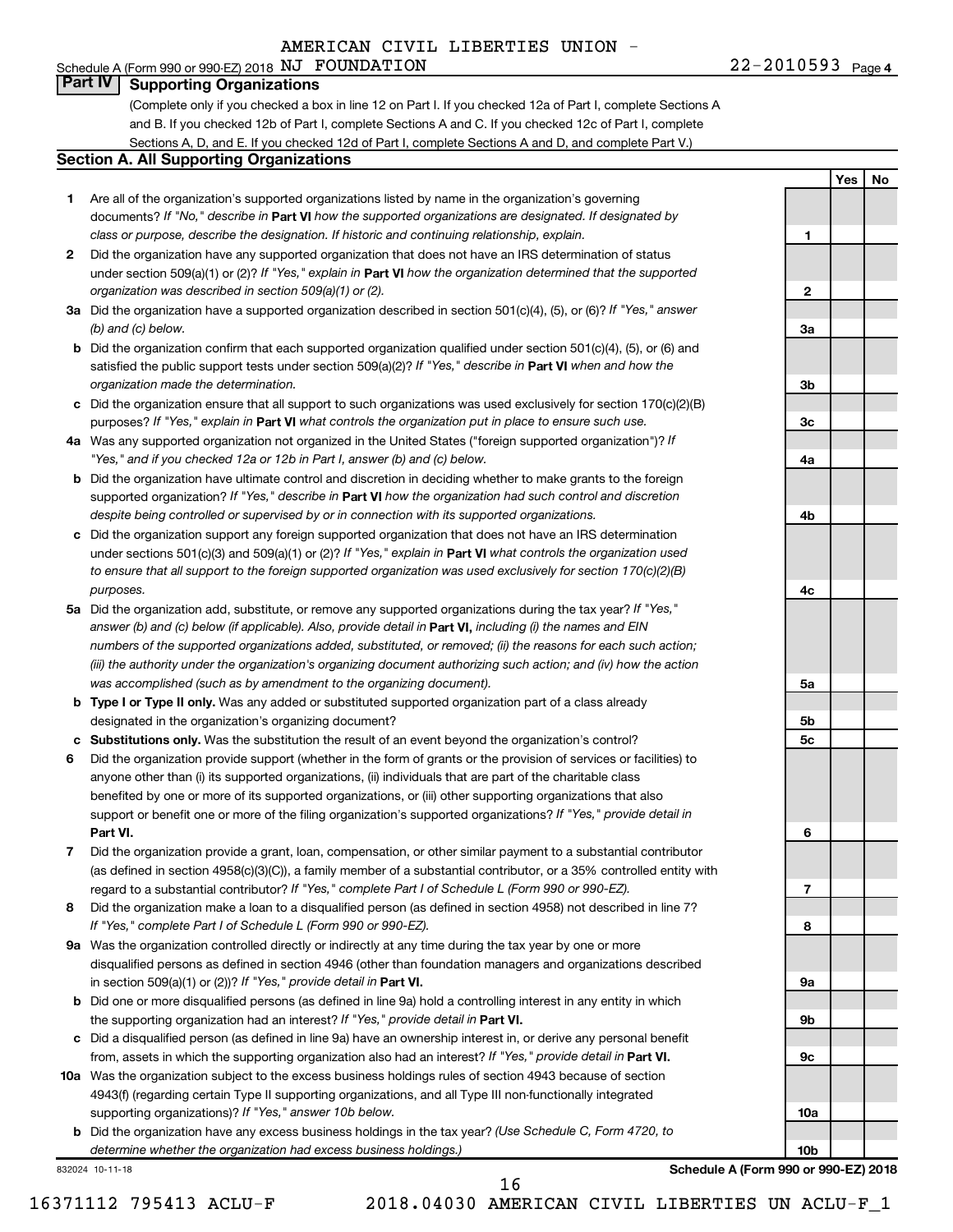22-2010593 Page 5 Schedule A (Form 990 or 990-EZ) 2018 NU PUUNDATILON NU CHARA AND ROLL AND A LATE AND NO Bage NJ FOUNDATION 22-2010593

|    | Part IV<br><b>Supporting Organizations (continued)</b>                                                                                                                                                                           |                 |     |    |
|----|----------------------------------------------------------------------------------------------------------------------------------------------------------------------------------------------------------------------------------|-----------------|-----|----|
|    |                                                                                                                                                                                                                                  |                 | Yes | No |
| 11 | Has the organization accepted a gift or contribution from any of the following persons?                                                                                                                                          |                 |     |    |
|    | a A person who directly or indirectly controls, either alone or together with persons described in (b) and (c)                                                                                                                   |                 |     |    |
|    | below, the governing body of a supported organization?                                                                                                                                                                           | 11a             |     |    |
|    | <b>b</b> A family member of a person described in (a) above?                                                                                                                                                                     | 11 <sub>b</sub> |     |    |
|    | c A 35% controlled entity of a person described in (a) or (b) above? If "Yes" to a, b, or c, provide detail in Part VI.                                                                                                          | 11c             |     |    |
|    | <b>Section B. Type I Supporting Organizations</b>                                                                                                                                                                                |                 |     |    |
|    |                                                                                                                                                                                                                                  |                 | Yes | No |
| 1  | Did the directors, trustees, or membership of one or more supported organizations have the power to                                                                                                                              |                 |     |    |
|    | regularly appoint or elect at least a majority of the organization's directors or trustees at all times during the                                                                                                               |                 |     |    |
|    | tax year? If "No," describe in Part VI how the supported organization(s) effectively operated, supervised, or                                                                                                                    |                 |     |    |
|    | controlled the organization's activities. If the organization had more than one supported organization,                                                                                                                          |                 |     |    |
|    | describe how the powers to appoint and/or remove directors or trustees were allocated among the supported                                                                                                                        |                 |     |    |
|    | organizations and what conditions or restrictions, if any, applied to such powers during the tax year.                                                                                                                           | 1               |     |    |
| 2  | Did the organization operate for the benefit of any supported organization other than the supported                                                                                                                              |                 |     |    |
|    | organization(s) that operated, supervised, or controlled the supporting organization? If "Yes," explain in                                                                                                                       |                 |     |    |
|    | Part VI how providing such benefit carried out the purposes of the supported organization(s) that operated,                                                                                                                      |                 |     |    |
|    | supervised, or controlled the supporting organization.                                                                                                                                                                           | 2               |     |    |
|    | <b>Section C. Type II Supporting Organizations</b>                                                                                                                                                                               |                 |     |    |
|    |                                                                                                                                                                                                                                  |                 | Yes | No |
| 1. | Were a majority of the organization's directors or trustees during the tax year also a majority of the directors                                                                                                                 |                 |     |    |
|    | or trustees of each of the organization's supported organization(s)? If "No," describe in Part VI how control                                                                                                                    |                 |     |    |
|    | or management of the supporting organization was vested in the same persons that controlled or managed                                                                                                                           |                 |     |    |
|    | the supported organization(s).                                                                                                                                                                                                   | 1               |     |    |
|    | <b>Section D. All Type III Supporting Organizations</b>                                                                                                                                                                          |                 |     |    |
|    |                                                                                                                                                                                                                                  |                 | Yes | No |
| 1  | Did the organization provide to each of its supported organizations, by the last day of the fifth month of the                                                                                                                   |                 |     |    |
|    | organization's tax year, (i) a written notice describing the type and amount of support provided during the prior tax                                                                                                            |                 |     |    |
|    | year, (ii) a copy of the Form 990 that was most recently filed as of the date of notification, and (iii) copies of the                                                                                                           |                 |     |    |
|    | organization's governing documents in effect on the date of notification, to the extent not previously provided?                                                                                                                 | 1               |     |    |
| 2  | Were any of the organization's officers, directors, or trustees either (i) appointed or elected by the supported                                                                                                                 |                 |     |    |
|    | organization(s) or (ii) serving on the governing body of a supported organization? If "No," explain in Part VI how                                                                                                               |                 |     |    |
|    | the organization maintained a close and continuous working relationship with the supported organization(s).                                                                                                                      | $\mathbf{2}$    |     |    |
| 3  | By reason of the relationship described in (2), did the organization's supported organizations have a                                                                                                                            |                 |     |    |
|    | significant voice in the organization's investment policies and in directing the use of the organization's                                                                                                                       |                 |     |    |
|    | income or assets at all times during the tax year? If "Yes," describe in Part VI the role the organization's                                                                                                                     |                 |     |    |
|    | supported organizations played in this regard.                                                                                                                                                                                   | з               |     |    |
|    | Section E. Type III Functionally Integrated Supporting Organizations                                                                                                                                                             |                 |     |    |
| 1  | Check the box next to the method that the organization used to satisfy the Integral Part Test during the yealsee instructions).                                                                                                  |                 |     |    |
| a  | The organization satisfied the Activities Test. Complete line 2 below.                                                                                                                                                           |                 |     |    |
| b  | The organization is the parent of each of its supported organizations. Complete line 3 below.                                                                                                                                    |                 |     |    |
| c  | The organization supported a governmental entity. Describe in Part VI how you supported a government entity (see instructions).                                                                                                  |                 |     |    |
| 2  | Activities Test. Answer (a) and (b) below.                                                                                                                                                                                       |                 | Yes | No |
| а  | Did substantially all of the organization's activities during the tax year directly further the exempt purposes of<br>the supported organization(s) to which the organization was responsive? If "Yes," then in Part VI identify |                 |     |    |
|    | those supported organizations and explain how these activities directly furthered their exempt purposes,                                                                                                                         |                 |     |    |
|    | how the organization was responsive to those supported organizations, and how the organization determined                                                                                                                        |                 |     |    |
|    | that these activities constituted substantially all of its activities.                                                                                                                                                           | 2a              |     |    |
| b  | Did the activities described in (a) constitute activities that, but for the organization's involvement, one or more                                                                                                              |                 |     |    |
|    | of the organization's supported organization(s) would have been engaged in? If "Yes," explain in Part VI the                                                                                                                     |                 |     |    |
|    | reasons for the organization's position that its supported organization(s) would have engaged in these                                                                                                                           |                 |     |    |
|    | activities but for the organization's involvement.                                                                                                                                                                               | 2b              |     |    |
| 3  | Parent of Supported Organizations. Answer (a) and (b) below.                                                                                                                                                                     |                 |     |    |
| а  | Did the organization have the power to regularly appoint or elect a majority of the officers, directors, or                                                                                                                      |                 |     |    |
|    | trustees of each of the supported organizations? Provide details in Part VI.                                                                                                                                                     | За              |     |    |
|    | <b>b</b> Did the organization exercise a substantial degree of direction over the policies, programs, and activities of each                                                                                                     |                 |     |    |
|    | of its supported organizations? If "Yes," describe in Part VI the role played by the organization in this regard.                                                                                                                | 3b              |     |    |
|    | Schedule A (Form 990 or 990-EZ) 2018<br>832025 10-11-18                                                                                                                                                                          |                 |     |    |
|    | 17                                                                                                                                                                                                                               |                 |     |    |

<sup>16371112 795413</sup> ACLU-F 2018.04030 AMERICAN CIVIL LIBERTIES UN ACLU-F\_1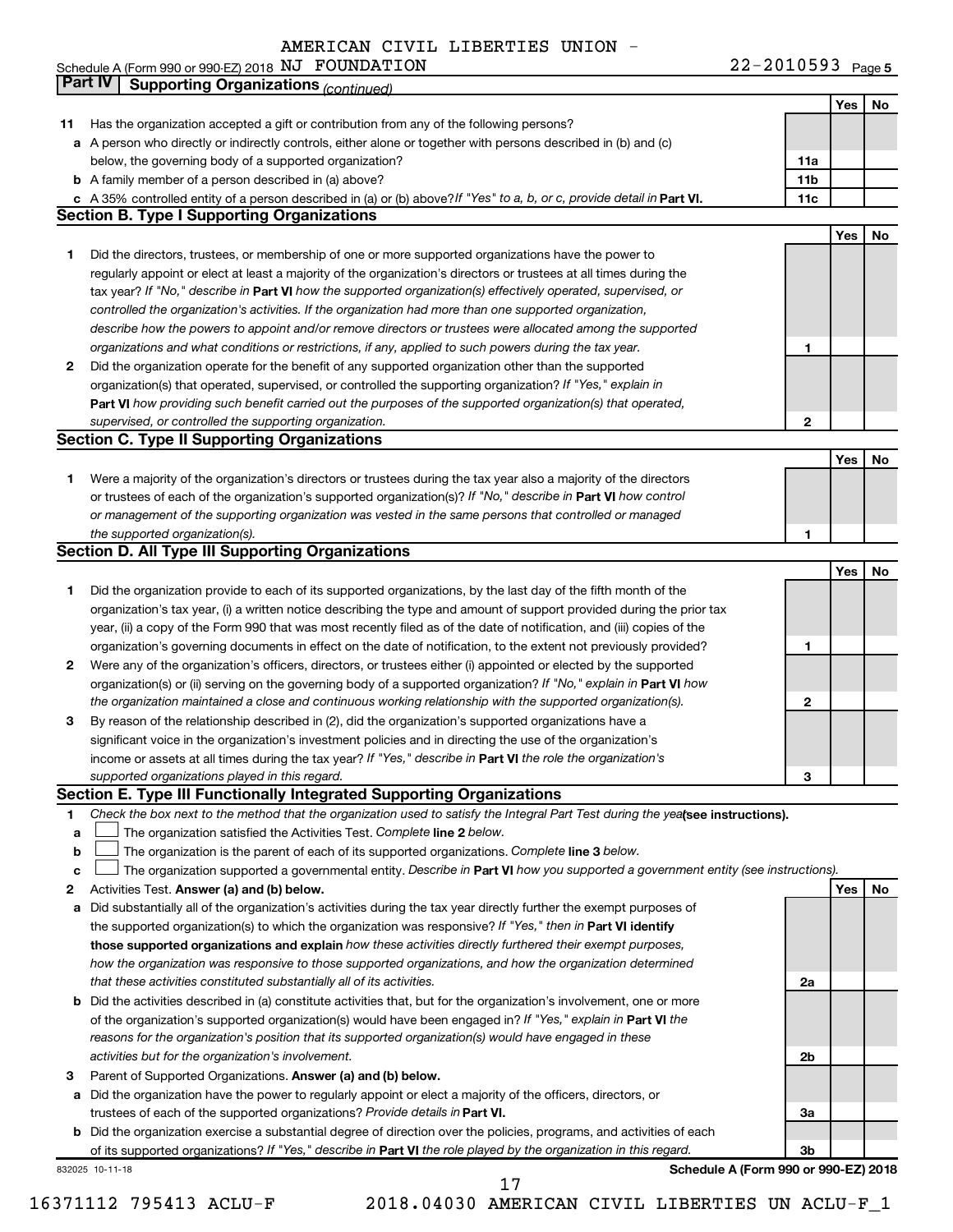# **Part V Type III Non-Functionally Integrated 509(a)(3) Supporting Organizations**

1 **Letter See instructions.** All Check here if the organization satisfied the Integral Part Test as a qualifying trust on Nov. 20, 1970 (explain in Part VI.) See instructions. All other Type III non-functionally integrated supporting organizations must complete Sections A through E.

| Section A - Adjusted Net Income |                                                                              |                | (A) Prior Year | (B) Current Year<br>(optional) |
|---------------------------------|------------------------------------------------------------------------------|----------------|----------------|--------------------------------|
| 1                               | Net short-term capital gain                                                  | 1              |                |                                |
| 2                               | Recoveries of prior-year distributions                                       | $\mathbf{2}$   |                |                                |
| 3                               | Other gross income (see instructions)                                        | 3              |                |                                |
| 4                               | Add lines 1 through 3                                                        | 4              |                |                                |
| 5                               | Depreciation and depletion                                                   | 5              |                |                                |
| 6                               | Portion of operating expenses paid or incurred for production or             |                |                |                                |
|                                 | collection of gross income or for management, conservation, or               |                |                |                                |
|                                 | maintenance of property held for production of income (see instructions)     | 6              |                |                                |
| 7                               | Other expenses (see instructions)                                            | $\overline{7}$ |                |                                |
| 8                               | Adjusted Net Income (subtract lines 5, 6, and 7 from line 4)                 | 8              |                |                                |
|                                 | <b>Section B - Minimum Asset Amount</b>                                      |                | (A) Prior Year | (B) Current Year<br>(optional) |
| 1.                              | Aggregate fair market value of all non-exempt-use assets (see                |                |                |                                |
|                                 | instructions for short tax year or assets held for part of year):            |                |                |                                |
|                                 | a Average monthly value of securities                                        | 1a             |                |                                |
|                                 | <b>b</b> Average monthly cash balances                                       | 1b             |                |                                |
|                                 | c Fair market value of other non-exempt-use assets                           | 1c             |                |                                |
|                                 | d Total (add lines 1a, 1b, and 1c)                                           | 1d             |                |                                |
|                                 | <b>e</b> Discount claimed for blockage or other                              |                |                |                                |
|                                 | factors (explain in detail in <b>Part VI</b> ):                              |                |                |                                |
| 2                               | Acquisition indebtedness applicable to non-exempt-use assets                 | 2              |                |                                |
| З                               | Subtract line 2 from line 1d                                                 | 3              |                |                                |
| 4                               | Cash deemed held for exempt use. Enter 1-1/2% of line 3 (for greater amount, |                |                |                                |
|                                 | see instructions)                                                            | 4              |                |                                |
| 5                               | Net value of non-exempt-use assets (subtract line 4 from line 3)             | 5              |                |                                |
| 6                               | Multiply line 5 by .035                                                      | 6              |                |                                |
| 7                               | Recoveries of prior-year distributions                                       | 7              |                |                                |
| 8                               | Minimum Asset Amount (add line 7 to line 6)                                  | 8              |                |                                |
|                                 | <b>Section C - Distributable Amount</b>                                      |                |                | <b>Current Year</b>            |
| 1                               | Adjusted net income for prior year (from Section A, line 8, Column A)        | 1              |                |                                |
| $\mathbf{2}$                    | Enter 85% of line 1                                                          | $\overline{2}$ |                |                                |
| З                               | Minimum asset amount for prior year (from Section B, line 8, Column A)       | 3              |                |                                |
| 4                               | Enter greater of line 2 or line 3                                            | 4              |                |                                |
| 5                               | Income tax imposed in prior year                                             | 5              |                |                                |
| 6                               | Distributable Amount. Subtract line 5 from line 4, unless subject to         |                |                |                                |
|                                 | emergency temporary reduction (see instructions)                             | 6              |                |                                |
|                                 |                                                                              |                |                |                                |

**7** Check here if the current year is the organization's first as a non-functionally integrated Type III supporting organization (see † instructions).

**Schedule A (Form 990 or 990-EZ) 2018**

832026 10-11-18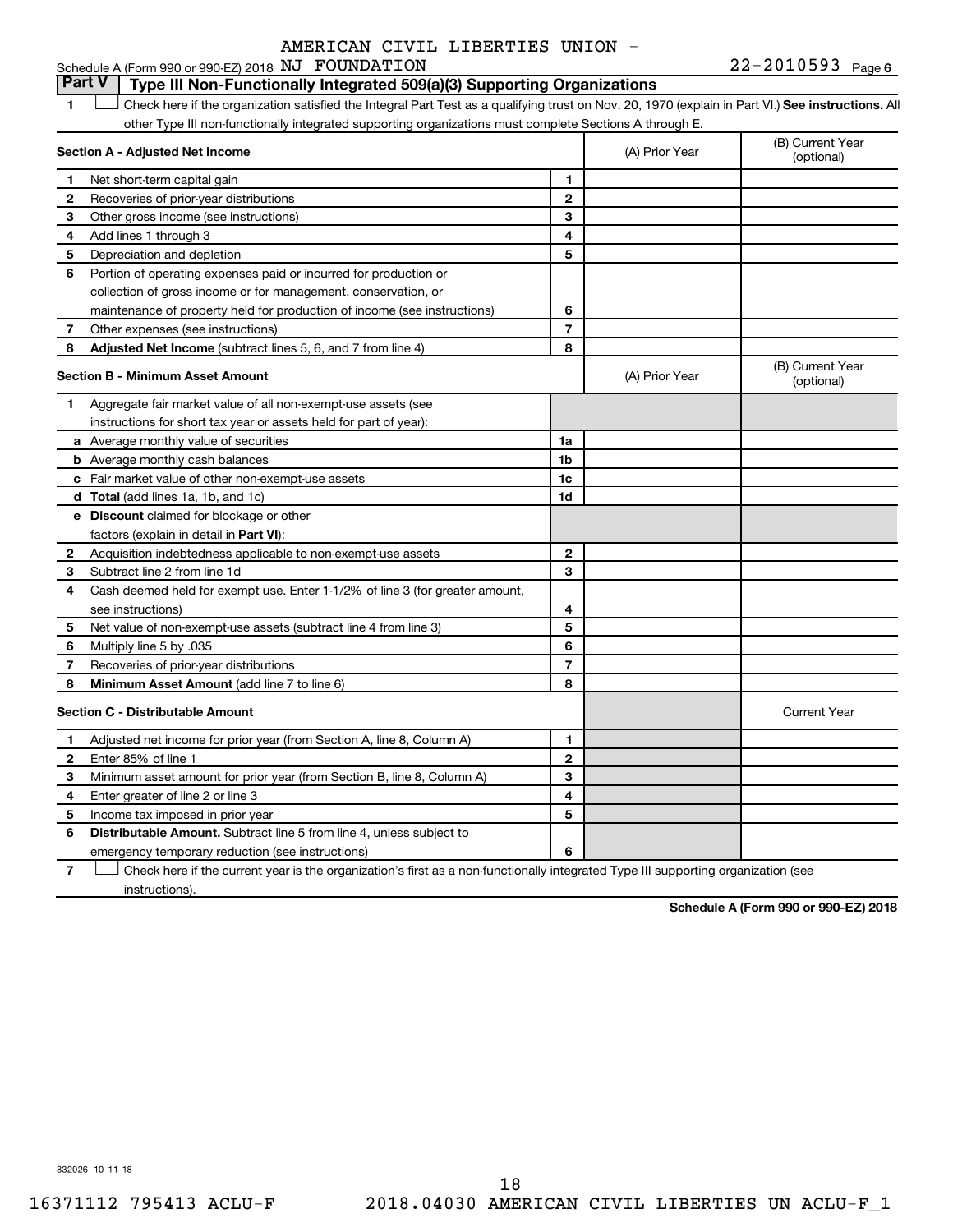|    | Schedule A (Form 990 or 990-EZ) 2018 NJ FOUNDATION                                                   |                             |                           | $22 - 2010593$ Page 7 |  |  |  |
|----|------------------------------------------------------------------------------------------------------|-----------------------------|---------------------------|-----------------------|--|--|--|
|    | <b>Part V</b><br>Type III Non-Functionally Integrated 509(a)(3) Supporting Organizations (continued) |                             |                           |                       |  |  |  |
|    | <b>Section D - Distributions</b>                                                                     |                             |                           | <b>Current Year</b>   |  |  |  |
| 1  | Amounts paid to supported organizations to accomplish exempt purposes                                |                             |                           |                       |  |  |  |
| 2  | Amounts paid to perform activity that directly furthers exempt purposes of supported                 |                             |                           |                       |  |  |  |
|    | organizations, in excess of income from activity                                                     |                             |                           |                       |  |  |  |
| 3  | Administrative expenses paid to accomplish exempt purposes of supported organizations                |                             |                           |                       |  |  |  |
| 4  | Amounts paid to acquire exempt-use assets                                                            |                             |                           |                       |  |  |  |
| 5  | Qualified set-aside amounts (prior IRS approval required)                                            |                             |                           |                       |  |  |  |
| 6  | Other distributions (describe in Part VI). See instructions.                                         |                             |                           |                       |  |  |  |
| 7  | Total annual distributions. Add lines 1 through 6.                                                   |                             |                           |                       |  |  |  |
| 8  | Distributions to attentive supported organizations to which the organization is responsive           |                             |                           |                       |  |  |  |
|    | (provide details in Part VI). See instructions.                                                      |                             |                           |                       |  |  |  |
| 9  | Distributable amount for 2018 from Section C, line 6                                                 |                             |                           |                       |  |  |  |
| 10 | Line 8 amount divided by line 9 amount                                                               |                             |                           |                       |  |  |  |
|    |                                                                                                      | (i)                         | (ii)                      | (iii)                 |  |  |  |
|    | <b>Section E - Distribution Allocations (see instructions)</b>                                       | <b>Excess Distributions</b> | <b>Underdistributions</b> | <b>Distributable</b>  |  |  |  |
|    |                                                                                                      |                             | Pre-2018                  | Amount for 2018       |  |  |  |
| 1  | Distributable amount for 2018 from Section C, line 6                                                 |                             |                           |                       |  |  |  |
| 2  | Underdistributions, if any, for years prior to 2018 (reason-                                         |                             |                           |                       |  |  |  |
|    | able cause required- explain in Part VI). See instructions.                                          |                             |                           |                       |  |  |  |
| 3  | Excess distributions carryover, if any, to 2018                                                      |                             |                           |                       |  |  |  |
|    | <b>a</b> From 2013                                                                                   |                             |                           |                       |  |  |  |
|    | $b$ From 2014                                                                                        |                             |                           |                       |  |  |  |
|    | c From 2015                                                                                          |                             |                           |                       |  |  |  |
|    | d From 2016                                                                                          |                             |                           |                       |  |  |  |
|    | e From 2017                                                                                          |                             |                           |                       |  |  |  |
|    | f Total of lines 3a through e                                                                        |                             |                           |                       |  |  |  |
|    |                                                                                                      |                             |                           |                       |  |  |  |
|    | g Applied to underdistributions of prior years                                                       |                             |                           |                       |  |  |  |
|    | <b>h</b> Applied to 2018 distributable amount                                                        |                             |                           |                       |  |  |  |
| Ť. | Carryover from 2013 not applied (see instructions)                                                   |                             |                           |                       |  |  |  |
|    | Remainder. Subtract lines 3g, 3h, and 3i from 3f.                                                    |                             |                           |                       |  |  |  |
| 4  | Distributions for 2018 from Section D,                                                               |                             |                           |                       |  |  |  |
|    | line $7:$                                                                                            |                             |                           |                       |  |  |  |
|    | a Applied to underdistributions of prior years                                                       |                             |                           |                       |  |  |  |
|    | <b>b</b> Applied to 2018 distributable amount                                                        |                             |                           |                       |  |  |  |
|    | <b>c</b> Remainder. Subtract lines 4a and 4b from 4.                                                 |                             |                           |                       |  |  |  |
|    | 5 Remaining underdistributions for years prior to 2018, if                                           |                             |                           |                       |  |  |  |
|    | any. Subtract lines 3g and 4a from line 2. For result greater                                        |                             |                           |                       |  |  |  |
|    | than zero, explain in Part VI. See instructions.                                                     |                             |                           |                       |  |  |  |
| 6  | Remaining underdistributions for 2018. Subtract lines 3h                                             |                             |                           |                       |  |  |  |
|    | and 4b from line 1. For result greater than zero, explain in                                         |                             |                           |                       |  |  |  |
|    | <b>Part VI.</b> See instructions.                                                                    |                             |                           |                       |  |  |  |
| 7  | Excess distributions carryover to 2019. Add lines 3j                                                 |                             |                           |                       |  |  |  |
|    | and 4c.                                                                                              |                             |                           |                       |  |  |  |
| 8  | Breakdown of line 7:                                                                                 |                             |                           |                       |  |  |  |
|    | a Excess from 2014                                                                                   |                             |                           |                       |  |  |  |
|    | <b>b</b> Excess from 2015                                                                            |                             |                           |                       |  |  |  |
|    | c Excess from 2016                                                                                   |                             |                           |                       |  |  |  |
|    | d Excess from 2017                                                                                   |                             |                           |                       |  |  |  |
|    | e Excess from 2018                                                                                   |                             |                           |                       |  |  |  |

**Schedule A (Form 990 or 990-EZ) 2018**

832027 10-11-18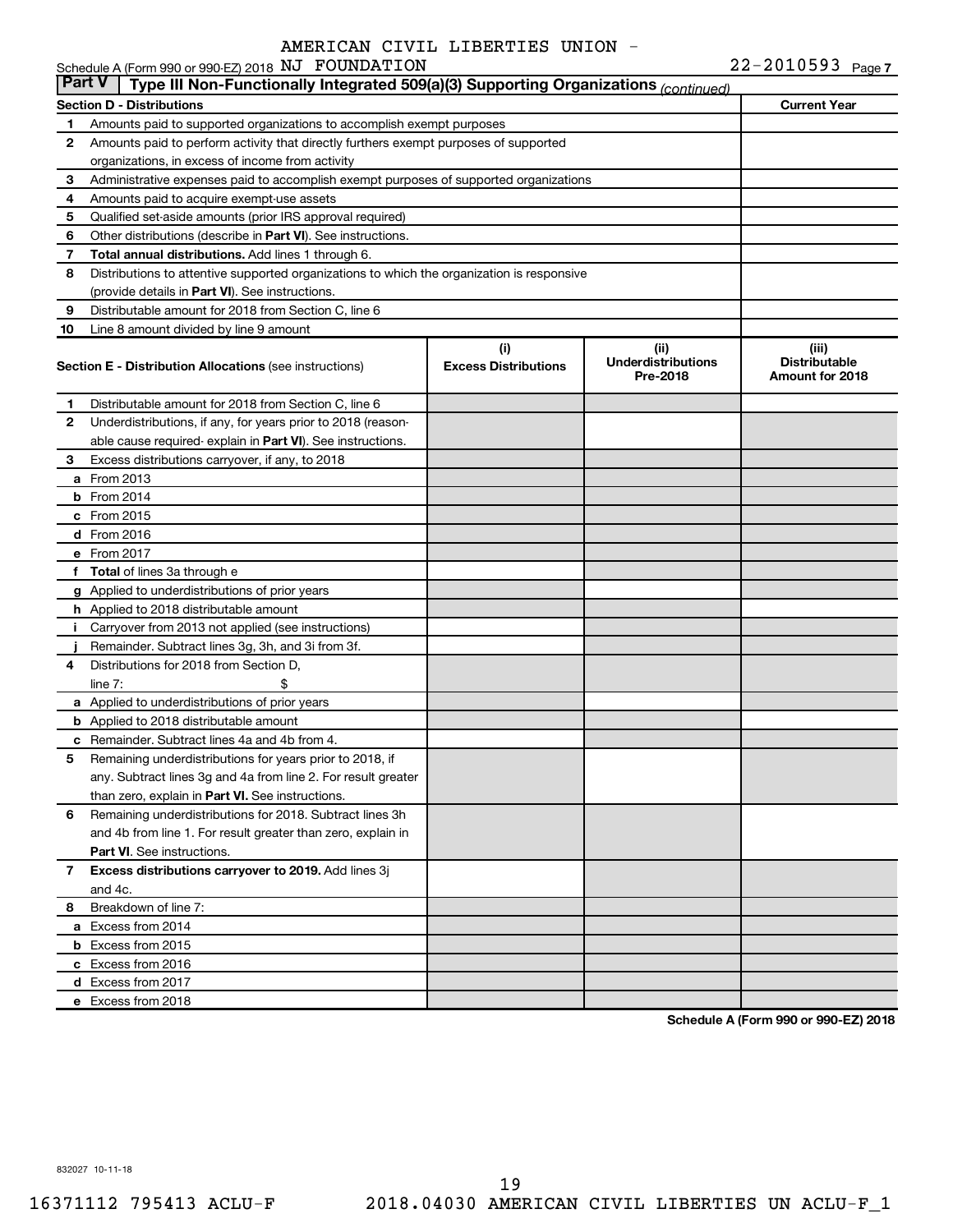| Schedule A (Form 990 or 990-EZ) 2018 NJ FOUNDATION | AMERICAN CIVIL LIBERTIES UNION -                                                                                                                                                                                                                                                                                                                                                                                                                                                                                                                                     | 22-2010593 Page 8                    |
|----------------------------------------------------|----------------------------------------------------------------------------------------------------------------------------------------------------------------------------------------------------------------------------------------------------------------------------------------------------------------------------------------------------------------------------------------------------------------------------------------------------------------------------------------------------------------------------------------------------------------------|--------------------------------------|
| <b>Part VI</b><br>(See instructions.)              | Supplemental Information. Provide the explanations required by Part II, line 10; Part II, line 17a or 17b; Part III, line 12;<br>Part IV, Section A, lines 1, 2, 3b, 3c, 4b, 4c, 5a, 6, 9a, 9b, 9c, 11a, 11b, and 11c; Part IV, Section B, lines 1 and 2; Part IV, Section C,<br>line 1; Part IV, Section D, lines 2 and 3; Part IV, Section E, lines 1c, 2a, 2b, 3a, and 3b; Part V, line 1; Part V, Section B, line 1e; Part V,<br>Section D, lines 5, 6, and 8; and Part V, Section E, lines 2, 5, and 6. Also complete this part for any additional information. |                                      |
|                                                    |                                                                                                                                                                                                                                                                                                                                                                                                                                                                                                                                                                      |                                      |
|                                                    |                                                                                                                                                                                                                                                                                                                                                                                                                                                                                                                                                                      |                                      |
|                                                    |                                                                                                                                                                                                                                                                                                                                                                                                                                                                                                                                                                      |                                      |
|                                                    |                                                                                                                                                                                                                                                                                                                                                                                                                                                                                                                                                                      |                                      |
|                                                    |                                                                                                                                                                                                                                                                                                                                                                                                                                                                                                                                                                      |                                      |
|                                                    |                                                                                                                                                                                                                                                                                                                                                                                                                                                                                                                                                                      |                                      |
|                                                    |                                                                                                                                                                                                                                                                                                                                                                                                                                                                                                                                                                      |                                      |
|                                                    |                                                                                                                                                                                                                                                                                                                                                                                                                                                                                                                                                                      |                                      |
|                                                    |                                                                                                                                                                                                                                                                                                                                                                                                                                                                                                                                                                      |                                      |
|                                                    |                                                                                                                                                                                                                                                                                                                                                                                                                                                                                                                                                                      |                                      |
|                                                    |                                                                                                                                                                                                                                                                                                                                                                                                                                                                                                                                                                      |                                      |
|                                                    |                                                                                                                                                                                                                                                                                                                                                                                                                                                                                                                                                                      |                                      |
|                                                    |                                                                                                                                                                                                                                                                                                                                                                                                                                                                                                                                                                      |                                      |
|                                                    |                                                                                                                                                                                                                                                                                                                                                                                                                                                                                                                                                                      |                                      |
|                                                    |                                                                                                                                                                                                                                                                                                                                                                                                                                                                                                                                                                      |                                      |
|                                                    |                                                                                                                                                                                                                                                                                                                                                                                                                                                                                                                                                                      |                                      |
|                                                    |                                                                                                                                                                                                                                                                                                                                                                                                                                                                                                                                                                      |                                      |
|                                                    |                                                                                                                                                                                                                                                                                                                                                                                                                                                                                                                                                                      |                                      |
|                                                    |                                                                                                                                                                                                                                                                                                                                                                                                                                                                                                                                                                      |                                      |
|                                                    |                                                                                                                                                                                                                                                                                                                                                                                                                                                                                                                                                                      |                                      |
|                                                    |                                                                                                                                                                                                                                                                                                                                                                                                                                                                                                                                                                      |                                      |
|                                                    |                                                                                                                                                                                                                                                                                                                                                                                                                                                                                                                                                                      |                                      |
|                                                    |                                                                                                                                                                                                                                                                                                                                                                                                                                                                                                                                                                      |                                      |
|                                                    |                                                                                                                                                                                                                                                                                                                                                                                                                                                                                                                                                                      |                                      |
|                                                    |                                                                                                                                                                                                                                                                                                                                                                                                                                                                                                                                                                      |                                      |
|                                                    |                                                                                                                                                                                                                                                                                                                                                                                                                                                                                                                                                                      |                                      |
|                                                    |                                                                                                                                                                                                                                                                                                                                                                                                                                                                                                                                                                      |                                      |
|                                                    |                                                                                                                                                                                                                                                                                                                                                                                                                                                                                                                                                                      |                                      |
|                                                    |                                                                                                                                                                                                                                                                                                                                                                                                                                                                                                                                                                      |                                      |
|                                                    |                                                                                                                                                                                                                                                                                                                                                                                                                                                                                                                                                                      |                                      |
|                                                    |                                                                                                                                                                                                                                                                                                                                                                                                                                                                                                                                                                      |                                      |
| 832028 10-11-18                                    | 20                                                                                                                                                                                                                                                                                                                                                                                                                                                                                                                                                                   | Schedule A (Form 990 or 990-EZ) 2018 |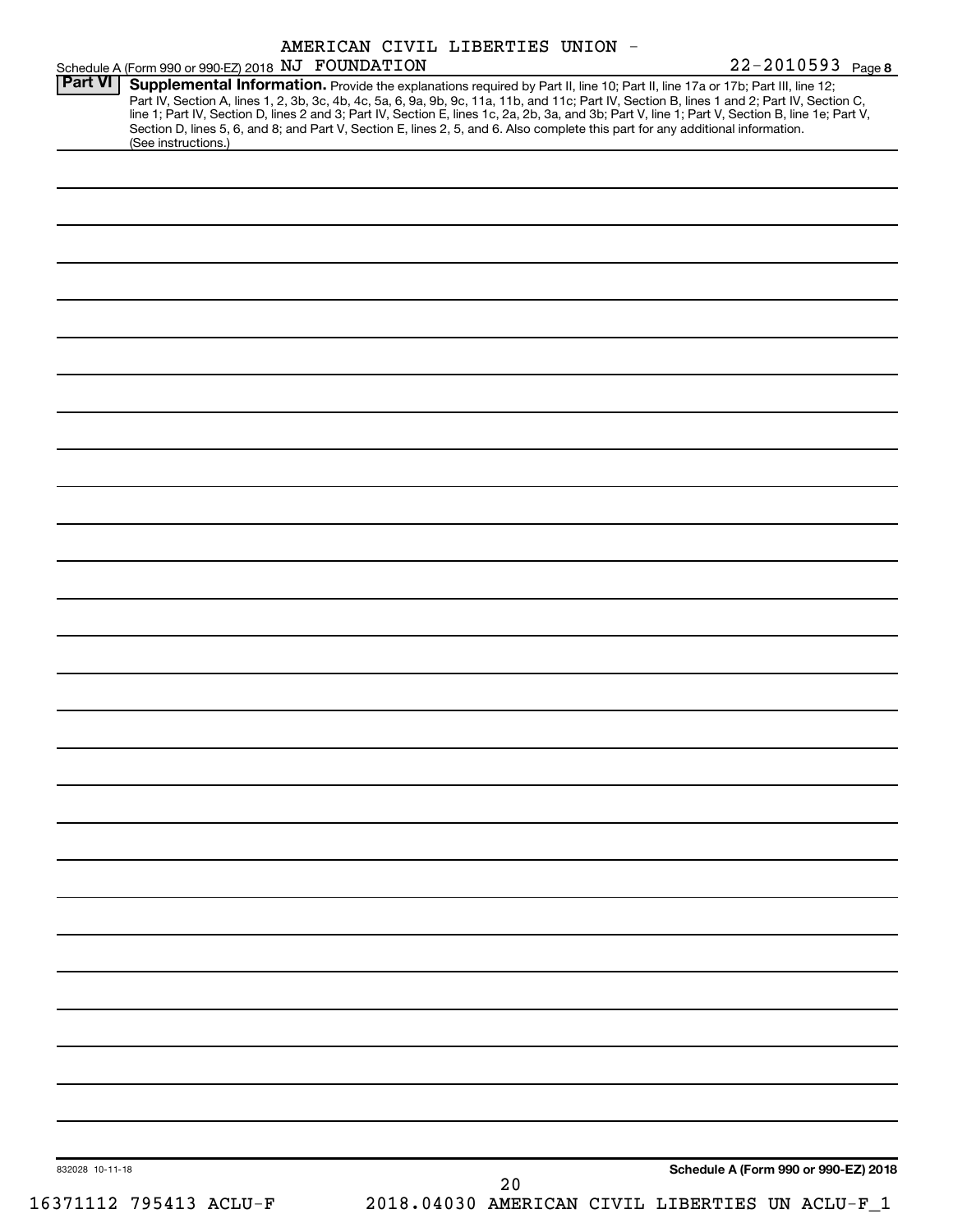| <b>Schedule B</b>          |  |  |
|----------------------------|--|--|
| $T$ , $\ldots$ and and $T$ |  |  |

# Department of the Treasury **(Form 990, 990-EZ,**

# Internal Revenue Service

# **Schedule of Contributors**

**or 990-PF) | Attach to Form 990, Form 990-EZ, or Form 990-PF. | Go to www.irs.gov/Form990 for the latest information.** OMB No. 1545-0047

**2018**

**Employer identification number**

|  | Name of the organization |  |
|--|--------------------------|--|
|  |                          |  |

|               | AMERICAN CIVIL LIBERTIES UNION |                |
|---------------|--------------------------------|----------------|
| NJ FOUNDATION |                                | $22 - 2010593$ |

| <b>Organization type (check one):</b> |                                                                           |  |  |  |
|---------------------------------------|---------------------------------------------------------------------------|--|--|--|
| Filers of:                            | <b>Section:</b>                                                           |  |  |  |
| Form 990 or 990-EZ                    | $\boxed{\textbf{X}}$ 501(c)( 3) (enter number) organization               |  |  |  |
|                                       | 4947(a)(1) nonexempt charitable trust not treated as a private foundation |  |  |  |
|                                       | 527 political organization                                                |  |  |  |
| Form 990-PF                           | 501(c)(3) exempt private foundation                                       |  |  |  |
|                                       | 4947(a)(1) nonexempt charitable trust treated as a private foundation     |  |  |  |

501(c)(3) taxable private foundation  $\Box$ 

Check if your organization is covered by the General Rule or a Special Rule.

**Note:**  Only a section 501(c)(7), (8), or (10) organization can check boxes for both the General Rule and a Special Rule. See instructions.

#### **General Rule**

 $\Box$ 

For an organization filing Form 990, 990-EZ, or 990-PF that received, during the year, contributions totaling \$5,000 or more (in money or property) from any one contributor. Complete Parts I and II. See instructions for determining a contributor's total contributions.

#### **Special Rules**

any one contributor, during the year, total contributions of the greater of (1) \$5,000; or (2) 2% of the amount on (i) Form 990, Part VIII, line 1h;  $\boxed{\text{X}}$  For an organization described in section 501(c)(3) filing Form 990 or 990-EZ that met the 33 1/3% support test of the regulations under sections 509(a)(1) and 170(b)(1)(A)(vi), that checked Schedule A (Form 990 or 990-EZ), Part II, line 13, 16a, or 16b, and that received from or (ii) Form 990-EZ, line 1. Complete Parts I and II.

year, total contributions of more than \$1,000 *exclusively* for religious, charitable, scientific, literary, or educational purposes, or for the For an organization described in section 501(c)(7), (8), or (10) filing Form 990 or 990-EZ that received from any one contributor, during the prevention of cruelty to children or animals. Complete Parts I (entering "N/A" in column (b) instead of the contributor name and address), II, and III.  $\Box$ 

purpose. Don't complete any of the parts unless the General Rule applies to this organization because it received nonexclusively year, contributions exclusively for religious, charitable, etc., purposes, but no such contributions totaled more than \$1,000. If this box is checked, enter here the total contributions that were received during the year for an exclusively religious, charitable, etc., For an organization described in section 501(c)(7), (8), or (10) filing Form 990 or 990-EZ that received from any one contributor, during the religious, charitable, etc., contributions totaling \$5,000 or more during the year  $~\ldots\ldots\ldots\ldots\ldots\ldots\ldots\ldots\ldots\blacktriangleright~$ \$  $\Box$ 

**Caution:**  An organization that isn't covered by the General Rule and/or the Special Rules doesn't file Schedule B (Form 990, 990-EZ, or 990-PF),  **must** but it answer "No" on Part IV, line 2, of its Form 990; or check the box on line H of its Form 990-EZ or on its Form 990-PF, Part I, line 2, to certify that it doesn't meet the filing requirements of Schedule B (Form 990, 990-EZ, or 990-PF).

**For Paperwork Reduction Act Notice, see the instructions for Form 990, 990-EZ, or 990-PF. Schedule B (Form 990, 990-EZ, or 990-PF) (2018)** LHA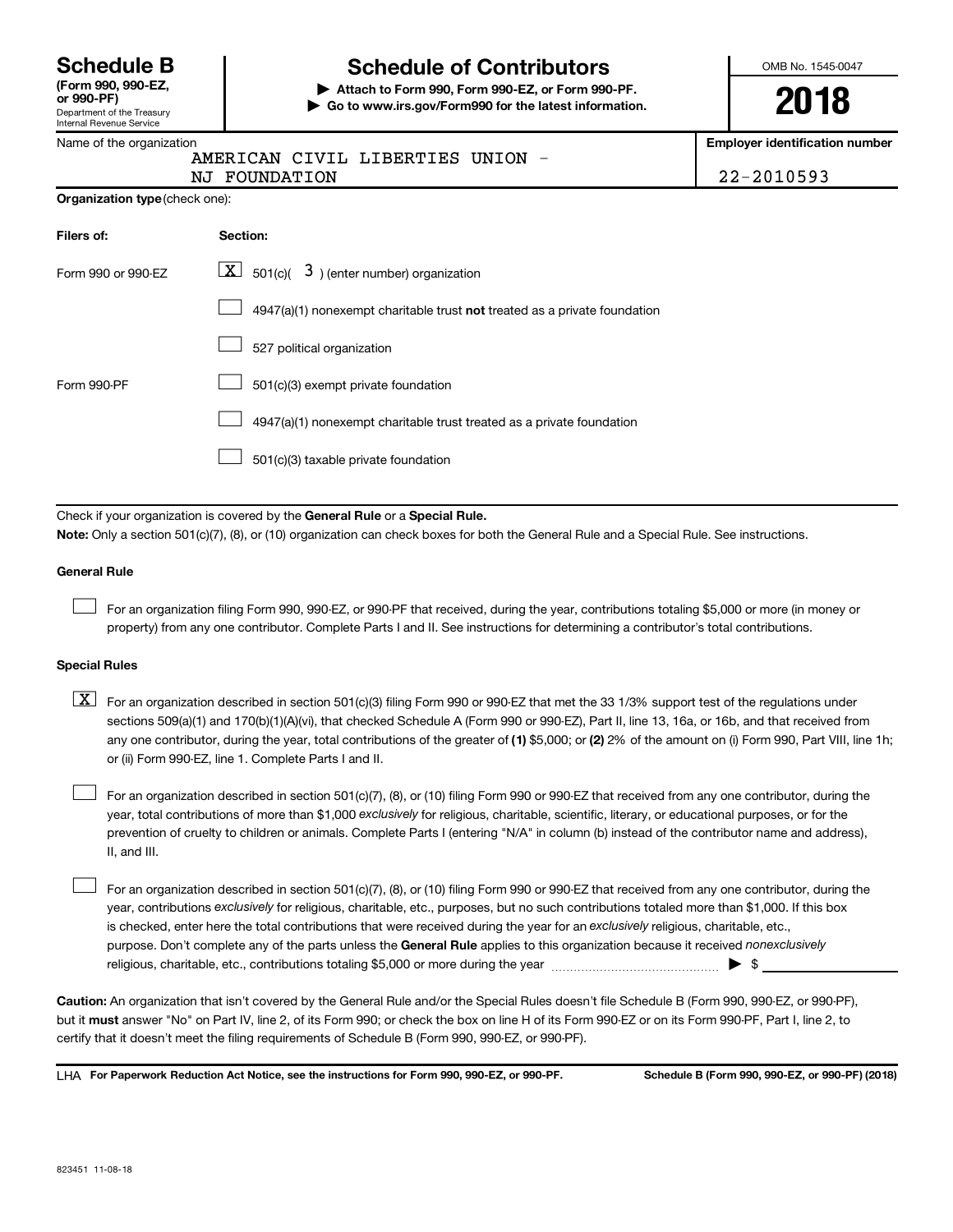Name of organization

AMERICAN CIVIL LIBERTIES UNION - NJ FOUNDATION 22-2010593 **2**

| Part I          | <b>Contributors</b> (see instructions). Use duplicate copies of Part I if additional space is needed. |                                   |                                                                                                  |
|-----------------|-------------------------------------------------------------------------------------------------------|-----------------------------------|--------------------------------------------------------------------------------------------------|
| (a)<br>No.      | (b)<br>Name, address, and ZIP + 4                                                                     | (c)<br><b>Total contributions</b> | (d)<br>Type of contribution                                                                      |
| 1               |                                                                                                       | 75,000.<br>\$                     | $\mathbf{X}$<br>Person<br>Payroll<br>Noncash<br>(Complete Part II for<br>noncash contributions.) |
| (a)<br>No.      | (b)<br>Name, address, and ZIP + 4                                                                     | (c)<br><b>Total contributions</b> | (d)<br>Type of contribution                                                                      |
| 2               |                                                                                                       | 112,000.<br>\$                    | $\mathbf{X}$<br>Person<br>Payroll<br>Noncash<br>(Complete Part II for<br>noncash contributions.) |
| (a)<br>No.      | (b)<br>Name, address, and ZIP + 4                                                                     | (c)<br><b>Total contributions</b> | (d)<br>Type of contribution                                                                      |
| 3               |                                                                                                       | 46,511.<br>\$                     | $\mathbf{X}$<br>Person<br>Payroll<br>Noncash<br>(Complete Part II for<br>noncash contributions.) |
| (a)<br>No.      | (b)<br>Name, address, and ZIP + 4                                                                     | (c)<br><b>Total contributions</b> | (d)<br>Type of contribution                                                                      |
| 4               |                                                                                                       | 200,000.<br>\$                    | $\mathbf{X}$<br>Person<br>Payroll<br>Noncash<br>(Complete Part II for<br>noncash contributions.) |
| (a)<br>No.      | (b)<br>Name, address, and ZIP + 4                                                                     | (c)<br><b>Total contributions</b> | (d)<br>Type of contribution                                                                      |
| 5               |                                                                                                       | 125,000.<br>\$                    | $\mathbf{X}$<br>Person<br>Payroll<br>Noncash<br>(Complete Part II for<br>noncash contributions.) |
| (a)<br>No.      | (b)<br>Name, address, and ZIP + 4                                                                     | (c)<br><b>Total contributions</b> | (d)<br>Type of contribution                                                                      |
| 6               |                                                                                                       | 200,000.<br>\$                    | $\mathbf{X}$<br>Person<br>Payroll<br>Noncash<br>(Complete Part II for<br>noncash contributions.) |
| 823452 11-08-18 | 22                                                                                                    |                                   | Schedule B (Form 990, 990-EZ, or 990-PF) (2018)                                                  |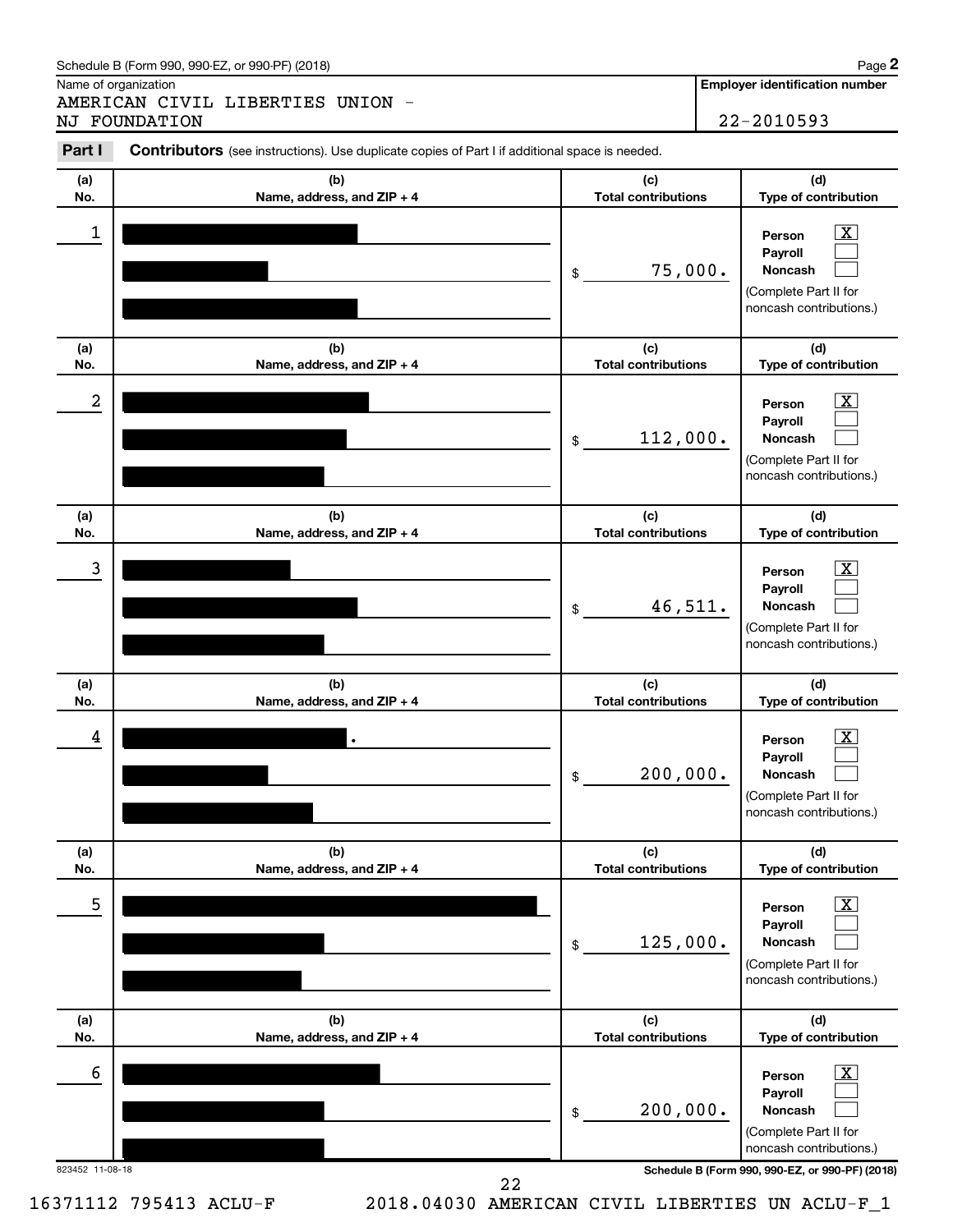| Part II                      | Noncash Property (see instructions). Use duplicate copies of Part II if additional space is needed. |                                                 |                      |  |  |
|------------------------------|-----------------------------------------------------------------------------------------------------|-------------------------------------------------|----------------------|--|--|
| (a)<br>No.<br>from<br>Part I | (b)<br>Description of noncash property given                                                        | (c)<br>FMV (or estimate)<br>(See instructions.) | (d)<br>Date received |  |  |
|                              |                                                                                                     | $\frac{1}{2}$                                   |                      |  |  |
| (a)<br>No.<br>from<br>Part I | (b)<br>Description of noncash property given                                                        | (c)<br>FMV (or estimate)<br>(See instructions.) | (d)<br>Date received |  |  |
|                              |                                                                                                     | $\frac{1}{2}$                                   |                      |  |  |
| (a)<br>No.<br>from<br>Part I | (b)<br>Description of noncash property given                                                        | (c)<br>FMV (or estimate)<br>(See instructions.) | (d)<br>Date received |  |  |
|                              |                                                                                                     | $$\mathbb{S}$$                                  |                      |  |  |
| (a)<br>No.<br>from<br>Part I | (b)<br>Description of noncash property given                                                        | (c)<br>FMV (or estimate)<br>(See instructions.) | (d)<br>Date received |  |  |
|                              |                                                                                                     | \$                                              |                      |  |  |
| (a)<br>No.<br>from<br>Part I | (b)<br>Description of noncash property given                                                        | (c)<br>FMV (or estimate)<br>(See instructions.) | (d)<br>Date received |  |  |
|                              |                                                                                                     | \$                                              |                      |  |  |
| (a)<br>No.<br>from<br>Part I | (b)<br>Description of noncash property given                                                        | (c)<br>FMV (or estimate)<br>(See instructions.) | (d)<br>Date received |  |  |
|                              |                                                                                                     | \$                                              |                      |  |  |

16371112 795413 ACLU-F 2018.04030 AMERICAN CIVIL LIBERTIES UN ACLU-F\_1

**3**

**Employer identification number**

| Schedule B (Form 990, 990-EZ, or 990-PF) (2018) | Page |
|-------------------------------------------------|------|
|-------------------------------------------------|------|

Name of organization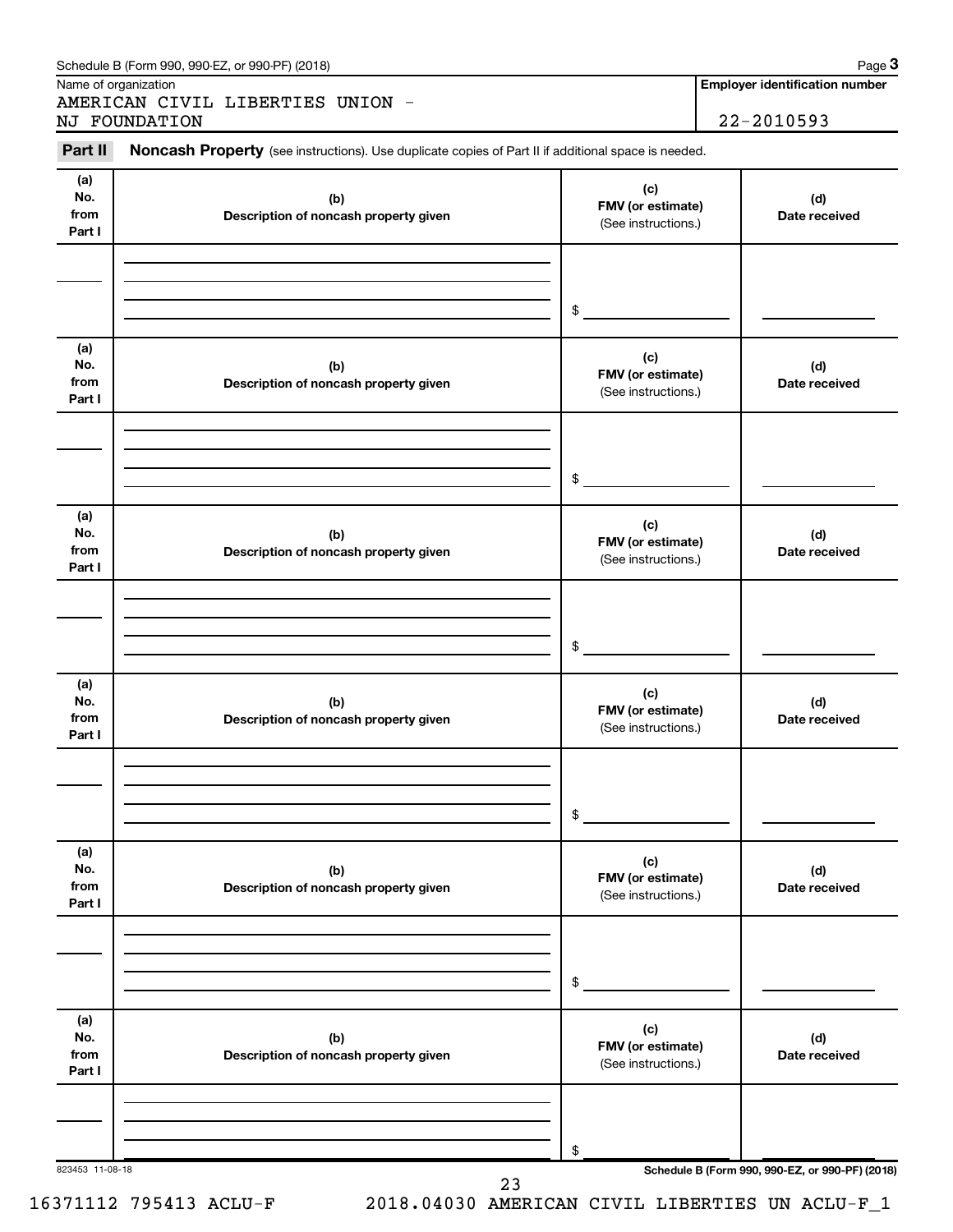|                           | Schedule B (Form 990, 990-EZ, or 990-PF) (2018)                                                                                                                                                                                                                        |                      | Page 4                                          |
|---------------------------|------------------------------------------------------------------------------------------------------------------------------------------------------------------------------------------------------------------------------------------------------------------------|----------------------|-------------------------------------------------|
|                           | Name of organization                                                                                                                                                                                                                                                   |                      | <b>Employer identification number</b>           |
|                           | AMERICAN CIVIL LIBERTIES UNION -<br><b>NJ FOUNDATION</b>                                                                                                                                                                                                               |                      | 22-2010593                                      |
| Part III                  | Exclusively religious, charitable, etc., contributions to organizations described in section 501(c)(7), (8), or (10) that total more than \$1,000 for the year                                                                                                         |                      |                                                 |
|                           | from any one contributor. Complete columns (a) through (e) and the following line entry. For organizations<br>completing Part III, enter the total of exclusively religious, charitable, etc., contributions of \$1,000 or less for the year. (Enter this info. once.) |                      |                                                 |
|                           | Use duplicate copies of Part III if additional space is needed.                                                                                                                                                                                                        |                      |                                                 |
| $(a)$ No.<br>from         | (b) Purpose of gift                                                                                                                                                                                                                                                    | (c) Use of gift      |                                                 |
| Part I                    |                                                                                                                                                                                                                                                                        |                      | (d) Description of how gift is held             |
|                           |                                                                                                                                                                                                                                                                        |                      |                                                 |
|                           |                                                                                                                                                                                                                                                                        |                      |                                                 |
|                           |                                                                                                                                                                                                                                                                        |                      |                                                 |
|                           |                                                                                                                                                                                                                                                                        | (e) Transfer of gift |                                                 |
|                           |                                                                                                                                                                                                                                                                        |                      |                                                 |
|                           | Transferee's name, address, and ZIP + 4                                                                                                                                                                                                                                |                      | Relationship of transferor to transferee        |
|                           |                                                                                                                                                                                                                                                                        |                      |                                                 |
|                           |                                                                                                                                                                                                                                                                        |                      |                                                 |
|                           |                                                                                                                                                                                                                                                                        |                      |                                                 |
| (a) No.<br>from           | (b) Purpose of gift                                                                                                                                                                                                                                                    | (c) Use of gift      | (d) Description of how gift is held             |
| Part I                    |                                                                                                                                                                                                                                                                        |                      |                                                 |
|                           |                                                                                                                                                                                                                                                                        |                      |                                                 |
|                           |                                                                                                                                                                                                                                                                        |                      |                                                 |
|                           |                                                                                                                                                                                                                                                                        |                      |                                                 |
|                           |                                                                                                                                                                                                                                                                        | (e) Transfer of gift |                                                 |
|                           |                                                                                                                                                                                                                                                                        |                      |                                                 |
|                           | Transferee's name, address, and ZIP + 4                                                                                                                                                                                                                                |                      | Relationship of transferor to transferee        |
|                           |                                                                                                                                                                                                                                                                        |                      |                                                 |
|                           |                                                                                                                                                                                                                                                                        |                      |                                                 |
|                           |                                                                                                                                                                                                                                                                        |                      |                                                 |
| (a) No.<br>from           | (b) Purpose of gift                                                                                                                                                                                                                                                    | (c) Use of gift      | (d) Description of how gift is held             |
| Part I                    |                                                                                                                                                                                                                                                                        |                      |                                                 |
|                           |                                                                                                                                                                                                                                                                        |                      |                                                 |
|                           |                                                                                                                                                                                                                                                                        |                      |                                                 |
|                           |                                                                                                                                                                                                                                                                        |                      |                                                 |
|                           |                                                                                                                                                                                                                                                                        | (e) Transfer of gift |                                                 |
|                           | Transferee's name, address, and ZIP + 4                                                                                                                                                                                                                                |                      | Relationship of transferor to transferee        |
|                           |                                                                                                                                                                                                                                                                        |                      |                                                 |
|                           |                                                                                                                                                                                                                                                                        |                      |                                                 |
|                           |                                                                                                                                                                                                                                                                        |                      |                                                 |
|                           |                                                                                                                                                                                                                                                                        |                      |                                                 |
| (a) No.<br>from<br>Part I | (b) Purpose of gift                                                                                                                                                                                                                                                    | (c) Use of gift      | (d) Description of how gift is held             |
|                           |                                                                                                                                                                                                                                                                        |                      |                                                 |
|                           |                                                                                                                                                                                                                                                                        |                      |                                                 |
|                           |                                                                                                                                                                                                                                                                        |                      |                                                 |
|                           |                                                                                                                                                                                                                                                                        |                      |                                                 |
|                           |                                                                                                                                                                                                                                                                        | (e) Transfer of gift |                                                 |
|                           | Transferee's name, address, and ZIP + 4                                                                                                                                                                                                                                |                      | Relationship of transferor to transferee        |
|                           |                                                                                                                                                                                                                                                                        |                      |                                                 |
|                           |                                                                                                                                                                                                                                                                        |                      |                                                 |
|                           |                                                                                                                                                                                                                                                                        |                      |                                                 |
| 823454 11-08-18           |                                                                                                                                                                                                                                                                        |                      | Schedule B (Form 990, 990-EZ, or 990-PF) (2018) |
|                           |                                                                                                                                                                                                                                                                        | 24                   |                                                 |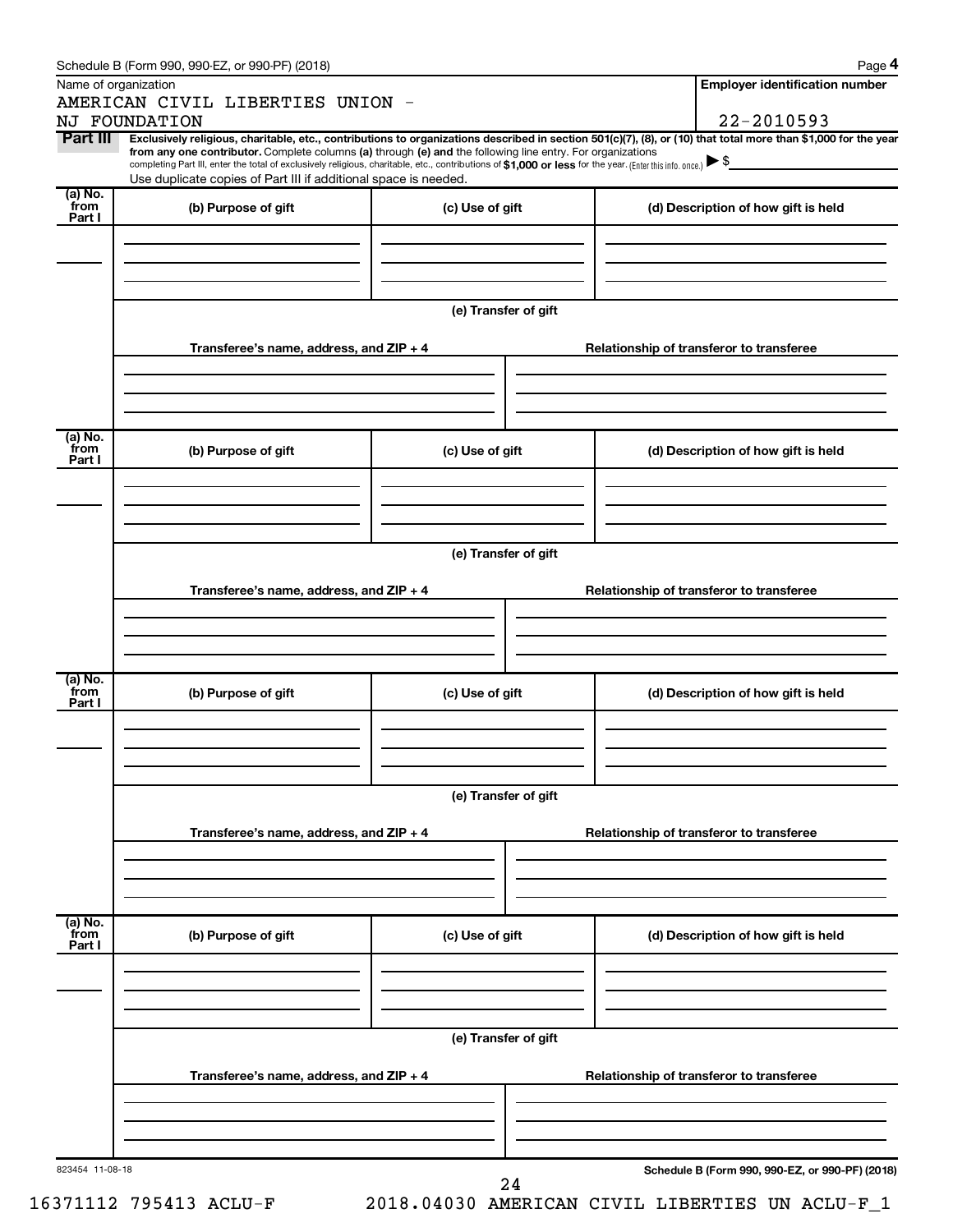| <b>Supplemental Financial Statements</b><br><b>SCHEDULE D</b><br>Complete if the organization answered "Yes" on Form 990,<br>(Form 990)<br>Part IV, line 6, 7, 8, 9, 10, 11a, 11b, 11c, 11d, 11e, 11f, 12a, or 12b.<br><b>Open to Public</b><br>Attach to Form 990.<br>Department of the Treasury<br>Inspection<br>Go to www.irs.gov/Form990 for instructions and the latest information.<br>Internal Revenue Service<br>AMERICAN CIVIL LIBERTIES UNION -<br><b>Employer identification number</b><br>Name of the organization<br>22-2010593<br>NJ FOUNDATION<br>Organizations Maintaining Donor Advised Funds or Other Similar Funds or Accounts. Complete if the<br>Part I<br>organization answered "Yes" on Form 990, Part IV, line 6.<br>(a) Donor advised funds<br>(b) Funds and other accounts<br>1<br>Aggregate value of contributions to (during year)<br>2<br>3<br>Aggregate value of grants from (during year)<br>4<br>Did the organization inform all donors and donor advisors in writing that the assets held in donor advised funds<br>5<br>Yes<br>No<br>Did the organization inform all grantees, donors, and donor advisors in writing that grant funds can be used only<br>6<br>for charitable purposes and not for the benefit of the donor or donor advisor, or for any other purpose conferring<br>Yes<br>No<br>impermissible private benefit?<br>Part II<br>Conservation Easements. Complete if the organization answered "Yes" on Form 990, Part IV, line 7.<br>Purpose(s) of conservation easements held by the organization (check all that apply).<br>1.<br>Preservation of land for public use (e.g., recreation or education)<br>Preservation of a historically important land area<br>Protection of natural habitat<br>Preservation of a certified historic structure<br>Preservation of open space<br>Complete lines 2a through 2d if the organization held a qualified conservation contribution in the form of a conservation easement on the last<br>2<br>Held at the End of the Tax Year<br>day of the tax year.<br>2a<br>а<br>2 <sub>b</sub><br>Total acreage restricted by conservation easements<br>b<br>2c<br>с<br>d Number of conservation easements included in (c) acquired after 7/25/06, and not on a historic structure<br>2d<br>listed in the National Register [111] Marshall Register [11] Marshall Register [11] Marshall Register [11] Marshall Register [11] Marshall Register [11] Marshall Register [11] Marshall Register [11] Marshall Register [11]<br>Number of conservation easements modified, transferred, released, extinguished, or terminated by the organization during the tax<br>3<br>$year \triangleright$<br>Number of states where property subject to conservation easement is located ><br>4<br>Does the organization have a written policy regarding the periodic monitoring, inspection, handling of<br>5<br>Yes<br><b>No</b><br>violations, and enforcement of the conservation easements it holds?<br>Staff and volunteer hours devoted to monitoring, inspecting, handling of violations, and enforcing conservation easements during the year<br>6<br>Amount of expenses incurred in monitoring, inspecting, handling of violations, and enforcing conservation easements during the year<br>7<br>$\blacktriangleright$ \$<br>Does each conservation easement reported on line 2(d) above satisfy the requirements of section 170(h)(4)(B)(i)<br>8<br>Yes<br>No<br>In Part XIII, describe how the organization reports conservation easements in its revenue and expense statement, and balance sheet, and<br>9<br>include, if applicable, the text of the footnote to the organization's financial statements that describes the organization's accounting for<br>conservation easements.<br>Organizations Maintaining Collections of Art, Historical Treasures, or Other Similar Assets.<br>Part III<br>Complete if the organization answered "Yes" on Form 990, Part IV, line 8.<br>1a If the organization elected, as permitted under SFAS 116 (ASC 958), not to report in its revenue statement and balance sheet works of art,<br>historical treasures, or other similar assets held for public exhibition, education, or research in furtherance of public service, provide, in Part XIII,<br>the text of the footnote to its financial statements that describes these items.<br>If the organization elected, as permitted under SFAS 116 (ASC 958), to report in its revenue statement and balance sheet works of art, historical<br>b<br>treasures, or other similar assets held for public exhibition, education, or research in furtherance of public service, provide the following amounts<br>relating to these items:<br>$\blacktriangleright$ \$<br>(ii) Assets included in Form 990, Part X [1] [1] [1] [1] [1] [1] Assets included in Form 990, Part X<br>If the organization received or held works of art, historical treasures, or other similar assets for financial gain, provide<br>2<br>the following amounts required to be reported under SFAS 116 (ASC 958) relating to these items:<br>$\blacktriangleright$ \$<br>$\blacktriangleright$ \$<br>Schedule D (Form 990) 2018<br>LHA For Paperwork Reduction Act Notice, see the Instructions for Form 990.<br>832051 10-29-18 |  |  | OMB No. 1545-0047 |
|------------------------------------------------------------------------------------------------------------------------------------------------------------------------------------------------------------------------------------------------------------------------------------------------------------------------------------------------------------------------------------------------------------------------------------------------------------------------------------------------------------------------------------------------------------------------------------------------------------------------------------------------------------------------------------------------------------------------------------------------------------------------------------------------------------------------------------------------------------------------------------------------------------------------------------------------------------------------------------------------------------------------------------------------------------------------------------------------------------------------------------------------------------------------------------------------------------------------------------------------------------------------------------------------------------------------------------------------------------------------------------------------------------------------------------------------------------------------------------------------------------------------------------------------------------------------------------------------------------------------------------------------------------------------------------------------------------------------------------------------------------------------------------------------------------------------------------------------------------------------------------------------------------------------------------------------------------------------------------------------------------------------------------------------------------------------------------------------------------------------------------------------------------------------------------------------------------------------------------------------------------------------------------------------------------------------------------------------------------------------------------------------------------------------------------------------------------------------------------------------------------------------------------------------------------------------------------------------------------------------------------------------------------------------------------------------------------------------------------------------------------------------------------------------------------------------------------------------------------------------------------------------------------------------------------------------------------------------------------------------------------------------------------------------------------------------------------------------------------------------------------------------------------------------------------------------------------------------------------------------------------------------------------------------------------------------------------------------------------------------------------------------------------------------------------------------------------------------------------------------------------------------------------------------------------------------------------------------------------------------------------------------------------------------------------------------------------------------------------------------------------------------------------------------------------------------------------------------------------------------------------------------------------------------------------------------------------------------------------------------------------------------------------------------------------------------------------------------------------------------------------------------------------------------------------------------------------------------------------------------------------------------------------------------------------------------------------------------------------------------------------------------------------------------------------------------------------------------------------------------------------------------------------------------------------------------------------------------------------------------------------------------------------------------------------------------------------------------------------------------------------------------------------------------------------------------------------------------------------------------------------------------------------------------------------------------------------------------------------------------------------------------------------------------------------------------------------------------------------------------------------------------------------------------------------------------------------------------------------------------------------------------------------|--|--|-------------------|
|                                                                                                                                                                                                                                                                                                                                                                                                                                                                                                                                                                                                                                                                                                                                                                                                                                                                                                                                                                                                                                                                                                                                                                                                                                                                                                                                                                                                                                                                                                                                                                                                                                                                                                                                                                                                                                                                                                                                                                                                                                                                                                                                                                                                                                                                                                                                                                                                                                                                                                                                                                                                                                                                                                                                                                                                                                                                                                                                                                                                                                                                                                                                                                                                                                                                                                                                                                                                                                                                                                                                                                                                                                                                                                                                                                                                                                                                                                                                                                                                                                                                                                                                                                                                                                                                                                                                                                                                                                                                                                                                                                                                                                                                                                                                                                                                                                                                                                                                                                                                                                                                                                                                                                                                                                                                                    |  |  |                   |
|                                                                                                                                                                                                                                                                                                                                                                                                                                                                                                                                                                                                                                                                                                                                                                                                                                                                                                                                                                                                                                                                                                                                                                                                                                                                                                                                                                                                                                                                                                                                                                                                                                                                                                                                                                                                                                                                                                                                                                                                                                                                                                                                                                                                                                                                                                                                                                                                                                                                                                                                                                                                                                                                                                                                                                                                                                                                                                                                                                                                                                                                                                                                                                                                                                                                                                                                                                                                                                                                                                                                                                                                                                                                                                                                                                                                                                                                                                                                                                                                                                                                                                                                                                                                                                                                                                                                                                                                                                                                                                                                                                                                                                                                                                                                                                                                                                                                                                                                                                                                                                                                                                                                                                                                                                                                                    |  |  |                   |
|                                                                                                                                                                                                                                                                                                                                                                                                                                                                                                                                                                                                                                                                                                                                                                                                                                                                                                                                                                                                                                                                                                                                                                                                                                                                                                                                                                                                                                                                                                                                                                                                                                                                                                                                                                                                                                                                                                                                                                                                                                                                                                                                                                                                                                                                                                                                                                                                                                                                                                                                                                                                                                                                                                                                                                                                                                                                                                                                                                                                                                                                                                                                                                                                                                                                                                                                                                                                                                                                                                                                                                                                                                                                                                                                                                                                                                                                                                                                                                                                                                                                                                                                                                                                                                                                                                                                                                                                                                                                                                                                                                                                                                                                                                                                                                                                                                                                                                                                                                                                                                                                                                                                                                                                                                                                                    |  |  |                   |
|                                                                                                                                                                                                                                                                                                                                                                                                                                                                                                                                                                                                                                                                                                                                                                                                                                                                                                                                                                                                                                                                                                                                                                                                                                                                                                                                                                                                                                                                                                                                                                                                                                                                                                                                                                                                                                                                                                                                                                                                                                                                                                                                                                                                                                                                                                                                                                                                                                                                                                                                                                                                                                                                                                                                                                                                                                                                                                                                                                                                                                                                                                                                                                                                                                                                                                                                                                                                                                                                                                                                                                                                                                                                                                                                                                                                                                                                                                                                                                                                                                                                                                                                                                                                                                                                                                                                                                                                                                                                                                                                                                                                                                                                                                                                                                                                                                                                                                                                                                                                                                                                                                                                                                                                                                                                                    |  |  |                   |
|                                                                                                                                                                                                                                                                                                                                                                                                                                                                                                                                                                                                                                                                                                                                                                                                                                                                                                                                                                                                                                                                                                                                                                                                                                                                                                                                                                                                                                                                                                                                                                                                                                                                                                                                                                                                                                                                                                                                                                                                                                                                                                                                                                                                                                                                                                                                                                                                                                                                                                                                                                                                                                                                                                                                                                                                                                                                                                                                                                                                                                                                                                                                                                                                                                                                                                                                                                                                                                                                                                                                                                                                                                                                                                                                                                                                                                                                                                                                                                                                                                                                                                                                                                                                                                                                                                                                                                                                                                                                                                                                                                                                                                                                                                                                                                                                                                                                                                                                                                                                                                                                                                                                                                                                                                                                                    |  |  |                   |
|                                                                                                                                                                                                                                                                                                                                                                                                                                                                                                                                                                                                                                                                                                                                                                                                                                                                                                                                                                                                                                                                                                                                                                                                                                                                                                                                                                                                                                                                                                                                                                                                                                                                                                                                                                                                                                                                                                                                                                                                                                                                                                                                                                                                                                                                                                                                                                                                                                                                                                                                                                                                                                                                                                                                                                                                                                                                                                                                                                                                                                                                                                                                                                                                                                                                                                                                                                                                                                                                                                                                                                                                                                                                                                                                                                                                                                                                                                                                                                                                                                                                                                                                                                                                                                                                                                                                                                                                                                                                                                                                                                                                                                                                                                                                                                                                                                                                                                                                                                                                                                                                                                                                                                                                                                                                                    |  |  |                   |
|                                                                                                                                                                                                                                                                                                                                                                                                                                                                                                                                                                                                                                                                                                                                                                                                                                                                                                                                                                                                                                                                                                                                                                                                                                                                                                                                                                                                                                                                                                                                                                                                                                                                                                                                                                                                                                                                                                                                                                                                                                                                                                                                                                                                                                                                                                                                                                                                                                                                                                                                                                                                                                                                                                                                                                                                                                                                                                                                                                                                                                                                                                                                                                                                                                                                                                                                                                                                                                                                                                                                                                                                                                                                                                                                                                                                                                                                                                                                                                                                                                                                                                                                                                                                                                                                                                                                                                                                                                                                                                                                                                                                                                                                                                                                                                                                                                                                                                                                                                                                                                                                                                                                                                                                                                                                                    |  |  |                   |
|                                                                                                                                                                                                                                                                                                                                                                                                                                                                                                                                                                                                                                                                                                                                                                                                                                                                                                                                                                                                                                                                                                                                                                                                                                                                                                                                                                                                                                                                                                                                                                                                                                                                                                                                                                                                                                                                                                                                                                                                                                                                                                                                                                                                                                                                                                                                                                                                                                                                                                                                                                                                                                                                                                                                                                                                                                                                                                                                                                                                                                                                                                                                                                                                                                                                                                                                                                                                                                                                                                                                                                                                                                                                                                                                                                                                                                                                                                                                                                                                                                                                                                                                                                                                                                                                                                                                                                                                                                                                                                                                                                                                                                                                                                                                                                                                                                                                                                                                                                                                                                                                                                                                                                                                                                                                                    |  |  |                   |
|                                                                                                                                                                                                                                                                                                                                                                                                                                                                                                                                                                                                                                                                                                                                                                                                                                                                                                                                                                                                                                                                                                                                                                                                                                                                                                                                                                                                                                                                                                                                                                                                                                                                                                                                                                                                                                                                                                                                                                                                                                                                                                                                                                                                                                                                                                                                                                                                                                                                                                                                                                                                                                                                                                                                                                                                                                                                                                                                                                                                                                                                                                                                                                                                                                                                                                                                                                                                                                                                                                                                                                                                                                                                                                                                                                                                                                                                                                                                                                                                                                                                                                                                                                                                                                                                                                                                                                                                                                                                                                                                                                                                                                                                                                                                                                                                                                                                                                                                                                                                                                                                                                                                                                                                                                                                                    |  |  |                   |
|                                                                                                                                                                                                                                                                                                                                                                                                                                                                                                                                                                                                                                                                                                                                                                                                                                                                                                                                                                                                                                                                                                                                                                                                                                                                                                                                                                                                                                                                                                                                                                                                                                                                                                                                                                                                                                                                                                                                                                                                                                                                                                                                                                                                                                                                                                                                                                                                                                                                                                                                                                                                                                                                                                                                                                                                                                                                                                                                                                                                                                                                                                                                                                                                                                                                                                                                                                                                                                                                                                                                                                                                                                                                                                                                                                                                                                                                                                                                                                                                                                                                                                                                                                                                                                                                                                                                                                                                                                                                                                                                                                                                                                                                                                                                                                                                                                                                                                                                                                                                                                                                                                                                                                                                                                                                                    |  |  |                   |
|                                                                                                                                                                                                                                                                                                                                                                                                                                                                                                                                                                                                                                                                                                                                                                                                                                                                                                                                                                                                                                                                                                                                                                                                                                                                                                                                                                                                                                                                                                                                                                                                                                                                                                                                                                                                                                                                                                                                                                                                                                                                                                                                                                                                                                                                                                                                                                                                                                                                                                                                                                                                                                                                                                                                                                                                                                                                                                                                                                                                                                                                                                                                                                                                                                                                                                                                                                                                                                                                                                                                                                                                                                                                                                                                                                                                                                                                                                                                                                                                                                                                                                                                                                                                                                                                                                                                                                                                                                                                                                                                                                                                                                                                                                                                                                                                                                                                                                                                                                                                                                                                                                                                                                                                                                                                                    |  |  |                   |
|                                                                                                                                                                                                                                                                                                                                                                                                                                                                                                                                                                                                                                                                                                                                                                                                                                                                                                                                                                                                                                                                                                                                                                                                                                                                                                                                                                                                                                                                                                                                                                                                                                                                                                                                                                                                                                                                                                                                                                                                                                                                                                                                                                                                                                                                                                                                                                                                                                                                                                                                                                                                                                                                                                                                                                                                                                                                                                                                                                                                                                                                                                                                                                                                                                                                                                                                                                                                                                                                                                                                                                                                                                                                                                                                                                                                                                                                                                                                                                                                                                                                                                                                                                                                                                                                                                                                                                                                                                                                                                                                                                                                                                                                                                                                                                                                                                                                                                                                                                                                                                                                                                                                                                                                                                                                                    |  |  |                   |
|                                                                                                                                                                                                                                                                                                                                                                                                                                                                                                                                                                                                                                                                                                                                                                                                                                                                                                                                                                                                                                                                                                                                                                                                                                                                                                                                                                                                                                                                                                                                                                                                                                                                                                                                                                                                                                                                                                                                                                                                                                                                                                                                                                                                                                                                                                                                                                                                                                                                                                                                                                                                                                                                                                                                                                                                                                                                                                                                                                                                                                                                                                                                                                                                                                                                                                                                                                                                                                                                                                                                                                                                                                                                                                                                                                                                                                                                                                                                                                                                                                                                                                                                                                                                                                                                                                                                                                                                                                                                                                                                                                                                                                                                                                                                                                                                                                                                                                                                                                                                                                                                                                                                                                                                                                                                                    |  |  |                   |
|                                                                                                                                                                                                                                                                                                                                                                                                                                                                                                                                                                                                                                                                                                                                                                                                                                                                                                                                                                                                                                                                                                                                                                                                                                                                                                                                                                                                                                                                                                                                                                                                                                                                                                                                                                                                                                                                                                                                                                                                                                                                                                                                                                                                                                                                                                                                                                                                                                                                                                                                                                                                                                                                                                                                                                                                                                                                                                                                                                                                                                                                                                                                                                                                                                                                                                                                                                                                                                                                                                                                                                                                                                                                                                                                                                                                                                                                                                                                                                                                                                                                                                                                                                                                                                                                                                                                                                                                                                                                                                                                                                                                                                                                                                                                                                                                                                                                                                                                                                                                                                                                                                                                                                                                                                                                                    |  |  |                   |
|                                                                                                                                                                                                                                                                                                                                                                                                                                                                                                                                                                                                                                                                                                                                                                                                                                                                                                                                                                                                                                                                                                                                                                                                                                                                                                                                                                                                                                                                                                                                                                                                                                                                                                                                                                                                                                                                                                                                                                                                                                                                                                                                                                                                                                                                                                                                                                                                                                                                                                                                                                                                                                                                                                                                                                                                                                                                                                                                                                                                                                                                                                                                                                                                                                                                                                                                                                                                                                                                                                                                                                                                                                                                                                                                                                                                                                                                                                                                                                                                                                                                                                                                                                                                                                                                                                                                                                                                                                                                                                                                                                                                                                                                                                                                                                                                                                                                                                                                                                                                                                                                                                                                                                                                                                                                                    |  |  |                   |
|                                                                                                                                                                                                                                                                                                                                                                                                                                                                                                                                                                                                                                                                                                                                                                                                                                                                                                                                                                                                                                                                                                                                                                                                                                                                                                                                                                                                                                                                                                                                                                                                                                                                                                                                                                                                                                                                                                                                                                                                                                                                                                                                                                                                                                                                                                                                                                                                                                                                                                                                                                                                                                                                                                                                                                                                                                                                                                                                                                                                                                                                                                                                                                                                                                                                                                                                                                                                                                                                                                                                                                                                                                                                                                                                                                                                                                                                                                                                                                                                                                                                                                                                                                                                                                                                                                                                                                                                                                                                                                                                                                                                                                                                                                                                                                                                                                                                                                                                                                                                                                                                                                                                                                                                                                                                                    |  |  |                   |
|                                                                                                                                                                                                                                                                                                                                                                                                                                                                                                                                                                                                                                                                                                                                                                                                                                                                                                                                                                                                                                                                                                                                                                                                                                                                                                                                                                                                                                                                                                                                                                                                                                                                                                                                                                                                                                                                                                                                                                                                                                                                                                                                                                                                                                                                                                                                                                                                                                                                                                                                                                                                                                                                                                                                                                                                                                                                                                                                                                                                                                                                                                                                                                                                                                                                                                                                                                                                                                                                                                                                                                                                                                                                                                                                                                                                                                                                                                                                                                                                                                                                                                                                                                                                                                                                                                                                                                                                                                                                                                                                                                                                                                                                                                                                                                                                                                                                                                                                                                                                                                                                                                                                                                                                                                                                                    |  |  |                   |
|                                                                                                                                                                                                                                                                                                                                                                                                                                                                                                                                                                                                                                                                                                                                                                                                                                                                                                                                                                                                                                                                                                                                                                                                                                                                                                                                                                                                                                                                                                                                                                                                                                                                                                                                                                                                                                                                                                                                                                                                                                                                                                                                                                                                                                                                                                                                                                                                                                                                                                                                                                                                                                                                                                                                                                                                                                                                                                                                                                                                                                                                                                                                                                                                                                                                                                                                                                                                                                                                                                                                                                                                                                                                                                                                                                                                                                                                                                                                                                                                                                                                                                                                                                                                                                                                                                                                                                                                                                                                                                                                                                                                                                                                                                                                                                                                                                                                                                                                                                                                                                                                                                                                                                                                                                                                                    |  |  |                   |
|                                                                                                                                                                                                                                                                                                                                                                                                                                                                                                                                                                                                                                                                                                                                                                                                                                                                                                                                                                                                                                                                                                                                                                                                                                                                                                                                                                                                                                                                                                                                                                                                                                                                                                                                                                                                                                                                                                                                                                                                                                                                                                                                                                                                                                                                                                                                                                                                                                                                                                                                                                                                                                                                                                                                                                                                                                                                                                                                                                                                                                                                                                                                                                                                                                                                                                                                                                                                                                                                                                                                                                                                                                                                                                                                                                                                                                                                                                                                                                                                                                                                                                                                                                                                                                                                                                                                                                                                                                                                                                                                                                                                                                                                                                                                                                                                                                                                                                                                                                                                                                                                                                                                                                                                                                                                                    |  |  |                   |
|                                                                                                                                                                                                                                                                                                                                                                                                                                                                                                                                                                                                                                                                                                                                                                                                                                                                                                                                                                                                                                                                                                                                                                                                                                                                                                                                                                                                                                                                                                                                                                                                                                                                                                                                                                                                                                                                                                                                                                                                                                                                                                                                                                                                                                                                                                                                                                                                                                                                                                                                                                                                                                                                                                                                                                                                                                                                                                                                                                                                                                                                                                                                                                                                                                                                                                                                                                                                                                                                                                                                                                                                                                                                                                                                                                                                                                                                                                                                                                                                                                                                                                                                                                                                                                                                                                                                                                                                                                                                                                                                                                                                                                                                                                                                                                                                                                                                                                                                                                                                                                                                                                                                                                                                                                                                                    |  |  |                   |
|                                                                                                                                                                                                                                                                                                                                                                                                                                                                                                                                                                                                                                                                                                                                                                                                                                                                                                                                                                                                                                                                                                                                                                                                                                                                                                                                                                                                                                                                                                                                                                                                                                                                                                                                                                                                                                                                                                                                                                                                                                                                                                                                                                                                                                                                                                                                                                                                                                                                                                                                                                                                                                                                                                                                                                                                                                                                                                                                                                                                                                                                                                                                                                                                                                                                                                                                                                                                                                                                                                                                                                                                                                                                                                                                                                                                                                                                                                                                                                                                                                                                                                                                                                                                                                                                                                                                                                                                                                                                                                                                                                                                                                                                                                                                                                                                                                                                                                                                                                                                                                                                                                                                                                                                                                                                                    |  |  |                   |
|                                                                                                                                                                                                                                                                                                                                                                                                                                                                                                                                                                                                                                                                                                                                                                                                                                                                                                                                                                                                                                                                                                                                                                                                                                                                                                                                                                                                                                                                                                                                                                                                                                                                                                                                                                                                                                                                                                                                                                                                                                                                                                                                                                                                                                                                                                                                                                                                                                                                                                                                                                                                                                                                                                                                                                                                                                                                                                                                                                                                                                                                                                                                                                                                                                                                                                                                                                                                                                                                                                                                                                                                                                                                                                                                                                                                                                                                                                                                                                                                                                                                                                                                                                                                                                                                                                                                                                                                                                                                                                                                                                                                                                                                                                                                                                                                                                                                                                                                                                                                                                                                                                                                                                                                                                                                                    |  |  |                   |
|                                                                                                                                                                                                                                                                                                                                                                                                                                                                                                                                                                                                                                                                                                                                                                                                                                                                                                                                                                                                                                                                                                                                                                                                                                                                                                                                                                                                                                                                                                                                                                                                                                                                                                                                                                                                                                                                                                                                                                                                                                                                                                                                                                                                                                                                                                                                                                                                                                                                                                                                                                                                                                                                                                                                                                                                                                                                                                                                                                                                                                                                                                                                                                                                                                                                                                                                                                                                                                                                                                                                                                                                                                                                                                                                                                                                                                                                                                                                                                                                                                                                                                                                                                                                                                                                                                                                                                                                                                                                                                                                                                                                                                                                                                                                                                                                                                                                                                                                                                                                                                                                                                                                                                                                                                                                                    |  |  |                   |
|                                                                                                                                                                                                                                                                                                                                                                                                                                                                                                                                                                                                                                                                                                                                                                                                                                                                                                                                                                                                                                                                                                                                                                                                                                                                                                                                                                                                                                                                                                                                                                                                                                                                                                                                                                                                                                                                                                                                                                                                                                                                                                                                                                                                                                                                                                                                                                                                                                                                                                                                                                                                                                                                                                                                                                                                                                                                                                                                                                                                                                                                                                                                                                                                                                                                                                                                                                                                                                                                                                                                                                                                                                                                                                                                                                                                                                                                                                                                                                                                                                                                                                                                                                                                                                                                                                                                                                                                                                                                                                                                                                                                                                                                                                                                                                                                                                                                                                                                                                                                                                                                                                                                                                                                                                                                                    |  |  |                   |
|                                                                                                                                                                                                                                                                                                                                                                                                                                                                                                                                                                                                                                                                                                                                                                                                                                                                                                                                                                                                                                                                                                                                                                                                                                                                                                                                                                                                                                                                                                                                                                                                                                                                                                                                                                                                                                                                                                                                                                                                                                                                                                                                                                                                                                                                                                                                                                                                                                                                                                                                                                                                                                                                                                                                                                                                                                                                                                                                                                                                                                                                                                                                                                                                                                                                                                                                                                                                                                                                                                                                                                                                                                                                                                                                                                                                                                                                                                                                                                                                                                                                                                                                                                                                                                                                                                                                                                                                                                                                                                                                                                                                                                                                                                                                                                                                                                                                                                                                                                                                                                                                                                                                                                                                                                                                                    |  |  |                   |
|                                                                                                                                                                                                                                                                                                                                                                                                                                                                                                                                                                                                                                                                                                                                                                                                                                                                                                                                                                                                                                                                                                                                                                                                                                                                                                                                                                                                                                                                                                                                                                                                                                                                                                                                                                                                                                                                                                                                                                                                                                                                                                                                                                                                                                                                                                                                                                                                                                                                                                                                                                                                                                                                                                                                                                                                                                                                                                                                                                                                                                                                                                                                                                                                                                                                                                                                                                                                                                                                                                                                                                                                                                                                                                                                                                                                                                                                                                                                                                                                                                                                                                                                                                                                                                                                                                                                                                                                                                                                                                                                                                                                                                                                                                                                                                                                                                                                                                                                                                                                                                                                                                                                                                                                                                                                                    |  |  |                   |
|                                                                                                                                                                                                                                                                                                                                                                                                                                                                                                                                                                                                                                                                                                                                                                                                                                                                                                                                                                                                                                                                                                                                                                                                                                                                                                                                                                                                                                                                                                                                                                                                                                                                                                                                                                                                                                                                                                                                                                                                                                                                                                                                                                                                                                                                                                                                                                                                                                                                                                                                                                                                                                                                                                                                                                                                                                                                                                                                                                                                                                                                                                                                                                                                                                                                                                                                                                                                                                                                                                                                                                                                                                                                                                                                                                                                                                                                                                                                                                                                                                                                                                                                                                                                                                                                                                                                                                                                                                                                                                                                                                                                                                                                                                                                                                                                                                                                                                                                                                                                                                                                                                                                                                                                                                                                                    |  |  |                   |
|                                                                                                                                                                                                                                                                                                                                                                                                                                                                                                                                                                                                                                                                                                                                                                                                                                                                                                                                                                                                                                                                                                                                                                                                                                                                                                                                                                                                                                                                                                                                                                                                                                                                                                                                                                                                                                                                                                                                                                                                                                                                                                                                                                                                                                                                                                                                                                                                                                                                                                                                                                                                                                                                                                                                                                                                                                                                                                                                                                                                                                                                                                                                                                                                                                                                                                                                                                                                                                                                                                                                                                                                                                                                                                                                                                                                                                                                                                                                                                                                                                                                                                                                                                                                                                                                                                                                                                                                                                                                                                                                                                                                                                                                                                                                                                                                                                                                                                                                                                                                                                                                                                                                                                                                                                                                                    |  |  |                   |
|                                                                                                                                                                                                                                                                                                                                                                                                                                                                                                                                                                                                                                                                                                                                                                                                                                                                                                                                                                                                                                                                                                                                                                                                                                                                                                                                                                                                                                                                                                                                                                                                                                                                                                                                                                                                                                                                                                                                                                                                                                                                                                                                                                                                                                                                                                                                                                                                                                                                                                                                                                                                                                                                                                                                                                                                                                                                                                                                                                                                                                                                                                                                                                                                                                                                                                                                                                                                                                                                                                                                                                                                                                                                                                                                                                                                                                                                                                                                                                                                                                                                                                                                                                                                                                                                                                                                                                                                                                                                                                                                                                                                                                                                                                                                                                                                                                                                                                                                                                                                                                                                                                                                                                                                                                                                                    |  |  |                   |
|                                                                                                                                                                                                                                                                                                                                                                                                                                                                                                                                                                                                                                                                                                                                                                                                                                                                                                                                                                                                                                                                                                                                                                                                                                                                                                                                                                                                                                                                                                                                                                                                                                                                                                                                                                                                                                                                                                                                                                                                                                                                                                                                                                                                                                                                                                                                                                                                                                                                                                                                                                                                                                                                                                                                                                                                                                                                                                                                                                                                                                                                                                                                                                                                                                                                                                                                                                                                                                                                                                                                                                                                                                                                                                                                                                                                                                                                                                                                                                                                                                                                                                                                                                                                                                                                                                                                                                                                                                                                                                                                                                                                                                                                                                                                                                                                                                                                                                                                                                                                                                                                                                                                                                                                                                                                                    |  |  |                   |
|                                                                                                                                                                                                                                                                                                                                                                                                                                                                                                                                                                                                                                                                                                                                                                                                                                                                                                                                                                                                                                                                                                                                                                                                                                                                                                                                                                                                                                                                                                                                                                                                                                                                                                                                                                                                                                                                                                                                                                                                                                                                                                                                                                                                                                                                                                                                                                                                                                                                                                                                                                                                                                                                                                                                                                                                                                                                                                                                                                                                                                                                                                                                                                                                                                                                                                                                                                                                                                                                                                                                                                                                                                                                                                                                                                                                                                                                                                                                                                                                                                                                                                                                                                                                                                                                                                                                                                                                                                                                                                                                                                                                                                                                                                                                                                                                                                                                                                                                                                                                                                                                                                                                                                                                                                                                                    |  |  |                   |
|                                                                                                                                                                                                                                                                                                                                                                                                                                                                                                                                                                                                                                                                                                                                                                                                                                                                                                                                                                                                                                                                                                                                                                                                                                                                                                                                                                                                                                                                                                                                                                                                                                                                                                                                                                                                                                                                                                                                                                                                                                                                                                                                                                                                                                                                                                                                                                                                                                                                                                                                                                                                                                                                                                                                                                                                                                                                                                                                                                                                                                                                                                                                                                                                                                                                                                                                                                                                                                                                                                                                                                                                                                                                                                                                                                                                                                                                                                                                                                                                                                                                                                                                                                                                                                                                                                                                                                                                                                                                                                                                                                                                                                                                                                                                                                                                                                                                                                                                                                                                                                                                                                                                                                                                                                                                                    |  |  |                   |
|                                                                                                                                                                                                                                                                                                                                                                                                                                                                                                                                                                                                                                                                                                                                                                                                                                                                                                                                                                                                                                                                                                                                                                                                                                                                                                                                                                                                                                                                                                                                                                                                                                                                                                                                                                                                                                                                                                                                                                                                                                                                                                                                                                                                                                                                                                                                                                                                                                                                                                                                                                                                                                                                                                                                                                                                                                                                                                                                                                                                                                                                                                                                                                                                                                                                                                                                                                                                                                                                                                                                                                                                                                                                                                                                                                                                                                                                                                                                                                                                                                                                                                                                                                                                                                                                                                                                                                                                                                                                                                                                                                                                                                                                                                                                                                                                                                                                                                                                                                                                                                                                                                                                                                                                                                                                                    |  |  |                   |
|                                                                                                                                                                                                                                                                                                                                                                                                                                                                                                                                                                                                                                                                                                                                                                                                                                                                                                                                                                                                                                                                                                                                                                                                                                                                                                                                                                                                                                                                                                                                                                                                                                                                                                                                                                                                                                                                                                                                                                                                                                                                                                                                                                                                                                                                                                                                                                                                                                                                                                                                                                                                                                                                                                                                                                                                                                                                                                                                                                                                                                                                                                                                                                                                                                                                                                                                                                                                                                                                                                                                                                                                                                                                                                                                                                                                                                                                                                                                                                                                                                                                                                                                                                                                                                                                                                                                                                                                                                                                                                                                                                                                                                                                                                                                                                                                                                                                                                                                                                                                                                                                                                                                                                                                                                                                                    |  |  |                   |
|                                                                                                                                                                                                                                                                                                                                                                                                                                                                                                                                                                                                                                                                                                                                                                                                                                                                                                                                                                                                                                                                                                                                                                                                                                                                                                                                                                                                                                                                                                                                                                                                                                                                                                                                                                                                                                                                                                                                                                                                                                                                                                                                                                                                                                                                                                                                                                                                                                                                                                                                                                                                                                                                                                                                                                                                                                                                                                                                                                                                                                                                                                                                                                                                                                                                                                                                                                                                                                                                                                                                                                                                                                                                                                                                                                                                                                                                                                                                                                                                                                                                                                                                                                                                                                                                                                                                                                                                                                                                                                                                                                                                                                                                                                                                                                                                                                                                                                                                                                                                                                                                                                                                                                                                                                                                                    |  |  |                   |
|                                                                                                                                                                                                                                                                                                                                                                                                                                                                                                                                                                                                                                                                                                                                                                                                                                                                                                                                                                                                                                                                                                                                                                                                                                                                                                                                                                                                                                                                                                                                                                                                                                                                                                                                                                                                                                                                                                                                                                                                                                                                                                                                                                                                                                                                                                                                                                                                                                                                                                                                                                                                                                                                                                                                                                                                                                                                                                                                                                                                                                                                                                                                                                                                                                                                                                                                                                                                                                                                                                                                                                                                                                                                                                                                                                                                                                                                                                                                                                                                                                                                                                                                                                                                                                                                                                                                                                                                                                                                                                                                                                                                                                                                                                                                                                                                                                                                                                                                                                                                                                                                                                                                                                                                                                                                                    |  |  |                   |
|                                                                                                                                                                                                                                                                                                                                                                                                                                                                                                                                                                                                                                                                                                                                                                                                                                                                                                                                                                                                                                                                                                                                                                                                                                                                                                                                                                                                                                                                                                                                                                                                                                                                                                                                                                                                                                                                                                                                                                                                                                                                                                                                                                                                                                                                                                                                                                                                                                                                                                                                                                                                                                                                                                                                                                                                                                                                                                                                                                                                                                                                                                                                                                                                                                                                                                                                                                                                                                                                                                                                                                                                                                                                                                                                                                                                                                                                                                                                                                                                                                                                                                                                                                                                                                                                                                                                                                                                                                                                                                                                                                                                                                                                                                                                                                                                                                                                                                                                                                                                                                                                                                                                                                                                                                                                                    |  |  |                   |
|                                                                                                                                                                                                                                                                                                                                                                                                                                                                                                                                                                                                                                                                                                                                                                                                                                                                                                                                                                                                                                                                                                                                                                                                                                                                                                                                                                                                                                                                                                                                                                                                                                                                                                                                                                                                                                                                                                                                                                                                                                                                                                                                                                                                                                                                                                                                                                                                                                                                                                                                                                                                                                                                                                                                                                                                                                                                                                                                                                                                                                                                                                                                                                                                                                                                                                                                                                                                                                                                                                                                                                                                                                                                                                                                                                                                                                                                                                                                                                                                                                                                                                                                                                                                                                                                                                                                                                                                                                                                                                                                                                                                                                                                                                                                                                                                                                                                                                                                                                                                                                                                                                                                                                                                                                                                                    |  |  |                   |
|                                                                                                                                                                                                                                                                                                                                                                                                                                                                                                                                                                                                                                                                                                                                                                                                                                                                                                                                                                                                                                                                                                                                                                                                                                                                                                                                                                                                                                                                                                                                                                                                                                                                                                                                                                                                                                                                                                                                                                                                                                                                                                                                                                                                                                                                                                                                                                                                                                                                                                                                                                                                                                                                                                                                                                                                                                                                                                                                                                                                                                                                                                                                                                                                                                                                                                                                                                                                                                                                                                                                                                                                                                                                                                                                                                                                                                                                                                                                                                                                                                                                                                                                                                                                                                                                                                                                                                                                                                                                                                                                                                                                                                                                                                                                                                                                                                                                                                                                                                                                                                                                                                                                                                                                                                                                                    |  |  |                   |
|                                                                                                                                                                                                                                                                                                                                                                                                                                                                                                                                                                                                                                                                                                                                                                                                                                                                                                                                                                                                                                                                                                                                                                                                                                                                                                                                                                                                                                                                                                                                                                                                                                                                                                                                                                                                                                                                                                                                                                                                                                                                                                                                                                                                                                                                                                                                                                                                                                                                                                                                                                                                                                                                                                                                                                                                                                                                                                                                                                                                                                                                                                                                                                                                                                                                                                                                                                                                                                                                                                                                                                                                                                                                                                                                                                                                                                                                                                                                                                                                                                                                                                                                                                                                                                                                                                                                                                                                                                                                                                                                                                                                                                                                                                                                                                                                                                                                                                                                                                                                                                                                                                                                                                                                                                                                                    |  |  |                   |
|                                                                                                                                                                                                                                                                                                                                                                                                                                                                                                                                                                                                                                                                                                                                                                                                                                                                                                                                                                                                                                                                                                                                                                                                                                                                                                                                                                                                                                                                                                                                                                                                                                                                                                                                                                                                                                                                                                                                                                                                                                                                                                                                                                                                                                                                                                                                                                                                                                                                                                                                                                                                                                                                                                                                                                                                                                                                                                                                                                                                                                                                                                                                                                                                                                                                                                                                                                                                                                                                                                                                                                                                                                                                                                                                                                                                                                                                                                                                                                                                                                                                                                                                                                                                                                                                                                                                                                                                                                                                                                                                                                                                                                                                                                                                                                                                                                                                                                                                                                                                                                                                                                                                                                                                                                                                                    |  |  |                   |
|                                                                                                                                                                                                                                                                                                                                                                                                                                                                                                                                                                                                                                                                                                                                                                                                                                                                                                                                                                                                                                                                                                                                                                                                                                                                                                                                                                                                                                                                                                                                                                                                                                                                                                                                                                                                                                                                                                                                                                                                                                                                                                                                                                                                                                                                                                                                                                                                                                                                                                                                                                                                                                                                                                                                                                                                                                                                                                                                                                                                                                                                                                                                                                                                                                                                                                                                                                                                                                                                                                                                                                                                                                                                                                                                                                                                                                                                                                                                                                                                                                                                                                                                                                                                                                                                                                                                                                                                                                                                                                                                                                                                                                                                                                                                                                                                                                                                                                                                                                                                                                                                                                                                                                                                                                                                                    |  |  |                   |
|                                                                                                                                                                                                                                                                                                                                                                                                                                                                                                                                                                                                                                                                                                                                                                                                                                                                                                                                                                                                                                                                                                                                                                                                                                                                                                                                                                                                                                                                                                                                                                                                                                                                                                                                                                                                                                                                                                                                                                                                                                                                                                                                                                                                                                                                                                                                                                                                                                                                                                                                                                                                                                                                                                                                                                                                                                                                                                                                                                                                                                                                                                                                                                                                                                                                                                                                                                                                                                                                                                                                                                                                                                                                                                                                                                                                                                                                                                                                                                                                                                                                                                                                                                                                                                                                                                                                                                                                                                                                                                                                                                                                                                                                                                                                                                                                                                                                                                                                                                                                                                                                                                                                                                                                                                                                                    |  |  |                   |
|                                                                                                                                                                                                                                                                                                                                                                                                                                                                                                                                                                                                                                                                                                                                                                                                                                                                                                                                                                                                                                                                                                                                                                                                                                                                                                                                                                                                                                                                                                                                                                                                                                                                                                                                                                                                                                                                                                                                                                                                                                                                                                                                                                                                                                                                                                                                                                                                                                                                                                                                                                                                                                                                                                                                                                                                                                                                                                                                                                                                                                                                                                                                                                                                                                                                                                                                                                                                                                                                                                                                                                                                                                                                                                                                                                                                                                                                                                                                                                                                                                                                                                                                                                                                                                                                                                                                                                                                                                                                                                                                                                                                                                                                                                                                                                                                                                                                                                                                                                                                                                                                                                                                                                                                                                                                                    |  |  |                   |
|                                                                                                                                                                                                                                                                                                                                                                                                                                                                                                                                                                                                                                                                                                                                                                                                                                                                                                                                                                                                                                                                                                                                                                                                                                                                                                                                                                                                                                                                                                                                                                                                                                                                                                                                                                                                                                                                                                                                                                                                                                                                                                                                                                                                                                                                                                                                                                                                                                                                                                                                                                                                                                                                                                                                                                                                                                                                                                                                                                                                                                                                                                                                                                                                                                                                                                                                                                                                                                                                                                                                                                                                                                                                                                                                                                                                                                                                                                                                                                                                                                                                                                                                                                                                                                                                                                                                                                                                                                                                                                                                                                                                                                                                                                                                                                                                                                                                                                                                                                                                                                                                                                                                                                                                                                                                                    |  |  |                   |
|                                                                                                                                                                                                                                                                                                                                                                                                                                                                                                                                                                                                                                                                                                                                                                                                                                                                                                                                                                                                                                                                                                                                                                                                                                                                                                                                                                                                                                                                                                                                                                                                                                                                                                                                                                                                                                                                                                                                                                                                                                                                                                                                                                                                                                                                                                                                                                                                                                                                                                                                                                                                                                                                                                                                                                                                                                                                                                                                                                                                                                                                                                                                                                                                                                                                                                                                                                                                                                                                                                                                                                                                                                                                                                                                                                                                                                                                                                                                                                                                                                                                                                                                                                                                                                                                                                                                                                                                                                                                                                                                                                                                                                                                                                                                                                                                                                                                                                                                                                                                                                                                                                                                                                                                                                                                                    |  |  |                   |
|                                                                                                                                                                                                                                                                                                                                                                                                                                                                                                                                                                                                                                                                                                                                                                                                                                                                                                                                                                                                                                                                                                                                                                                                                                                                                                                                                                                                                                                                                                                                                                                                                                                                                                                                                                                                                                                                                                                                                                                                                                                                                                                                                                                                                                                                                                                                                                                                                                                                                                                                                                                                                                                                                                                                                                                                                                                                                                                                                                                                                                                                                                                                                                                                                                                                                                                                                                                                                                                                                                                                                                                                                                                                                                                                                                                                                                                                                                                                                                                                                                                                                                                                                                                                                                                                                                                                                                                                                                                                                                                                                                                                                                                                                                                                                                                                                                                                                                                                                                                                                                                                                                                                                                                                                                                                                    |  |  |                   |
|                                                                                                                                                                                                                                                                                                                                                                                                                                                                                                                                                                                                                                                                                                                                                                                                                                                                                                                                                                                                                                                                                                                                                                                                                                                                                                                                                                                                                                                                                                                                                                                                                                                                                                                                                                                                                                                                                                                                                                                                                                                                                                                                                                                                                                                                                                                                                                                                                                                                                                                                                                                                                                                                                                                                                                                                                                                                                                                                                                                                                                                                                                                                                                                                                                                                                                                                                                                                                                                                                                                                                                                                                                                                                                                                                                                                                                                                                                                                                                                                                                                                                                                                                                                                                                                                                                                                                                                                                                                                                                                                                                                                                                                                                                                                                                                                                                                                                                                                                                                                                                                                                                                                                                                                                                                                                    |  |  |                   |
|                                                                                                                                                                                                                                                                                                                                                                                                                                                                                                                                                                                                                                                                                                                                                                                                                                                                                                                                                                                                                                                                                                                                                                                                                                                                                                                                                                                                                                                                                                                                                                                                                                                                                                                                                                                                                                                                                                                                                                                                                                                                                                                                                                                                                                                                                                                                                                                                                                                                                                                                                                                                                                                                                                                                                                                                                                                                                                                                                                                                                                                                                                                                                                                                                                                                                                                                                                                                                                                                                                                                                                                                                                                                                                                                                                                                                                                                                                                                                                                                                                                                                                                                                                                                                                                                                                                                                                                                                                                                                                                                                                                                                                                                                                                                                                                                                                                                                                                                                                                                                                                                                                                                                                                                                                                                                    |  |  |                   |
|                                                                                                                                                                                                                                                                                                                                                                                                                                                                                                                                                                                                                                                                                                                                                                                                                                                                                                                                                                                                                                                                                                                                                                                                                                                                                                                                                                                                                                                                                                                                                                                                                                                                                                                                                                                                                                                                                                                                                                                                                                                                                                                                                                                                                                                                                                                                                                                                                                                                                                                                                                                                                                                                                                                                                                                                                                                                                                                                                                                                                                                                                                                                                                                                                                                                                                                                                                                                                                                                                                                                                                                                                                                                                                                                                                                                                                                                                                                                                                                                                                                                                                                                                                                                                                                                                                                                                                                                                                                                                                                                                                                                                                                                                                                                                                                                                                                                                                                                                                                                                                                                                                                                                                                                                                                                                    |  |  |                   |
|                                                                                                                                                                                                                                                                                                                                                                                                                                                                                                                                                                                                                                                                                                                                                                                                                                                                                                                                                                                                                                                                                                                                                                                                                                                                                                                                                                                                                                                                                                                                                                                                                                                                                                                                                                                                                                                                                                                                                                                                                                                                                                                                                                                                                                                                                                                                                                                                                                                                                                                                                                                                                                                                                                                                                                                                                                                                                                                                                                                                                                                                                                                                                                                                                                                                                                                                                                                                                                                                                                                                                                                                                                                                                                                                                                                                                                                                                                                                                                                                                                                                                                                                                                                                                                                                                                                                                                                                                                                                                                                                                                                                                                                                                                                                                                                                                                                                                                                                                                                                                                                                                                                                                                                                                                                                                    |  |  |                   |
|                                                                                                                                                                                                                                                                                                                                                                                                                                                                                                                                                                                                                                                                                                                                                                                                                                                                                                                                                                                                                                                                                                                                                                                                                                                                                                                                                                                                                                                                                                                                                                                                                                                                                                                                                                                                                                                                                                                                                                                                                                                                                                                                                                                                                                                                                                                                                                                                                                                                                                                                                                                                                                                                                                                                                                                                                                                                                                                                                                                                                                                                                                                                                                                                                                                                                                                                                                                                                                                                                                                                                                                                                                                                                                                                                                                                                                                                                                                                                                                                                                                                                                                                                                                                                                                                                                                                                                                                                                                                                                                                                                                                                                                                                                                                                                                                                                                                                                                                                                                                                                                                                                                                                                                                                                                                                    |  |  |                   |
|                                                                                                                                                                                                                                                                                                                                                                                                                                                                                                                                                                                                                                                                                                                                                                                                                                                                                                                                                                                                                                                                                                                                                                                                                                                                                                                                                                                                                                                                                                                                                                                                                                                                                                                                                                                                                                                                                                                                                                                                                                                                                                                                                                                                                                                                                                                                                                                                                                                                                                                                                                                                                                                                                                                                                                                                                                                                                                                                                                                                                                                                                                                                                                                                                                                                                                                                                                                                                                                                                                                                                                                                                                                                                                                                                                                                                                                                                                                                                                                                                                                                                                                                                                                                                                                                                                                                                                                                                                                                                                                                                                                                                                                                                                                                                                                                                                                                                                                                                                                                                                                                                                                                                                                                                                                                                    |  |  |                   |
|                                                                                                                                                                                                                                                                                                                                                                                                                                                                                                                                                                                                                                                                                                                                                                                                                                                                                                                                                                                                                                                                                                                                                                                                                                                                                                                                                                                                                                                                                                                                                                                                                                                                                                                                                                                                                                                                                                                                                                                                                                                                                                                                                                                                                                                                                                                                                                                                                                                                                                                                                                                                                                                                                                                                                                                                                                                                                                                                                                                                                                                                                                                                                                                                                                                                                                                                                                                                                                                                                                                                                                                                                                                                                                                                                                                                                                                                                                                                                                                                                                                                                                                                                                                                                                                                                                                                                                                                                                                                                                                                                                                                                                                                                                                                                                                                                                                                                                                                                                                                                                                                                                                                                                                                                                                                                    |  |  |                   |
|                                                                                                                                                                                                                                                                                                                                                                                                                                                                                                                                                                                                                                                                                                                                                                                                                                                                                                                                                                                                                                                                                                                                                                                                                                                                                                                                                                                                                                                                                                                                                                                                                                                                                                                                                                                                                                                                                                                                                                                                                                                                                                                                                                                                                                                                                                                                                                                                                                                                                                                                                                                                                                                                                                                                                                                                                                                                                                                                                                                                                                                                                                                                                                                                                                                                                                                                                                                                                                                                                                                                                                                                                                                                                                                                                                                                                                                                                                                                                                                                                                                                                                                                                                                                                                                                                                                                                                                                                                                                                                                                                                                                                                                                                                                                                                                                                                                                                                                                                                                                                                                                                                                                                                                                                                                                                    |  |  |                   |
|                                                                                                                                                                                                                                                                                                                                                                                                                                                                                                                                                                                                                                                                                                                                                                                                                                                                                                                                                                                                                                                                                                                                                                                                                                                                                                                                                                                                                                                                                                                                                                                                                                                                                                                                                                                                                                                                                                                                                                                                                                                                                                                                                                                                                                                                                                                                                                                                                                                                                                                                                                                                                                                                                                                                                                                                                                                                                                                                                                                                                                                                                                                                                                                                                                                                                                                                                                                                                                                                                                                                                                                                                                                                                                                                                                                                                                                                                                                                                                                                                                                                                                                                                                                                                                                                                                                                                                                                                                                                                                                                                                                                                                                                                                                                                                                                                                                                                                                                                                                                                                                                                                                                                                                                                                                                                    |  |  |                   |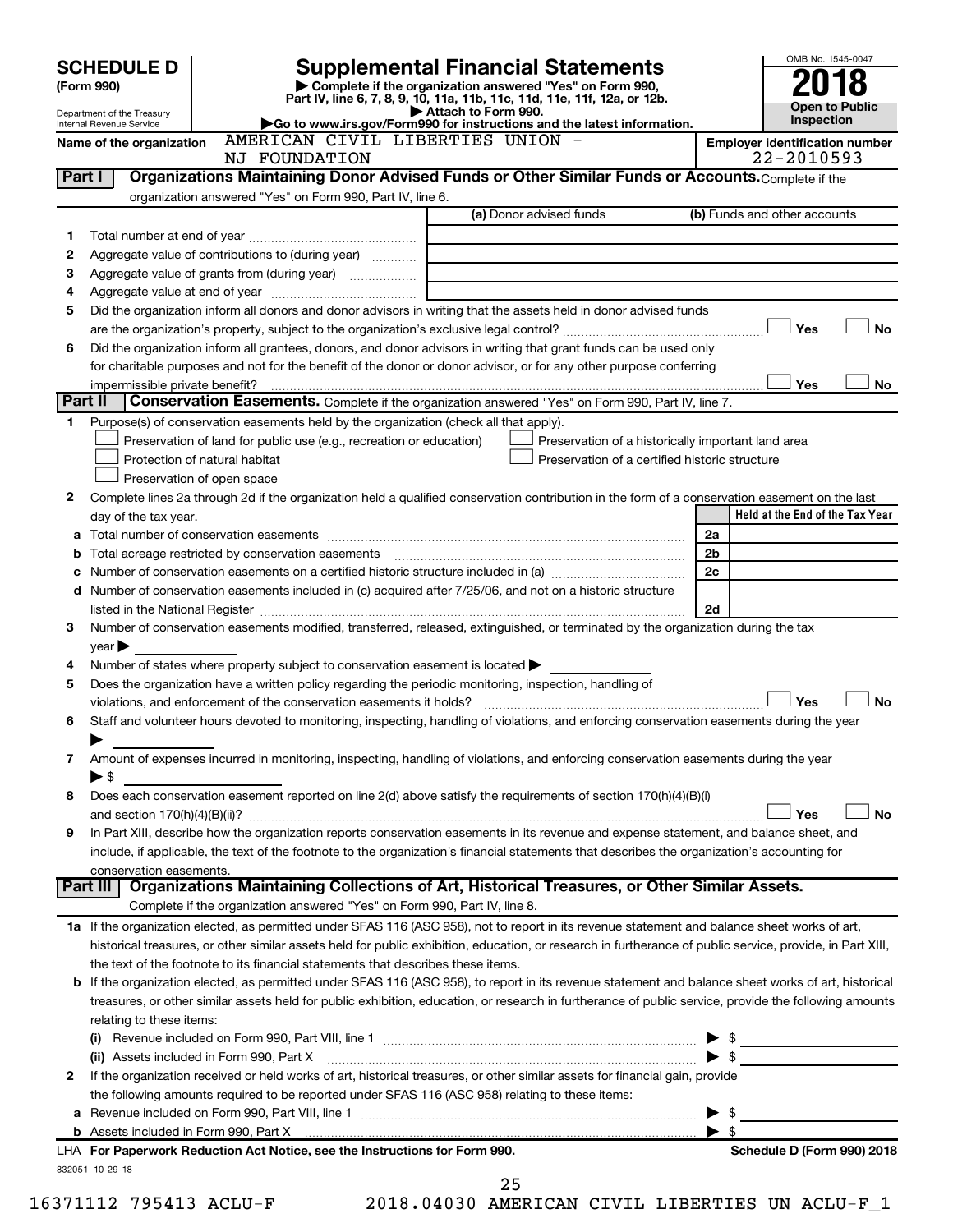|               |                                                                                                                                                                                                                                | AMERICAN CIVIL LIBERTIES UNION - |                |                           |                 |                      |                |                            |
|---------------|--------------------------------------------------------------------------------------------------------------------------------------------------------------------------------------------------------------------------------|----------------------------------|----------------|---------------------------|-----------------|----------------------|----------------|----------------------------|
|               | NJ FOUNDATION<br>Schedule D (Form 990) 2018                                                                                                                                                                                    |                                  |                |                           |                 |                      |                | $22 - 2010593$ Page 2      |
|               | Part III<br>Organizations Maintaining Collections of Art, Historical Treasures, or Other Similar Assets (continued)                                                                                                            |                                  |                |                           |                 |                      |                |                            |
| з             | Using the organization's acquisition, accession, and other records, check any of the following that are a significant use of its collection items                                                                              |                                  |                |                           |                 |                      |                |                            |
|               | (check all that apply):                                                                                                                                                                                                        |                                  |                |                           |                 |                      |                |                            |
| a             | Public exhibition                                                                                                                                                                                                              |                                  |                | Loan or exchange programs |                 |                      |                |                            |
| b             | Scholarly research                                                                                                                                                                                                             | e                                | Other          |                           |                 |                      |                |                            |
| c             | Preservation for future generations                                                                                                                                                                                            |                                  |                |                           |                 |                      |                |                            |
| 4             | Provide a description of the organization's collections and explain how they further the organization's exempt purpose in Part XIII.                                                                                           |                                  |                |                           |                 |                      |                |                            |
| 5             | During the year, did the organization solicit or receive donations of art, historical treasures, or other similar assets                                                                                                       |                                  |                |                           |                 |                      |                |                            |
|               |                                                                                                                                                                                                                                |                                  |                |                           |                 |                      | Yes            | $\overline{\text{X}}$ No   |
|               | Part IV<br>Escrow and Custodial Arrangements. Complete if the organization answered "Yes" on Form 990, Part IV, line 9, or                                                                                                     |                                  |                |                           |                 |                      |                |                            |
|               | reported an amount on Form 990, Part X, line 21.                                                                                                                                                                               |                                  |                |                           |                 |                      |                |                            |
|               | 1a Is the organization an agent, trustee, custodian or other intermediary for contributions or other assets not included                                                                                                       |                                  |                |                           |                 |                      |                |                            |
|               |                                                                                                                                                                                                                                |                                  |                |                           |                 |                      | Yes            | No                         |
|               | b If "Yes," explain the arrangement in Part XIII and complete the following table:                                                                                                                                             |                                  |                |                           |                 |                      |                |                            |
|               |                                                                                                                                                                                                                                |                                  |                |                           |                 |                      | Amount         |                            |
|               |                                                                                                                                                                                                                                |                                  |                |                           | 1c              |                      |                |                            |
|               |                                                                                                                                                                                                                                |                                  |                |                           | 1d              |                      |                |                            |
|               | e Distributions during the year manufactured and continuum and contact the year manufactured and contact the year manufactured and contact the year manufactured and contact the year manufactured and contact the year manufa |                                  |                |                           | 1e              |                      |                |                            |
|               | 2a Did the organization include an amount on Form 990, Part X, line 21, for escrow or custodial account liability?                                                                                                             |                                  |                |                           | 1f              |                      | <b>Yes</b>     | No                         |
|               | <b>b</b> If "Yes," explain the arrangement in Part XIII. Check here if the explanation has been provided on Part XIII                                                                                                          |                                  |                |                           |                 | .                    |                |                            |
| <b>Part V</b> | Endowment Funds. Complete if the organization answered "Yes" on Form 990, Part IV, line 10.                                                                                                                                    |                                  |                |                           |                 |                      |                |                            |
|               |                                                                                                                                                                                                                                | (a) Current year                 | (b) Prior year | (c) Two years back        |                 | (d) Three years back |                | (e) Four years back        |
|               | <b>1a</b> Beginning of year balance                                                                                                                                                                                            | 1,707,694.                       | 765,168.       |                           |                 |                      |                |                            |
|               |                                                                                                                                                                                                                                | 25,053.                          | 750,000.       | 750,000.                  |                 |                      |                |                            |
|               | Net investment earnings, gains, and losses                                                                                                                                                                                     | 39,270.                          | 257,722.       | 15,168.                   |                 |                      |                |                            |
|               |                                                                                                                                                                                                                                |                                  |                |                           |                 |                      |                |                            |
|               | e Other expenditures for facilities                                                                                                                                                                                            |                                  |                |                           |                 |                      |                |                            |
|               | and programs                                                                                                                                                                                                                   | 66,127.                          | 65, 196.       |                           |                 |                      |                |                            |
|               | f Administrative expenses                                                                                                                                                                                                      |                                  |                |                           |                 |                      |                |                            |
|               |                                                                                                                                                                                                                                | 1,705,890.                       | 1,707,694.     | 765,168.                  |                 |                      |                |                            |
| g<br>2        | Provide the estimated percentage of the current year end balance (line 1g, column (a)) held as:                                                                                                                                |                                  |                |                           |                 |                      |                |                            |
|               | Board designated or quasi-endowment                                                                                                                                                                                            | 10.60                            | %              |                           |                 |                      |                |                            |
|               | 89.40<br>Permanent endowment                                                                                                                                                                                                   | %                                |                |                           |                 |                      |                |                            |
|               | c Temporarily restricted endowment                                                                                                                                                                                             | %                                |                |                           |                 |                      |                |                            |
|               | The percentages on lines 2a, 2b, and 2c should equal 100%.                                                                                                                                                                     |                                  |                |                           |                 |                      |                |                            |
|               | 3a Are there endowment funds not in the possession of the organization that are held and administered for the organization                                                                                                     |                                  |                |                           |                 |                      |                |                            |
|               | by:                                                                                                                                                                                                                            |                                  |                |                           |                 |                      |                | Yes<br>No                  |
|               | (i)                                                                                                                                                                                                                            |                                  |                |                           |                 |                      | 3a(i)          | X                          |
|               |                                                                                                                                                                                                                                |                                  |                |                           |                 |                      | 3a(ii)         | $\overline{\textbf{X}}$    |
|               |                                                                                                                                                                                                                                |                                  |                |                           |                 |                      | 3b             |                            |
|               | Describe in Part XIII the intended uses of the organization's endowment funds.                                                                                                                                                 |                                  |                |                           |                 |                      |                |                            |
|               | Land, Buildings, and Equipment.<br><b>Part VI</b>                                                                                                                                                                              |                                  |                |                           |                 |                      |                |                            |
|               | Complete if the organization answered "Yes" on Form 990, Part IV, line 11a. See Form 990, Part X, line 10.                                                                                                                     |                                  |                |                           |                 |                      |                |                            |
|               | Description of property                                                                                                                                                                                                        | (a) Cost or other                |                | (b) Cost or other         | (c) Accumulated |                      | (d) Book value |                            |
|               |                                                                                                                                                                                                                                | basis (investment)               |                | basis (other)             | depreciation    |                      |                |                            |
|               |                                                                                                                                                                                                                                |                                  |                |                           |                 |                      |                |                            |
| b             |                                                                                                                                                                                                                                |                                  |                |                           |                 |                      |                |                            |
|               |                                                                                                                                                                                                                                |                                  |                |                           |                 |                      |                |                            |
|               |                                                                                                                                                                                                                                |                                  |                | 420,622.                  | 236,794.        |                      |                | 183,828.                   |
|               |                                                                                                                                                                                                                                |                                  |                |                           |                 |                      |                |                            |
|               | Total. Add lines 1a through 1e. (Column (d) must equal Form 990, Part X, column (B), line 10c.)                                                                                                                                |                                  |                |                           |                 |                      |                | 183,828.                   |
|               |                                                                                                                                                                                                                                |                                  |                |                           |                 |                      |                | Schedule D (Form 990) 2018 |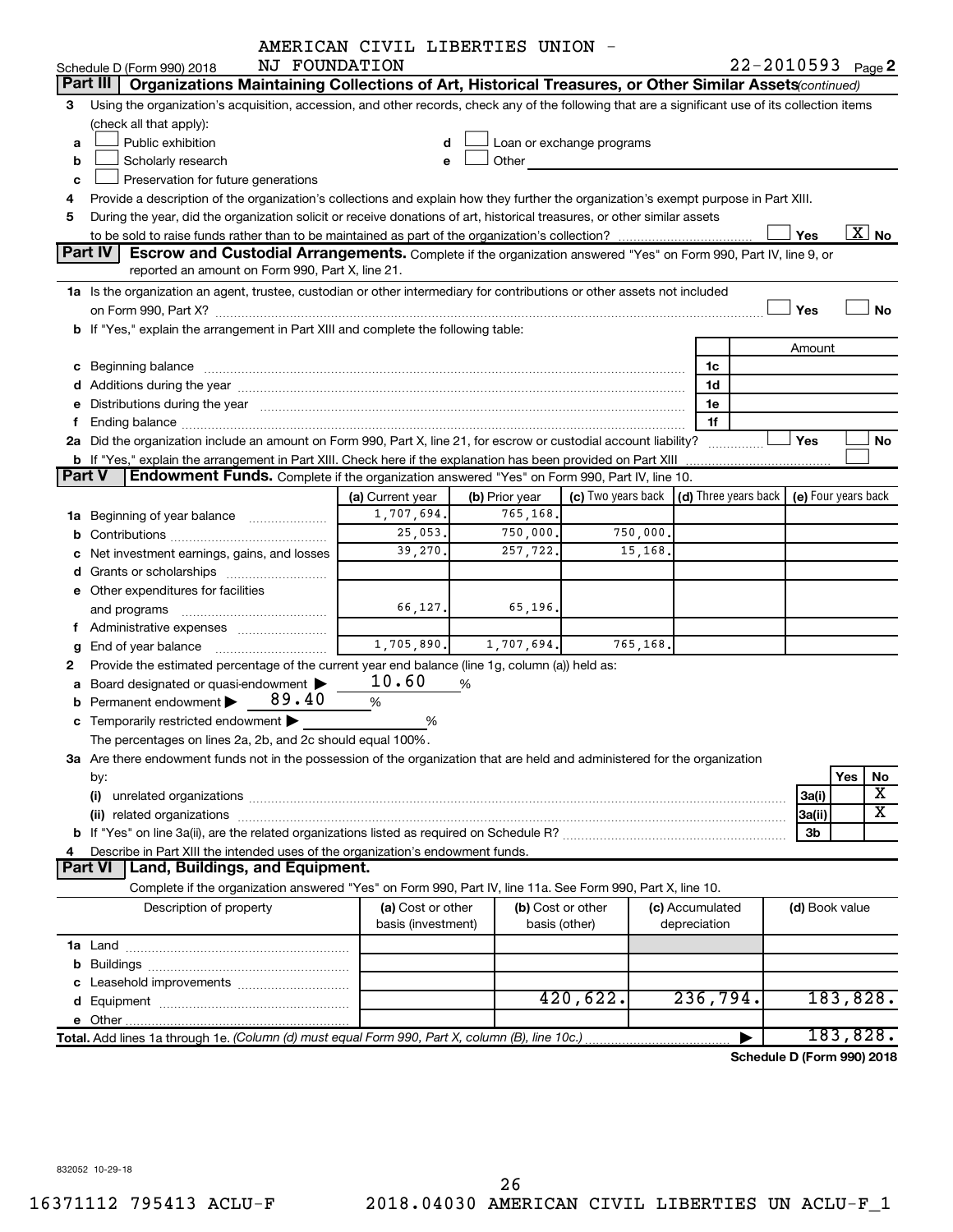|  | AMERICAN CIVIL LIBERTIES UNION |  |
|--|--------------------------------|--|
|  |                                |  |

| NJ FOUNDATION<br>Schedule D (Form 990) 2018                                                                                                          |                 |                       |                                                           | $22 - 2010593$ Page 3 |  |
|------------------------------------------------------------------------------------------------------------------------------------------------------|-----------------|-----------------------|-----------------------------------------------------------|-----------------------|--|
| <b>Investments - Other Securities.</b><br><b>Part VIII</b>                                                                                           |                 |                       |                                                           |                       |  |
| Complete if the organization answered "Yes" on Form 990, Part IV, line 11b. See Form 990, Part X, line 12.                                           |                 |                       |                                                           |                       |  |
| (a) Description of security or category (including name of security)                                                                                 | (b) Book value  |                       | (c) Method of valuation: Cost or end-of-year market value |                       |  |
|                                                                                                                                                      |                 |                       |                                                           |                       |  |
|                                                                                                                                                      |                 |                       |                                                           |                       |  |
|                                                                                                                                                      |                 |                       |                                                           |                       |  |
| (3) Other                                                                                                                                            |                 |                       |                                                           |                       |  |
| (A) MUTUAL FUNDS                                                                                                                                     | 655,700.        |                       | END-OF-YEAR MARKET VALUE                                  |                       |  |
| <b>ACLU POOLED FUND</b><br>(B)                                                                                                                       | 1,804,682.      |                       | END-OF-YEAR MARKET VALUE                                  |                       |  |
| (C)                                                                                                                                                  |                 |                       |                                                           |                       |  |
| (D)                                                                                                                                                  |                 |                       |                                                           |                       |  |
| (E)                                                                                                                                                  |                 |                       |                                                           |                       |  |
| (F)                                                                                                                                                  |                 |                       |                                                           |                       |  |
| (G)                                                                                                                                                  |                 |                       |                                                           |                       |  |
| (H)                                                                                                                                                  |                 |                       |                                                           |                       |  |
|                                                                                                                                                      | 2,460,382.      |                       |                                                           |                       |  |
| Total. (Col. (b) must equal Form 990, Part X, col. (B) line 12.) $\blacktriangleright$                                                               |                 |                       |                                                           |                       |  |
| Part VIII Investments - Program Related.                                                                                                             |                 |                       |                                                           |                       |  |
| Complete if the organization answered "Yes" on Form 990, Part IV, line 11c. See Form 990, Part X, line 13.                                           |                 |                       |                                                           |                       |  |
| (a) Description of investment                                                                                                                        | (b) Book value  |                       | (c) Method of valuation: Cost or end-of-year market value |                       |  |
| (1)                                                                                                                                                  |                 |                       |                                                           |                       |  |
| (2)                                                                                                                                                  |                 |                       |                                                           |                       |  |
| (3)                                                                                                                                                  |                 |                       |                                                           |                       |  |
| (4)                                                                                                                                                  |                 |                       |                                                           |                       |  |
|                                                                                                                                                      |                 |                       |                                                           |                       |  |
| (5)                                                                                                                                                  |                 |                       |                                                           |                       |  |
| (6)                                                                                                                                                  |                 |                       |                                                           |                       |  |
| (7)                                                                                                                                                  |                 |                       |                                                           |                       |  |
| (8)                                                                                                                                                  |                 |                       |                                                           |                       |  |
| (9)                                                                                                                                                  |                 |                       |                                                           |                       |  |
| Total. (Col. (b) must equal Form 990, Part X, col. (B) line 13.) $\blacktriangleright$                                                               |                 |                       |                                                           |                       |  |
| <b>Other Assets.</b><br>Part IX                                                                                                                      |                 |                       |                                                           |                       |  |
| Complete if the organization answered "Yes" on Form 990, Part IV, line 11d. See Form 990, Part X, line 15.                                           |                 |                       |                                                           |                       |  |
|                                                                                                                                                      | (a) Description |                       |                                                           | (b) Book value        |  |
|                                                                                                                                                      |                 |                       |                                                           |                       |  |
| (1)                                                                                                                                                  |                 |                       |                                                           |                       |  |
| (2)                                                                                                                                                  |                 |                       |                                                           |                       |  |
| (3)                                                                                                                                                  |                 |                       |                                                           |                       |  |
| (4)                                                                                                                                                  |                 |                       |                                                           |                       |  |
| (5)                                                                                                                                                  |                 |                       |                                                           |                       |  |
| (6)                                                                                                                                                  |                 |                       |                                                           |                       |  |
| (7)                                                                                                                                                  |                 |                       |                                                           |                       |  |
| (8)                                                                                                                                                  |                 |                       |                                                           |                       |  |
| (9)                                                                                                                                                  |                 |                       |                                                           |                       |  |
|                                                                                                                                                      |                 |                       |                                                           |                       |  |
| Total. (Column (b) must equal Form 990, Part X, col. (B) line 15.)<br><b>Other Liabilities.</b><br>Part X                                            |                 |                       |                                                           |                       |  |
|                                                                                                                                                      |                 |                       |                                                           |                       |  |
| Complete if the organization answered "Yes" on Form 990, Part IV, line 11e or 11f. See Form 990, Part X, line 25.                                    |                 |                       |                                                           |                       |  |
| (a) Description of liability<br>1.                                                                                                                   |                 | (b) Book value        |                                                           |                       |  |
| Federal income taxes<br>(1)                                                                                                                          |                 |                       |                                                           |                       |  |
| FEES RECEIVED IN ADVANCE<br>(2)                                                                                                                      |                 | $\overline{25}$ ,000. |                                                           |                       |  |
| (3)                                                                                                                                                  |                 |                       |                                                           |                       |  |
| (4)                                                                                                                                                  |                 |                       |                                                           |                       |  |
|                                                                                                                                                      |                 |                       |                                                           |                       |  |
| (5)                                                                                                                                                  |                 |                       |                                                           |                       |  |
| (6)                                                                                                                                                  |                 |                       |                                                           |                       |  |
| (7)                                                                                                                                                  |                 |                       |                                                           |                       |  |
| (8)                                                                                                                                                  |                 |                       |                                                           |                       |  |
| (9)                                                                                                                                                  |                 |                       |                                                           |                       |  |
| Total. (Column (b) must equal Form 990, Part X, col. (B) line 25.)                                                                                   |                 | 25,000.               |                                                           |                       |  |
| 2. Liability for uncertain tax positions. In Part XIII, provide the text of the footnote to the organization's financial statements that reports the |                 |                       |                                                           |                       |  |
| organization's liability for uncertain tax positions under FIN 48 (ASC 740). Check here if the text of the footnote has been provided in Part XIII   |                 |                       |                                                           |                       |  |

832053 10-29-18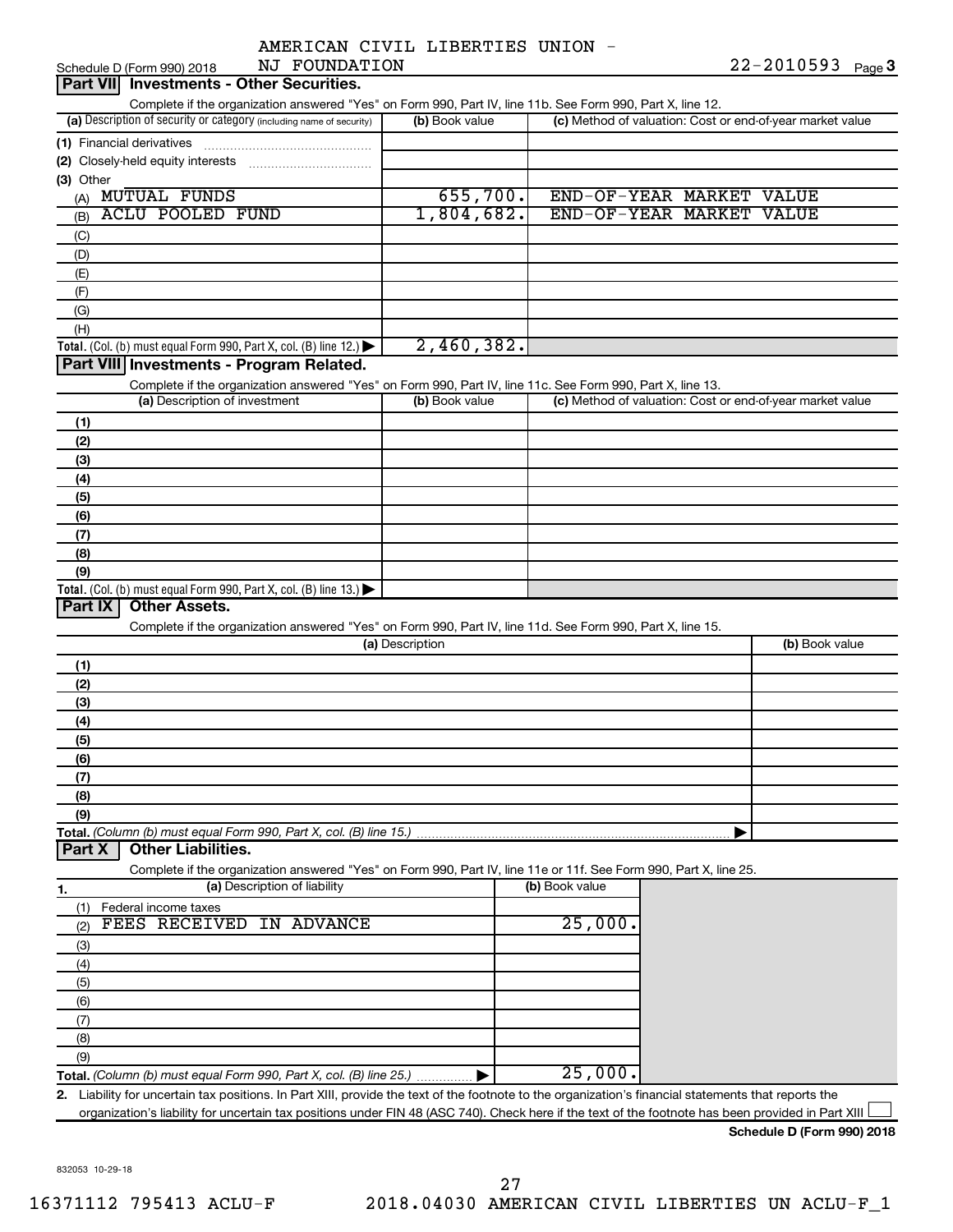| AMERICAN CIVIL LIBERTIES UNION |  |  |
|--------------------------------|--|--|
|--------------------------------|--|--|

|    | NJ FOUNDATION<br>Schedule D (Form 990) 2018                                                                         |                | 22-2010593 Page 4 |                |              |
|----|---------------------------------------------------------------------------------------------------------------------|----------------|-------------------|----------------|--------------|
|    | Reconciliation of Revenue per Audited Financial Statements With Revenue per Return.<br><b>Part XI</b>               |                |                   |                |              |
|    | Complete if the organization answered "Yes" on Form 990, Part IV, line 12a.                                         |                |                   |                |              |
| 1  |                                                                                                                     |                |                   | $\blacksquare$ | 2,344,797.   |
| 2  | Amounts included on line 1 but not on Form 990, Part VIII, line 12:                                                 |                |                   |                |              |
| a  | Net unrealized gains (losses) on investments [111] [12] matter and all the unrealized gains (losses) on investments | 2a             | $-80,172.$        |                |              |
| b  |                                                                                                                     | 2 <sub>b</sub> |                   |                |              |
| c  | Recoveries of prior year grants [111] North Marcontent Marcoveries (1201) 1986                                      | 2 <sub>c</sub> |                   |                |              |
| d  | Other (Describe in Part XIII.)                                                                                      | 2d             |                   |                |              |
| e  | Add lines 2a through 2d                                                                                             |                |                   | 2е             | $-80,172.$   |
| 3  |                                                                                                                     |                |                   | 3              | 2,424,969.   |
| 4  | Amounts included on Form 990, Part VIII, line 12, but not on line 1:                                                |                |                   |                |              |
| a  |                                                                                                                     | 4a             |                   |                |              |
| b  |                                                                                                                     | 4 <sub>b</sub> |                   |                |              |
|    | Add lines 4a and 4b                                                                                                 |                |                   | 4c             | 0.           |
| 5. |                                                                                                                     |                |                   | 5              | 2,424,969.   |
|    | Part XII   Reconciliation of Expenses per Audited Financial Statements With Expenses per Return.                    |                |                   |                |              |
|    | Complete if the organization answered "Yes" on Form 990, Part IV, line 12a.                                         |                |                   |                |              |
| 1. |                                                                                                                     |                |                   | $\blacksquare$ | 2,271,101.   |
| 2  | Amounts included on line 1 but not on Form 990, Part IX, line 25:                                                   |                |                   |                |              |
| a  |                                                                                                                     | 2a             |                   |                |              |
| b  | Prior year adjustments www.communication.com/www.communication.com/www.com/                                         | 2 <sub>b</sub> |                   |                |              |
|    |                                                                                                                     | 2c             |                   |                |              |
|    |                                                                                                                     | 2d             |                   |                |              |
| e  |                                                                                                                     |                |                   | 2е             | 0.           |
| 3  |                                                                                                                     |                |                   | 3              | 2, 271, 101. |
| 4  | Amounts included on Form 990, Part IX, line 25, but not on line 1:                                                  |                |                   |                |              |
| a  |                                                                                                                     | 4a             |                   |                |              |
| b  |                                                                                                                     | 4b             |                   |                |              |
|    | Add lines 4a and 4b                                                                                                 |                |                   | 4c             | 0.           |
| 5  |                                                                                                                     |                |                   | $\overline{5}$ | 2,271,101。   |
|    | Part XIII Supplemental Information.                                                                                 |                |                   |                |              |

Provide the descriptions required for Part II, lines 3, 5, and 9; Part III, lines 1a and 4; Part IV, lines 1b and 2b; Part V, line 4; Part X, line 2; Part XI, lines 2d and 4b; and Part XII, lines 2d and 4b. Also complete this part to provide any additional information.

# PART III, LINE 1A:

|                                                                        |                                                                                                                  |  |  |  |  |  |  |  |  |  |  | ORGANIZATION RECEIVED THE RIGHT TO USE THE IMAGE OF ORIGINAL ARTWORK FROM |  |
|------------------------------------------------------------------------|------------------------------------------------------------------------------------------------------------------|--|--|--|--|--|--|--|--|--|--|---------------------------------------------------------------------------|--|
| WHICH PRINTS ARE MADE. PRINTS ARE NOT CAPITALIZED AS THEY ARE HELD AND |                                                                                                                  |  |  |  |  |  |  |  |  |  |  |                                                                           |  |
|                                                                        |                                                                                                                  |  |  |  |  |  |  |  |  |  |  | DISTRIBUTED IN FURTHERANCE OF PUBLIC SERVICE RATHER THAN FINANCIAL GAIN.  |  |
|                                                                        |                                                                                                                  |  |  |  |  |  |  |  |  |  |  |                                                                           |  |
|                                                                        | PRINTS ARE PROTECTED, PRESERVED, AND KEPT UNENCUMBERED. ORGANIZATION<br>POLICY REQUIRES THAT PRINTS NOT BE SOLD. |  |  |  |  |  |  |  |  |  |  |                                                                           |  |
|                                                                        |                                                                                                                  |  |  |  |  |  |  |  |  |  |  |                                                                           |  |

832054 10-29-18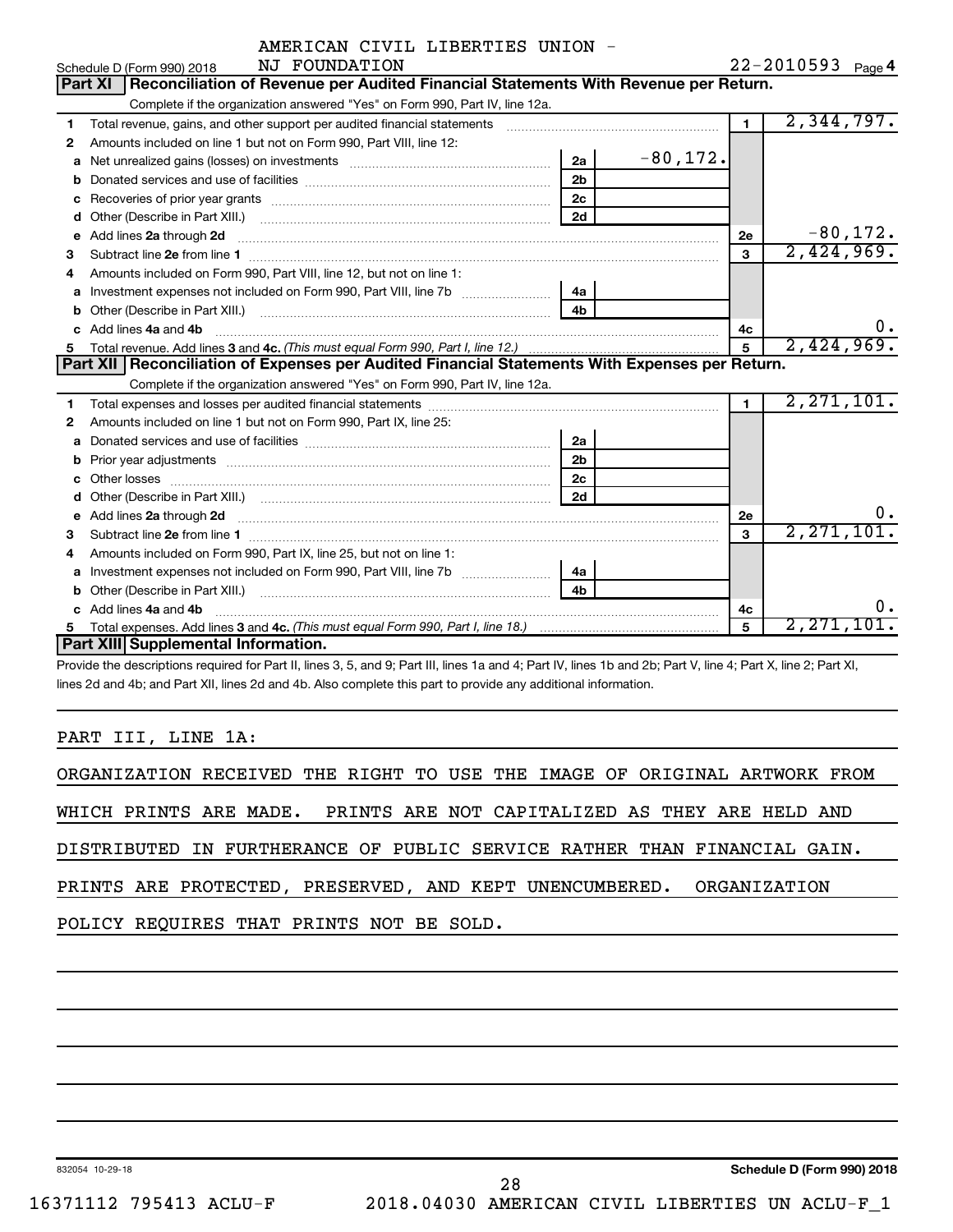| <b>SCHEDULE G</b>                                                                                                                                     |               | <b>Supplemental Information Regarding Fundraising or Gaming Activities</b>                                                                                          |                                 |                            |                                       |                                   | OMB No. 1545-0047                     |  |  |  |  |  |
|-------------------------------------------------------------------------------------------------------------------------------------------------------|---------------|---------------------------------------------------------------------------------------------------------------------------------------------------------------------|---------------------------------|----------------------------|---------------------------------------|-----------------------------------|---------------------------------------|--|--|--|--|--|
| (Form 990 or 990-EZ)                                                                                                                                  |               | Complete if the organization answered "Yes" on Form 990, Part IV, line 17, 18, or 19, or if the<br>organization entered more than \$15,000 on Form 990-EZ, line 6a. |                                 |                            |                                       |                                   | 18                                    |  |  |  |  |  |
| Department of the Treasury                                                                                                                            |               | Attach to Form 990 or Form 990-EZ.                                                                                                                                  |                                 |                            |                                       |                                   | <b>Open to Public</b>                 |  |  |  |  |  |
| Internal Revenue Service                                                                                                                              |               | Go to www.irs.gov/Form990 for instructions and the latest information.                                                                                              |                                 |                            |                                       |                                   | Inspection                            |  |  |  |  |  |
| Name of the organization                                                                                                                              | NJ FOUNDATION | AMERICAN CIVIL LIBERTIES UNION                                                                                                                                      |                                 |                            |                                       | 22-2010593                        | <b>Employer identification number</b> |  |  |  |  |  |
| <b>Part I</b>                                                                                                                                         |               | Fundraising Activities. Complete if the organization answered "Yes" on Form 990, Part IV, line 17. Form 990-EZ filers are not                                       |                                 |                            |                                       |                                   |                                       |  |  |  |  |  |
| required to complete this part.                                                                                                                       |               |                                                                                                                                                                     |                                 |                            |                                       |                                   |                                       |  |  |  |  |  |
| 1.                                                                                                                                                    |               | Indicate whether the organization raised funds through any of the following activities. Check all that apply.                                                       |                                 |                            |                                       |                                   |                                       |  |  |  |  |  |
| Mail solicitations<br>a                                                                                                                               |               | е                                                                                                                                                                   |                                 |                            | Solicitation of non-government grants |                                   |                                       |  |  |  |  |  |
| Internet and email solicitations<br>b<br>Phone solicitations                                                                                          |               | f                                                                                                                                                                   |                                 |                            | Solicitation of government grants     |                                   |                                       |  |  |  |  |  |
| с<br>d                                                                                                                                                |               | Special fundraising events<br>g                                                                                                                                     |                                 |                            |                                       |                                   |                                       |  |  |  |  |  |
| In-person solicitations<br>2 a Did the organization have a written or oral agreement with any individual (including officers, directors, trustees, or |               |                                                                                                                                                                     |                                 |                            |                                       |                                   |                                       |  |  |  |  |  |
|                                                                                                                                                       |               | key employees listed in Form 990, Part VII) or entity in connection with professional fundraising services?                                                         |                                 |                            |                                       |                                   | Yes<br><b>No</b>                      |  |  |  |  |  |
|                                                                                                                                                       |               | b If "Yes," list the 10 highest paid individuals or entities (fundraisers) pursuant to agreements under which the fundraiser is to be                               |                                 |                            |                                       |                                   |                                       |  |  |  |  |  |
| compensated at least \$5,000 by the organization.                                                                                                     |               |                                                                                                                                                                     |                                 |                            |                                       |                                   |                                       |  |  |  |  |  |
|                                                                                                                                                       |               |                                                                                                                                                                     |                                 | (iii) Did                  |                                       | (v) Amount paid                   | (vi) Amount paid                      |  |  |  |  |  |
| (i) Name and address of individual<br>or entity (fundraiser)                                                                                          |               | (ii) Activity                                                                                                                                                       |                                 | fundraiser<br>have custody | (iv) Gross receipts<br>from activity  | to (or retained by)<br>fundraiser | to (or retained by)                   |  |  |  |  |  |
|                                                                                                                                                       |               |                                                                                                                                                                     | or control of<br>contributions? |                            |                                       | listed in col. (i)                | organization                          |  |  |  |  |  |
|                                                                                                                                                       |               |                                                                                                                                                                     | Yes                             | No                         |                                       |                                   |                                       |  |  |  |  |  |
|                                                                                                                                                       |               |                                                                                                                                                                     |                                 |                            |                                       |                                   |                                       |  |  |  |  |  |
|                                                                                                                                                       |               |                                                                                                                                                                     |                                 |                            |                                       |                                   |                                       |  |  |  |  |  |
|                                                                                                                                                       |               |                                                                                                                                                                     |                                 |                            |                                       |                                   |                                       |  |  |  |  |  |
|                                                                                                                                                       |               |                                                                                                                                                                     |                                 |                            |                                       |                                   |                                       |  |  |  |  |  |
|                                                                                                                                                       |               |                                                                                                                                                                     |                                 |                            |                                       |                                   |                                       |  |  |  |  |  |
|                                                                                                                                                       |               |                                                                                                                                                                     |                                 |                            |                                       |                                   |                                       |  |  |  |  |  |
|                                                                                                                                                       |               |                                                                                                                                                                     |                                 |                            |                                       |                                   |                                       |  |  |  |  |  |
|                                                                                                                                                       |               |                                                                                                                                                                     |                                 |                            |                                       |                                   |                                       |  |  |  |  |  |
|                                                                                                                                                       |               |                                                                                                                                                                     |                                 |                            |                                       |                                   |                                       |  |  |  |  |  |
|                                                                                                                                                       |               |                                                                                                                                                                     |                                 |                            |                                       |                                   |                                       |  |  |  |  |  |
|                                                                                                                                                       |               |                                                                                                                                                                     |                                 |                            |                                       |                                   |                                       |  |  |  |  |  |
| Total                                                                                                                                                 |               |                                                                                                                                                                     |                                 |                            |                                       |                                   |                                       |  |  |  |  |  |
|                                                                                                                                                       |               | 3 List all states in which the organization is registered or licensed to solicit contributions or has been notified it is exempt from registration                  |                                 |                            |                                       |                                   |                                       |  |  |  |  |  |
| or licensing.                                                                                                                                         |               |                                                                                                                                                                     |                                 |                            |                                       |                                   |                                       |  |  |  |  |  |
|                                                                                                                                                       |               |                                                                                                                                                                     |                                 |                            |                                       |                                   |                                       |  |  |  |  |  |
|                                                                                                                                                       |               |                                                                                                                                                                     |                                 |                            |                                       |                                   |                                       |  |  |  |  |  |
|                                                                                                                                                       |               |                                                                                                                                                                     |                                 |                            |                                       |                                   |                                       |  |  |  |  |  |
|                                                                                                                                                       |               |                                                                                                                                                                     |                                 |                            |                                       |                                   |                                       |  |  |  |  |  |
|                                                                                                                                                       |               |                                                                                                                                                                     |                                 |                            |                                       |                                   |                                       |  |  |  |  |  |
|                                                                                                                                                       |               |                                                                                                                                                                     |                                 |                            |                                       |                                   |                                       |  |  |  |  |  |
|                                                                                                                                                       |               |                                                                                                                                                                     |                                 |                            |                                       |                                   |                                       |  |  |  |  |  |
|                                                                                                                                                       |               |                                                                                                                                                                     |                                 |                            |                                       |                                   |                                       |  |  |  |  |  |

**For Paperwork Reduction Act Notice, see the Instructions for Form 990 or 990-EZ. Schedule G (Form 990 or 990-EZ) 2018** LHA

832081 10-03-18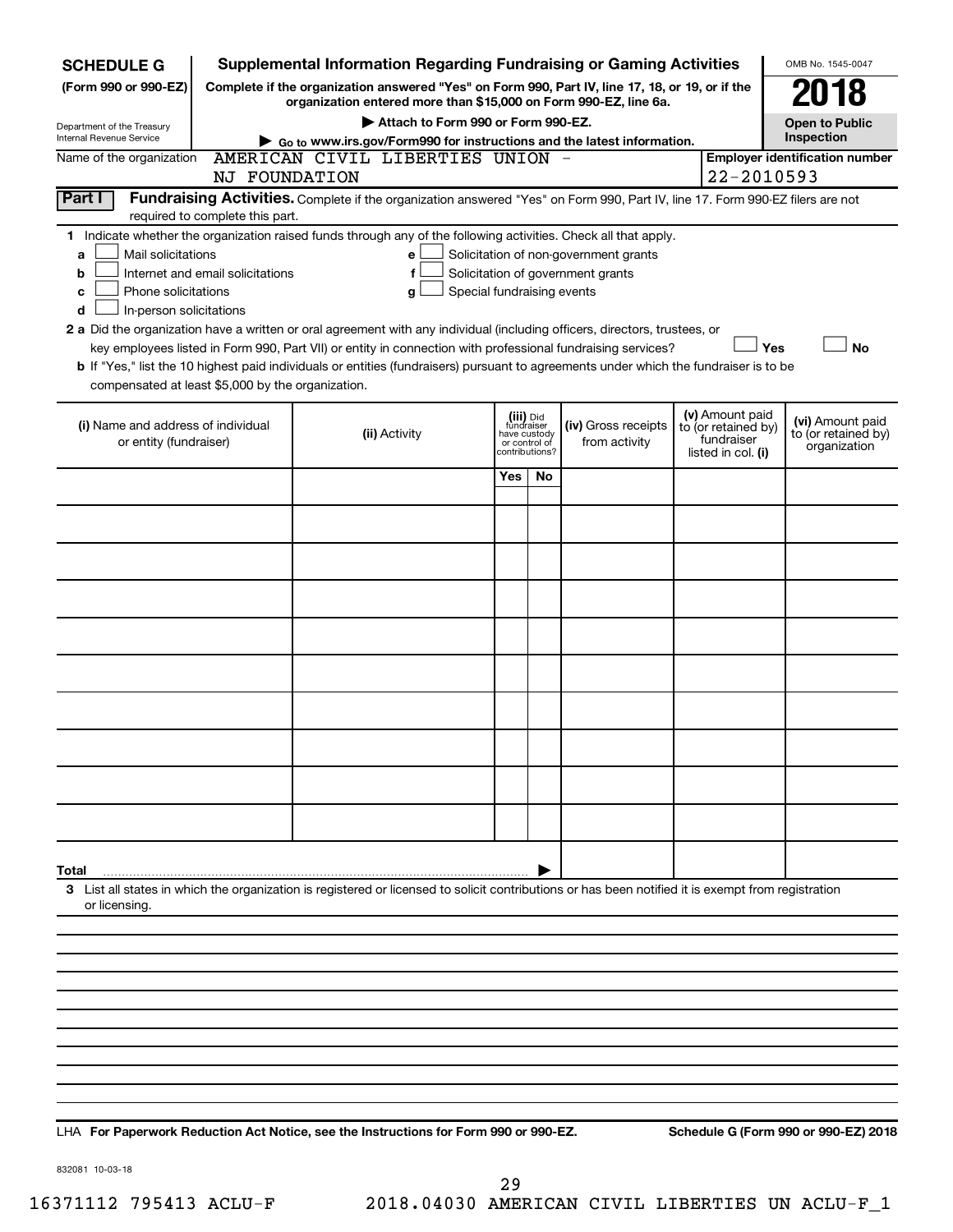### Schedule G (Form 990 or 990-EZ) 2018 Page NJ FOUNDATION 22-2010593

22-2010593 Page 2

|                 | Part II  | <b>Fundraising Events.</b> Complete if the organization answered "Yes" on Form 990, Part IV, line 18, or reported more than \$15,000          |                                        |                                                  |                                 |                                                       |
|-----------------|----------|-----------------------------------------------------------------------------------------------------------------------------------------------|----------------------------------------|--------------------------------------------------|---------------------------------|-------------------------------------------------------|
|                 |          | of fundraising event contributions and gross income on Form 990-EZ, lines 1 and 6b. List events with gross receipts greater than \$5,000.     | (a) Event $#1$<br>LIGHTS OF<br>LIBERTY | (b) Event #2                                     | (c) Other events<br><b>NONE</b> | (d) Total events<br>(add col. (a) through<br>col. (c) |
| Revenue         | 1.       |                                                                                                                                               | (event type)<br>42,446.                | (event type)                                     | (total number)                  | 42,446.                                               |
|                 |          |                                                                                                                                               |                                        |                                                  |                                 |                                                       |
|                 | 3        | Gross income (line 1 minus line 2)                                                                                                            | 42,446.                                |                                                  |                                 | 42,446.                                               |
|                 |          |                                                                                                                                               |                                        |                                                  |                                 |                                                       |
|                 | 5        |                                                                                                                                               |                                        |                                                  |                                 |                                                       |
| Direct Expenses | 6        |                                                                                                                                               |                                        |                                                  |                                 |                                                       |
|                 | 7        |                                                                                                                                               |                                        |                                                  |                                 |                                                       |
|                 | 8<br>9   |                                                                                                                                               | 16,053.                                |                                                  |                                 | 16,053.                                               |
|                 | 10       |                                                                                                                                               |                                        |                                                  |                                 | 16,053.                                               |
|                 |          |                                                                                                                                               |                                        |                                                  |                                 | 26, 393.                                              |
|                 | Part III | Gaming. Complete if the organization answered "Yes" on Form 990, Part IV, line 19, or reported more than<br>\$15,000 on Form 990-EZ, line 6a. |                                        |                                                  |                                 |                                                       |
| Revenue         |          |                                                                                                                                               | (a) Bingo                              | (b) Pull tabs/instant<br>bingo/progressive bingo | (c) Other gaming                | (d) Total gaming (add<br>col. (a) through col. (c))   |
|                 | 1        |                                                                                                                                               |                                        |                                                  |                                 |                                                       |
|                 |          |                                                                                                                                               |                                        |                                                  |                                 |                                                       |
|                 | 3        |                                                                                                                                               |                                        |                                                  |                                 |                                                       |
| Direct Expenses |          |                                                                                                                                               |                                        |                                                  |                                 |                                                       |
|                 |          |                                                                                                                                               |                                        |                                                  |                                 |                                                       |
|                 |          |                                                                                                                                               | Yes<br>%<br><b>No</b>                  | Yes<br>%<br>No                                   | Yes<br>%<br>No                  |                                                       |
|                 | 7        |                                                                                                                                               |                                        |                                                  |                                 |                                                       |
|                 |          |                                                                                                                                               |                                        |                                                  |                                 |                                                       |
|                 |          |                                                                                                                                               |                                        |                                                  |                                 | Yes<br><b>No</b>                                      |
|                 |          |                                                                                                                                               |                                        |                                                  |                                 |                                                       |
|                 |          | 10a Were any of the organization's gaming licenses revoked, suspended, or terminated during the tax year?                                     |                                        |                                                  |                                 | Yes<br><b>No</b>                                      |
|                 |          |                                                                                                                                               |                                        |                                                  |                                 |                                                       |
|                 |          | 832082 10-03-18                                                                                                                               |                                        |                                                  |                                 | Schedule G (Form 990 or 990-EZ) 2018                  |
|                 |          |                                                                                                                                               |                                        |                                                  |                                 |                                                       |

30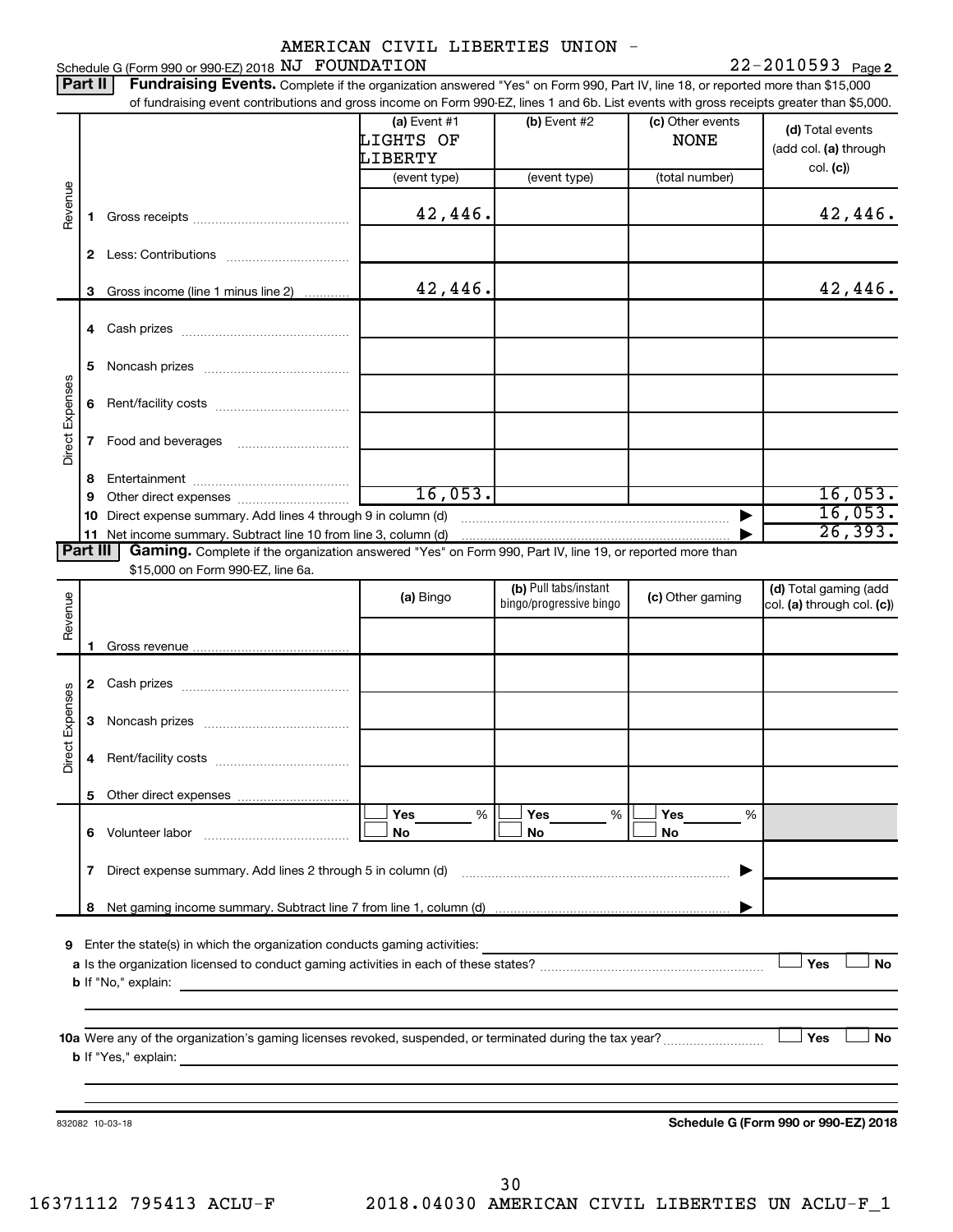| AMERICAN CIVIL LIBERTIES UNION |  |  |  |
|--------------------------------|--|--|--|
|--------------------------------|--|--|--|

|    | Schedule G (Form 990 or 990-EZ) 2018 NJ FOUNDATION                                                                                                                                                                                                     |                      | $22 - 2010593$ Page 3                |
|----|--------------------------------------------------------------------------------------------------------------------------------------------------------------------------------------------------------------------------------------------------------|----------------------|--------------------------------------|
|    |                                                                                                                                                                                                                                                        | Yes                  | <b>No</b>                            |
|    | 12 Is the organization a grantor, beneficiary or trustee of a trust, or a member of a partnership or other entity formed                                                                                                                               | ⊥ Yes                | <b>No</b>                            |
|    | 13 Indicate the percentage of gaming activity conducted in:                                                                                                                                                                                            |                      |                                      |
|    |                                                                                                                                                                                                                                                        |                      | %                                    |
|    |                                                                                                                                                                                                                                                        | 13b l                | %                                    |
|    | 14 Enter the name and address of the person who prepares the organization's gaming/special events books and records:                                                                                                                                   |                      |                                      |
|    |                                                                                                                                                                                                                                                        |                      |                                      |
|    |                                                                                                                                                                                                                                                        |                      |                                      |
|    | <b>15a</b> Does the organization have a contract with a third party from whom the organization receives gaming revenue? $\ldots$                                                                                                                       |                      | <b>No</b>                            |
|    |                                                                                                                                                                                                                                                        |                      |                                      |
|    | of gaming revenue retained by the third party $\triangleright$ \$                                                                                                                                                                                      |                      |                                      |
|    | c If "Yes," enter name and address of the third party:                                                                                                                                                                                                 |                      |                                      |
|    | Name $\blacktriangleright$<br><u> 1980 - Johann Barbara, martin amerikan basal dan berasal dan berasal dalam basal dan berasal dan berasal dan</u>                                                                                                     |                      |                                      |
|    |                                                                                                                                                                                                                                                        |                      |                                      |
|    | 16 Gaming manager information:                                                                                                                                                                                                                         |                      |                                      |
|    | Name $\blacktriangleright$<br><u> 1980 - Johann Barbara, martin amerikan basal dan berasal dan berasal dalam basal dan berasal dan berasal dan</u>                                                                                                     |                      |                                      |
|    | Gaming manager compensation > \$                                                                                                                                                                                                                       |                      |                                      |
|    |                                                                                                                                                                                                                                                        |                      |                                      |
|    |                                                                                                                                                                                                                                                        |                      |                                      |
|    |                                                                                                                                                                                                                                                        |                      |                                      |
|    | Director/officer<br>Employee<br>Independent contractor                                                                                                                                                                                                 |                      |                                      |
| 17 | Mandatory distributions:                                                                                                                                                                                                                               |                      |                                      |
|    | a Is the organization required under state law to make charitable distributions from the gaming proceeds to                                                                                                                                            |                      |                                      |
|    | retain the state gaming license?                                                                                                                                                                                                                       | $\Box$ Yes $\Box$ No |                                      |
|    | <b>b</b> Enter the amount of distributions required under state law to be distributed to other exempt organizations or spent in the                                                                                                                    |                      |                                      |
|    | organization's own exempt activities during the tax year $\triangleright$ \$                                                                                                                                                                           |                      |                                      |
|    | Supplemental Information. Provide the explanations required by Part I, line 2b, columns (iii) and (v); and Part III, lines 9, 9b, 10b,<br> Part IV<br>15b, 15c, 16, and 17b, as applicable. Also provide any additional information. See instructions. |                      |                                      |
|    |                                                                                                                                                                                                                                                        |                      |                                      |
|    |                                                                                                                                                                                                                                                        |                      |                                      |
|    |                                                                                                                                                                                                                                                        |                      |                                      |
|    |                                                                                                                                                                                                                                                        |                      |                                      |
|    |                                                                                                                                                                                                                                                        |                      |                                      |
|    |                                                                                                                                                                                                                                                        |                      |                                      |
|    |                                                                                                                                                                                                                                                        |                      |                                      |
|    |                                                                                                                                                                                                                                                        |                      |                                      |
|    |                                                                                                                                                                                                                                                        |                      |                                      |
|    |                                                                                                                                                                                                                                                        |                      |                                      |
|    | 832083 10-03-18                                                                                                                                                                                                                                        |                      | Schedule G (Form 990 or 990-EZ) 2018 |
|    | 31                                                                                                                                                                                                                                                     |                      |                                      |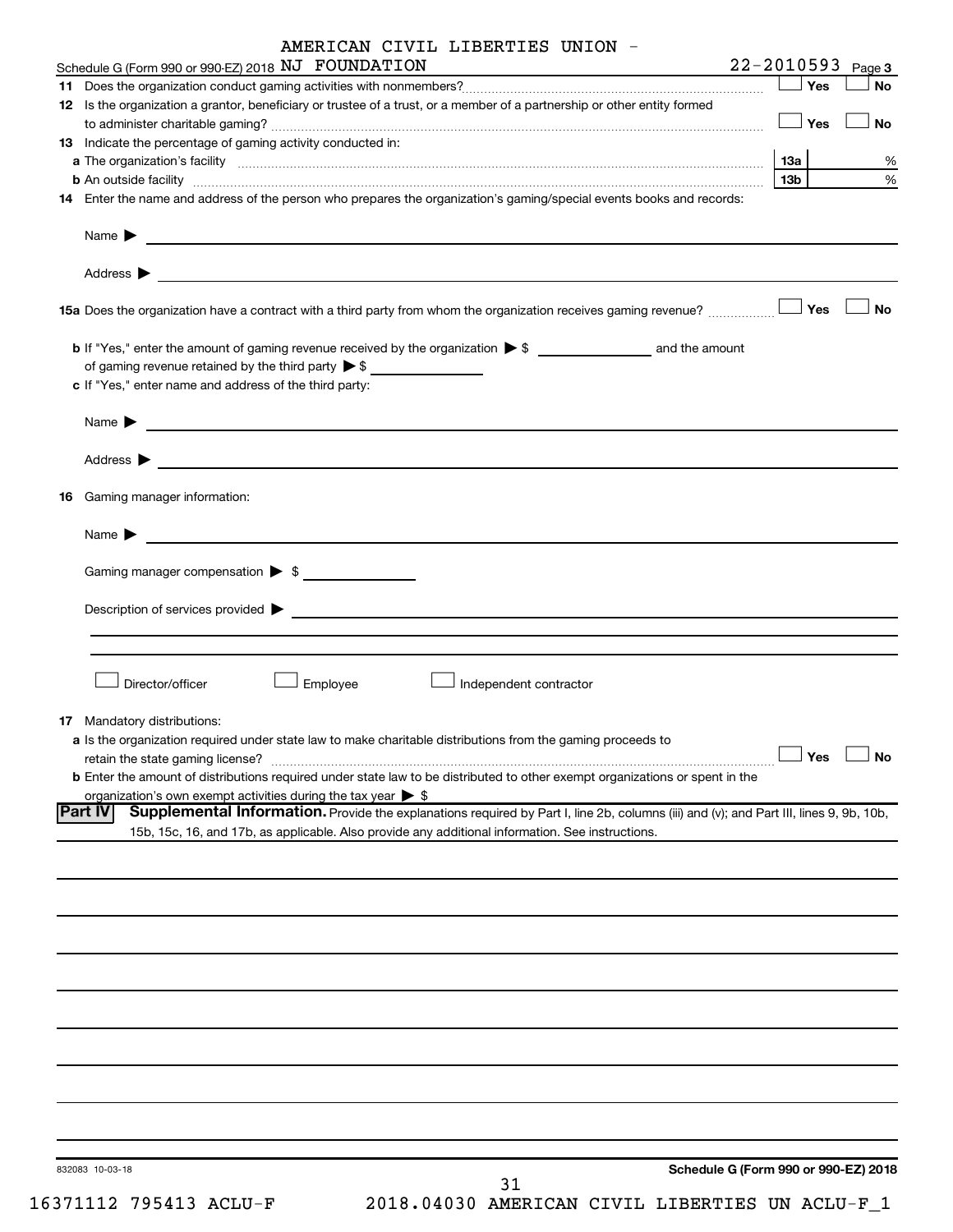| AMERICAN CIVIL LIBERTIES UNION - |  |                       |  |
|----------------------------------|--|-----------------------|--|
| NJ FOUNDATION                    |  | $22 - 2010593$ Page 4 |  |

| NJ FOUNDATION                                                                                     | 22-2010593 Page 4               |
|---------------------------------------------------------------------------------------------------|---------------------------------|
| Schedule G (Form 990 or 990-EZ) NJ FOUNDAT<br><b>Part IV</b> Supplemental Information (continued) |                                 |
|                                                                                                   |                                 |
|                                                                                                   |                                 |
|                                                                                                   |                                 |
|                                                                                                   |                                 |
|                                                                                                   |                                 |
|                                                                                                   |                                 |
|                                                                                                   |                                 |
|                                                                                                   |                                 |
|                                                                                                   |                                 |
|                                                                                                   |                                 |
|                                                                                                   |                                 |
|                                                                                                   |                                 |
|                                                                                                   |                                 |
|                                                                                                   |                                 |
|                                                                                                   |                                 |
|                                                                                                   |                                 |
|                                                                                                   |                                 |
|                                                                                                   |                                 |
|                                                                                                   |                                 |
|                                                                                                   |                                 |
|                                                                                                   |                                 |
|                                                                                                   |                                 |
|                                                                                                   |                                 |
|                                                                                                   |                                 |
|                                                                                                   |                                 |
|                                                                                                   |                                 |
|                                                                                                   |                                 |
|                                                                                                   |                                 |
|                                                                                                   |                                 |
|                                                                                                   |                                 |
|                                                                                                   |                                 |
|                                                                                                   |                                 |
|                                                                                                   |                                 |
|                                                                                                   |                                 |
|                                                                                                   |                                 |
|                                                                                                   |                                 |
|                                                                                                   |                                 |
|                                                                                                   |                                 |
|                                                                                                   |                                 |
|                                                                                                   |                                 |
|                                                                                                   |                                 |
|                                                                                                   |                                 |
|                                                                                                   |                                 |
|                                                                                                   |                                 |
|                                                                                                   |                                 |
|                                                                                                   |                                 |
|                                                                                                   | Schedule G (Form 990 or 990-EZ) |
| 832084 04-01-18                                                                                   |                                 |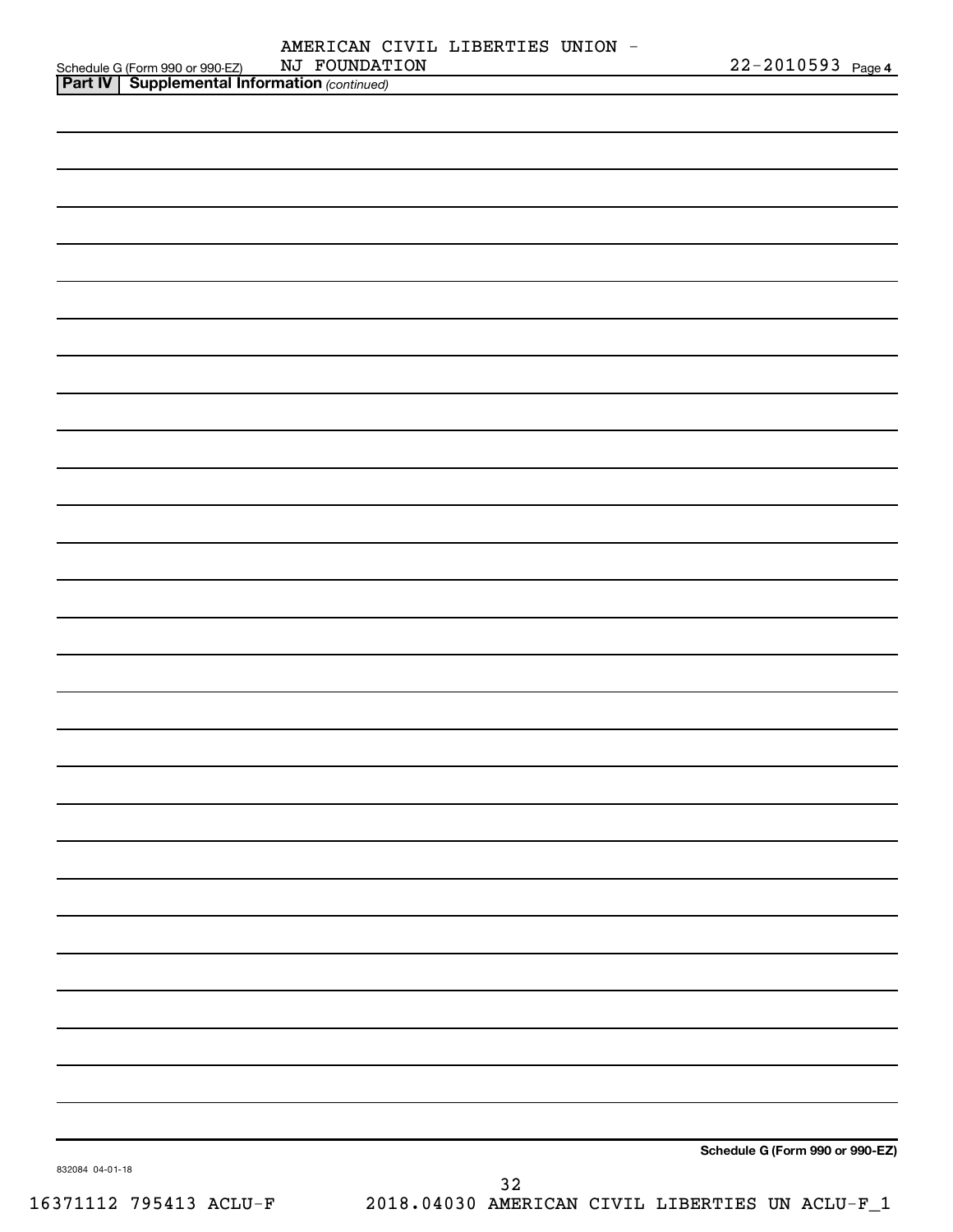|        | <b>SCHEDULE J</b>                  |                                                                                                                           | OMB No. 1545-0047                     |                            |            |                         |
|--------|------------------------------------|---------------------------------------------------------------------------------------------------------------------------|---------------------------------------|----------------------------|------------|-------------------------|
|        | (Form 990)                         | For certain Officers, Directors, Trustees, Key Employees, and Highest                                                     |                                       | 2018                       |            |                         |
|        |                                    | <b>Compensated Employees</b><br>Complete if the organization answered "Yes" on Form 990, Part IV, line 23.                |                                       |                            |            |                         |
|        | Department of the Treasury         | Attach to Form 990.                                                                                                       |                                       | <b>Open to Public</b>      |            |                         |
|        | Internal Revenue Service           | Go to www.irs.gov/Form990 for instructions and the latest information.                                                    |                                       |                            | Inspection |                         |
|        | Name of the organization           | AMERICAN CIVIL LIBERTIES UNION -                                                                                          | <b>Employer identification number</b> |                            |            |                         |
|        |                                    | NJ FOUNDATION                                                                                                             |                                       | 22-2010593                 |            |                         |
| Part I |                                    | <b>Questions Regarding Compensation</b>                                                                                   |                                       |                            |            |                         |
|        |                                    |                                                                                                                           |                                       |                            | Yes        | No                      |
|        |                                    | 1a Check the appropriate box(es) if the organization provided any of the following to or for a person listed on Form 990, |                                       |                            |            |                         |
|        |                                    | Part VII, Section A, line 1a. Complete Part III to provide any relevant information regarding these items.                |                                       |                            |            |                         |
|        | First-class or charter travel      | Housing allowance or residence for personal use                                                                           |                                       |                            |            |                         |
|        | Travel for companions              | Payments for business use of personal residence                                                                           |                                       |                            |            |                         |
|        |                                    | $ \mathbf{X} $ Tax indemnification and gross-up payments<br>Health or social club dues or initiation fees                 |                                       |                            |            |                         |
|        |                                    | Discretionary spending account<br>Personal services (such as maid, chauffeur, chef)                                       |                                       |                            |            |                         |
|        |                                    |                                                                                                                           |                                       |                            |            |                         |
|        |                                    | <b>b</b> If any of the boxes on line 1a are checked, did the organization follow a written policy regarding payment or    |                                       |                            |            |                         |
|        |                                    | reimbursement or provision of all of the expenses described above? If "No," complete Part III to explain                  |                                       | 1b                         | х          |                         |
| 2      |                                    | Did the organization require substantiation prior to reimbursing or allowing expenses incurred by all directors,          |                                       |                            |            | x                       |
|        |                                    | trustees, and officers, including the CEO/Executive Director, regarding the items checked on line 1a?                     |                                       | $\mathbf{2}$               |            |                         |
|        |                                    |                                                                                                                           |                                       |                            |            |                         |
| З      |                                    | Indicate which, if any, of the following the filing organization used to establish the compensation of the organization's |                                       |                            |            |                         |
|        |                                    | CEO/Executive Director. Check all that apply. Do not check any boxes for methods used by a related organization to        |                                       |                            |            |                         |
|        |                                    | establish compensation of the CEO/Executive Director, but explain in Part III.<br>Written employment contract             |                                       |                            |            |                         |
|        | Compensation committee             |                                                                                                                           |                                       |                            |            |                         |
|        |                                    | $ \mathbf{X} $ Compensation survey or study<br>Independent compensation consultant                                        |                                       |                            |            |                         |
|        |                                    | $\mathbf{X}$ Approval by the board or compensation committee<br>Form 990 of other organizations                           |                                       |                            |            |                         |
|        |                                    |                                                                                                                           |                                       |                            |            |                         |
| 4      |                                    | During the year, did any person listed on Form 990, Part VII, Section A, line 1a, with respect to the filing              |                                       |                            |            |                         |
|        |                                    | organization or a related organization:                                                                                   |                                       |                            |            | х                       |
| а<br>b |                                    | Receive a severance payment or change-of-control payment?                                                                 |                                       | 4a<br>4b                   |            | $\overline{\text{x}}$   |
| c      |                                    |                                                                                                                           |                                       | 4c                         |            | $\overline{\text{x}}$   |
|        |                                    | If "Yes" to any of lines 4a-c, list the persons and provide the applicable amounts for each item in Part III.             |                                       |                            |            |                         |
|        |                                    |                                                                                                                           |                                       |                            |            |                         |
|        |                                    | Only section 501(c)(3), 501(c)(4), and 501(c)(29) organizations must complete lines 5-9.                                  |                                       |                            |            |                         |
|        |                                    | For persons listed on Form 990, Part VII, Section A, line 1a, did the organization pay or accrue any compensation         |                                       |                            |            |                         |
|        | contingent on the revenues of:     |                                                                                                                           |                                       |                            |            |                         |
|        |                                    |                                                                                                                           |                                       | 5a                         |            | x                       |
|        |                                    |                                                                                                                           |                                       | 5b                         |            | $\overline{\mathtt{x}}$ |
|        |                                    | If "Yes" on line 5a or 5b, describe in Part III.                                                                          |                                       |                            |            |                         |
|        |                                    | 6 For persons listed on Form 990, Part VII, Section A, line 1a, did the organization pay or accrue any compensation       |                                       |                            |            |                         |
|        | contingent on the net earnings of: |                                                                                                                           |                                       |                            |            |                         |
|        |                                    |                                                                                                                           |                                       | 6a                         |            | x                       |
|        |                                    |                                                                                                                           |                                       | 6b                         |            | $\overline{\mathtt{x}}$ |
|        |                                    | If "Yes" on line 6a or 6b, describe in Part III.                                                                          |                                       |                            |            |                         |
|        |                                    | 7 For persons listed on Form 990, Part VII, Section A, line 1a, did the organization provide any nonfixed payments        |                                       |                            |            |                         |
|        |                                    |                                                                                                                           |                                       | $\overline{7}$             |            | X                       |
| 8      |                                    | Were any amounts reported on Form 990, Part VII, paid or accrued pursuant to a contract that was subject to the           |                                       |                            |            |                         |
|        |                                    |                                                                                                                           |                                       | 8                          |            | x                       |
| 9      |                                    | If "Yes" on line 8, did the organization also follow the rebuttable presumption procedure described in                    |                                       |                            |            |                         |
|        |                                    |                                                                                                                           |                                       | 9                          |            |                         |
|        |                                    | LHA For Paperwork Reduction Act Notice, see the Instructions for Form 990.                                                |                                       | Schedule J (Form 990) 2018 |            |                         |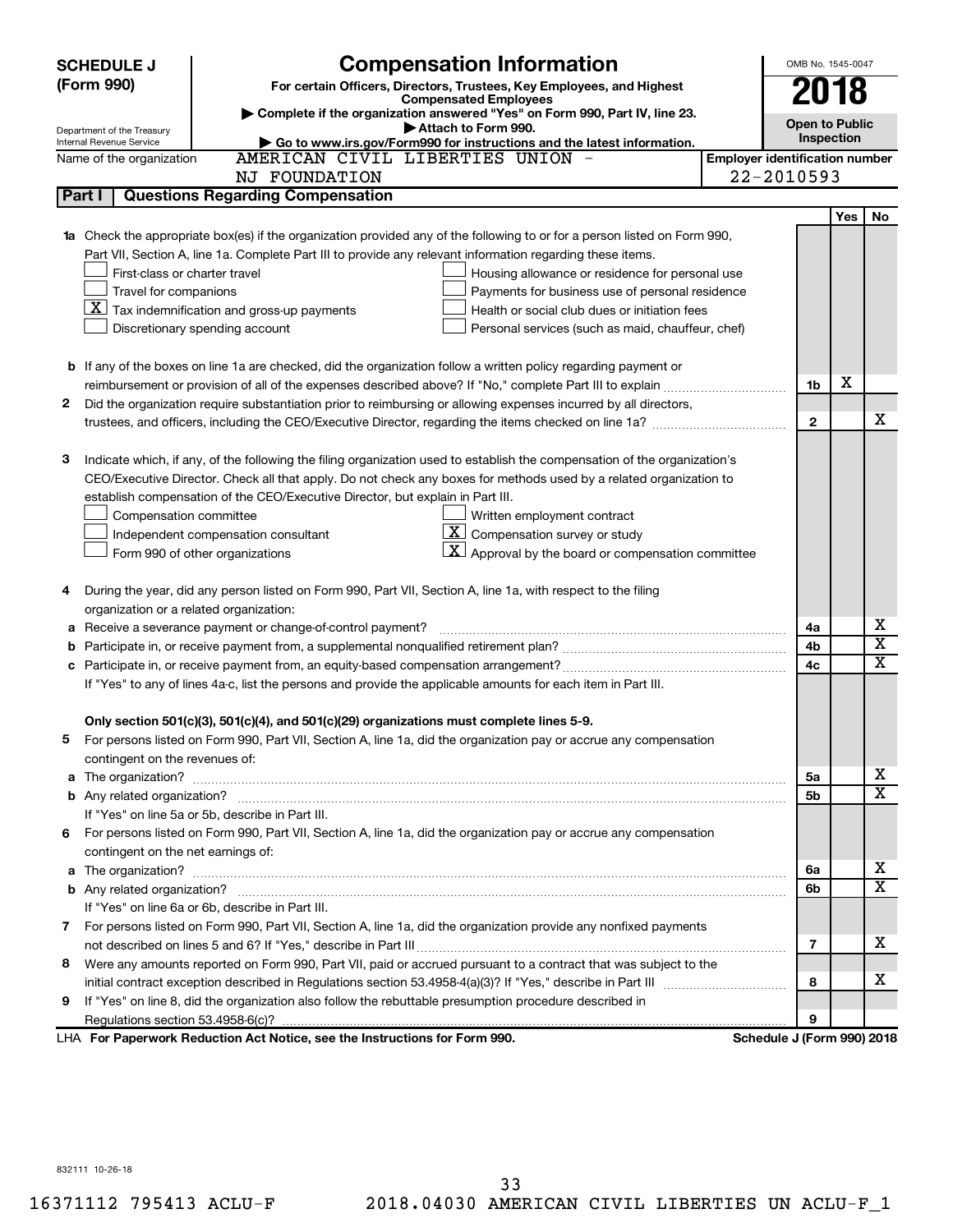Schedule J (Form 990) 2018  $NJ$   $FOUNDATION$   $22-2010593$ NJ FOUNDATION

**2**

Part II | Officers, Directors, Trustees, Key Employees, and Highest Compensated Employees. Use duplicate copies if additional space is needed.

For each individual whose compensation must be reported on Schedule J, report compensation from the organization on row (i) and from related organizations, described in the instructions, on row (ii). Do not list any individuals that aren't listed on Form 990, Part VII.

Note: The sum of columns (B)(i)-(iii) for each listed individual must equal the total amount of Form 990, Part VII, Section A, line 1a, applicable column (D) and (E) amounts for that individual.

|                       |                              |                          | (B) Breakdown of W-2 and/or 1099-MISC compensation |                                           | (C) Retirement and             | (D) Nontaxable   | (E) Total of columns | (F) Compensation<br>in column (B)         |  |
|-----------------------|------------------------------|--------------------------|----------------------------------------------------|-------------------------------------------|--------------------------------|------------------|----------------------|-------------------------------------------|--|
| (A) Name and Title    |                              | (i) Base<br>compensation | (ii) Bonus &<br>incentive<br>compensation          | (iii) Other<br>reportable<br>compensation | other deferred<br>compensation | benefits         | $(B)(i)$ - $(D)$     | reported as deferred<br>on prior Form 990 |  |
| DIANE DU BRULE<br>(1) | (i)                          | 130,585.                 | $\overline{0}$ .                                   | $\overline{0}$ .                          | 7,257.                         | 15,100.          | 152,942.             | $\overline{0}$ .                          |  |
| DEVELOPMENT DIRECTOR  | (ii)                         | $\overline{0}$ .         | $\overline{0}$ .                                   | $\overline{0}$ .                          | $\overline{0}$ .               | $\overline{0}$ . | $\overline{0}$ .     | $\overline{0}$ .                          |  |
| AMOL SINHA<br>(2)     | (i)                          | 145,000.                 | $\overline{0}$ .                                   | $\overline{0}$ .                          | 7,250.                         | 10,371.          | 162,621.             | $\overline{0}$ .                          |  |
| EXECUTIVE DIRECTOR    | (ii)                         | $\overline{0}$ .         | $\overline{\mathfrak{o}}$ .                        | $\overline{0}$ .                          | $\overline{\mathfrak{o}}$ .    | $\overline{0}$ . | $\overline{0}$ .     | $\overline{0}$ .                          |  |
|                       | $\qquad \qquad \textbf{(i)}$ |                          |                                                    |                                           |                                |                  |                      |                                           |  |
|                       | (i)                          |                          |                                                    |                                           |                                |                  |                      |                                           |  |
|                       | $(\sf{i})$                   |                          |                                                    |                                           |                                |                  |                      |                                           |  |
|                       | (ii)                         |                          |                                                    |                                           |                                |                  |                      |                                           |  |
|                       | $(\sf{i})$                   |                          |                                                    |                                           |                                |                  |                      |                                           |  |
|                       | (ii)                         |                          |                                                    |                                           |                                |                  |                      |                                           |  |
|                       | $\qquad \qquad \textbf{(i)}$ |                          |                                                    |                                           |                                |                  |                      |                                           |  |
|                       | (ii)                         |                          |                                                    |                                           |                                |                  |                      |                                           |  |
|                       | $(\sf{i})$                   |                          |                                                    |                                           |                                |                  |                      |                                           |  |
|                       | (i)                          |                          |                                                    |                                           |                                |                  |                      |                                           |  |
|                       | $(\sf{i})$                   |                          |                                                    |                                           |                                |                  |                      |                                           |  |
|                       | (ii)                         |                          |                                                    |                                           |                                |                  |                      |                                           |  |
|                       | $(\sf{i})$                   |                          |                                                    |                                           |                                |                  |                      |                                           |  |
|                       | (ii)                         |                          |                                                    |                                           |                                |                  |                      |                                           |  |
|                       | $(\sf{i})$<br>(ii)           |                          |                                                    |                                           |                                |                  |                      |                                           |  |
|                       | $(\sf{i})$                   |                          |                                                    |                                           |                                |                  |                      |                                           |  |
|                       | (ii)                         |                          |                                                    |                                           |                                |                  |                      |                                           |  |
|                       | $(\sf{i})$                   |                          |                                                    |                                           |                                |                  |                      |                                           |  |
|                       | (ii)                         |                          |                                                    |                                           |                                |                  |                      |                                           |  |
|                       | $(\sf{i})$                   |                          |                                                    |                                           |                                |                  |                      |                                           |  |
|                       | (ii)                         |                          |                                                    |                                           |                                |                  |                      |                                           |  |
|                       | $(\sf{i})$                   |                          |                                                    |                                           |                                |                  |                      |                                           |  |
|                       | (ii)                         |                          |                                                    |                                           |                                |                  |                      |                                           |  |
|                       | $(\sf{i})$                   |                          |                                                    |                                           |                                |                  |                      |                                           |  |
|                       | (ii)                         |                          |                                                    |                                           |                                |                  |                      |                                           |  |
|                       | $(\sf{i})$                   |                          |                                                    |                                           |                                |                  |                      |                                           |  |
|                       | (ii)                         |                          |                                                    |                                           |                                |                  |                      |                                           |  |

**Schedule J (Form 990) 2018**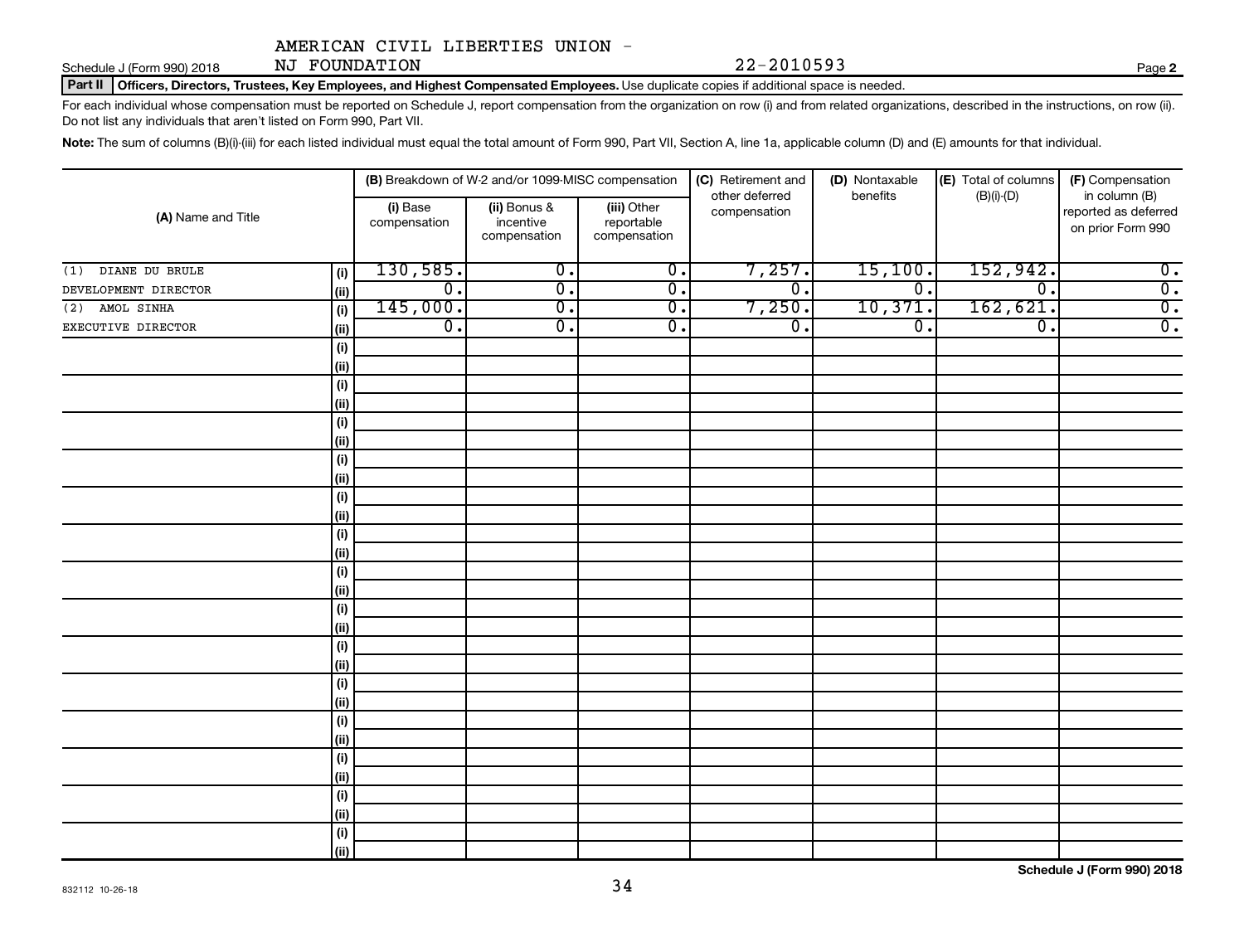#### **Part III Supplemental Information**

Provide the information, explanation, or descriptions required for Part I, lines 1a, 1b, 3, 4a, 4b, 4c, 5a, 5b, 6a, 6b, 7, and 8, and for Part II. Also complete this part for any additional information.

### PART I, LINE 1A:

CERTAIN EMPLOYEES WAIVE HEALTH INSURANCE COVERAGE PROVIDED BY THE

ORGANIZATION. THEY ARE COMPENSATED FOR THE VALUE OF THE WAIVED HEALTH

INSURANCE COVERAGE, GROSSED UP FOR THE INCOME TAX ON THE ADDITIONAL

#### COMPENSATION.

**Schedule J (Form 990) 2018**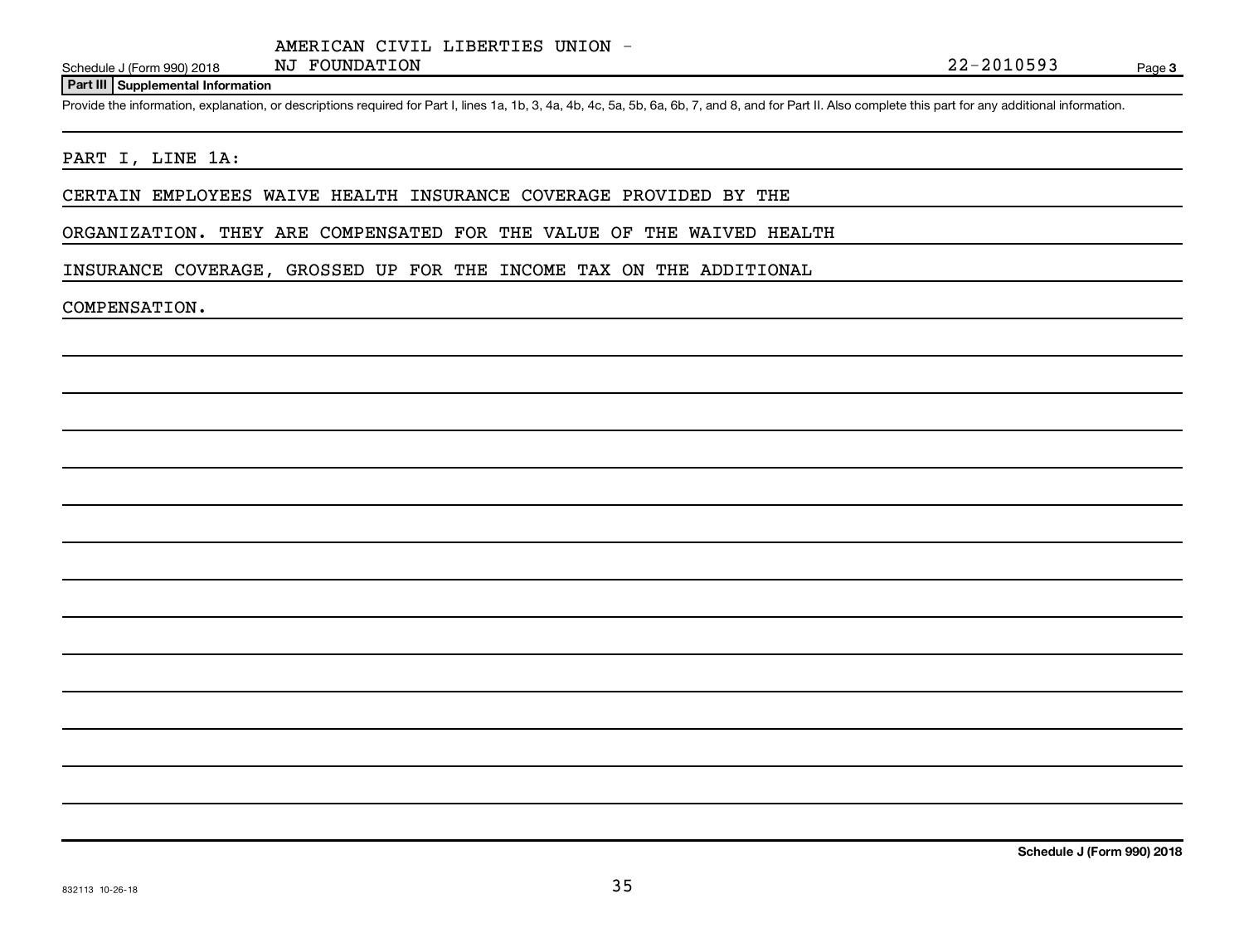OMB No. 1545-0047 Department of the Treasury Internal Revenue Service 832211 10-10-18 **Complete to provide information for responses to specific questions on Form 990 or 990-EZ or to provide any additional information. | Attach to Form 990 or 990-EZ. | Go to www.irs.gov/Form990 for the latest information. (Form 990 or 990-EZ) Open to Public Inspection Employer identification number** LHA For Paperwork Reduction Act Notice, see the Instructions for Form 990 or 990-EZ. Schedule O (Form 990 or 990-EZ) (2018) Name of the organization SCHEDULE O **Supplemental Information to Form 990 or 990-EZ 2018**<br>(Form 990 or 990-EZ) **2018** AMERICAN CIVIL LIBERTIES UNION NJ FOUNDATION 22-2010593 FORM 990, PART VI, SECTION B, LINE 11B: AN ELECTRONIC VERSION OF THE 990 IS PROVIDED TO ALL BOARD MEMBERS FOR A 7-DAY REVIEW PERIOD. THEREAFTER, THE 990 IS SIGNED BY THE BOARD PRESIDENT AND IS FILED WITH THE IRS. FORM 990, PART VI, SECTION B, LINE 15: COMPARABLE POSITION SALARY DATA IS USED TO DETERMINE THE SALARY OF THE EXECUTIVE DIRECTOR; THE FINAL SALARY LEVEL IS APPROVED BY THE BOARD AFTER REVIEW. FORM 990, PART VI, SECTION C, LINE 19: ORGANIZATION'S WEBSITE. FORM 990, PART XII, LINE 2C: SAME A LAST YEAR.

36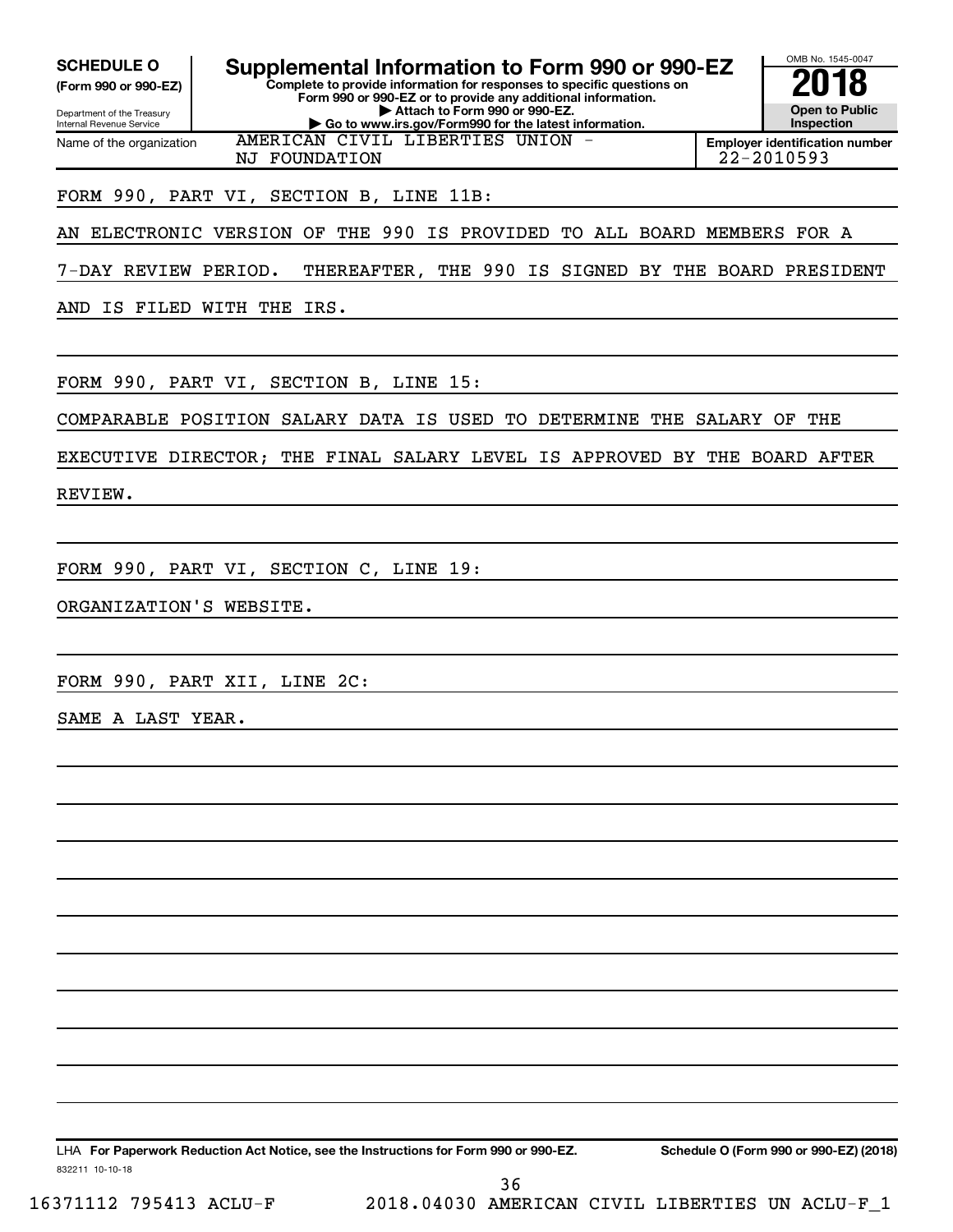| <b>SCHEDULE R</b>                                      |                                                                                                                                                                              | <b>Related Organizations and Unrelated Partnerships</b>                                                    |                          |                    |                    |     |                                              | OMB No. 1545-0047     |                             |
|--------------------------------------------------------|------------------------------------------------------------------------------------------------------------------------------------------------------------------------------|------------------------------------------------------------------------------------------------------------|--------------------------|--------------------|--------------------|-----|----------------------------------------------|-----------------------|-----------------------------|
| (Form 990)                                             |                                                                                                                                                                              | > Complete if the organization answered "Yes" on Form 990, Part IV, line 33, 34, 35b, 36, or 37.           |                          |                    |                    |     |                                              | 2018                  |                             |
| Department of the Treasury<br>Internal Revenue Service |                                                                                                                                                                              |                                                                                                            | Attach to Form 990.      |                    |                    |     |                                              | <b>Open to Public</b> |                             |
|                                                        |                                                                                                                                                                              | Go to www.irs.gov/Form990 for instructions and the latest information.<br>AMERICAN CIVIL LIBERTIES UNION - |                          |                    |                    |     |                                              | Inspection            |                             |
| Name of the organization                               | NJ FOUNDATION                                                                                                                                                                |                                                                                                            |                          |                    |                    |     | Employer identification number<br>22-2010593 |                       |                             |
|                                                        |                                                                                                                                                                              |                                                                                                            |                          |                    |                    |     |                                              |                       |                             |
| Part I                                                 | Identification of Disregarded Entities. Complete if the organization answered "Yes" on Form 990, Part IV, line 33.                                                           |                                                                                                            |                          |                    |                    |     |                                              |                       |                             |
|                                                        | (a)                                                                                                                                                                          | (b)                                                                                                        | (c)                      | (d)                | (e)                |     |                                              | (f)                   |                             |
|                                                        | Name, address, and EIN (if applicable)                                                                                                                                       | Primary activity                                                                                           | Legal domicile (state or | Total income       | End-of-year assets |     | Direct controlling<br>entity                 |                       |                             |
|                                                        | of disregarded entity                                                                                                                                                        |                                                                                                            | foreign country)         |                    |                    |     |                                              |                       |                             |
|                                                        |                                                                                                                                                                              |                                                                                                            |                          |                    |                    |     |                                              |                       |                             |
|                                                        |                                                                                                                                                                              |                                                                                                            |                          |                    |                    |     |                                              |                       |                             |
|                                                        |                                                                                                                                                                              |                                                                                                            |                          |                    |                    |     |                                              |                       |                             |
|                                                        |                                                                                                                                                                              |                                                                                                            |                          |                    |                    |     |                                              |                       |                             |
|                                                        |                                                                                                                                                                              |                                                                                                            |                          |                    |                    |     |                                              |                       |                             |
|                                                        |                                                                                                                                                                              |                                                                                                            |                          |                    |                    |     |                                              |                       |                             |
|                                                        |                                                                                                                                                                              |                                                                                                            |                          |                    |                    |     |                                              |                       |                             |
|                                                        |                                                                                                                                                                              |                                                                                                            |                          |                    |                    |     |                                              |                       |                             |
|                                                        |                                                                                                                                                                              |                                                                                                            |                          |                    |                    |     |                                              |                       |                             |
|                                                        |                                                                                                                                                                              |                                                                                                            |                          |                    |                    |     |                                              |                       |                             |
|                                                        |                                                                                                                                                                              |                                                                                                            |                          |                    |                    |     |                                              |                       |                             |
|                                                        |                                                                                                                                                                              |                                                                                                            |                          |                    |                    |     |                                              |                       |                             |
| Part II                                                | Identification of Related Tax-Exempt Organizations. Complete if the organization answered "Yes" on Form 990, Part IV, line 34, because it had one or more related tax-exempt |                                                                                                            |                          |                    |                    |     |                                              |                       |                             |
|                                                        | organizations during the tax year.                                                                                                                                           |                                                                                                            |                          |                    |                    |     |                                              |                       |                             |
|                                                        | (a)                                                                                                                                                                          | (b)                                                                                                        | (c)                      | (d)                | (e)                | (f) |                                              |                       | $(g)$<br>Section 512(b)(13) |
|                                                        | Name, address, and EIN                                                                                                                                                       | Primary activity                                                                                           | Legal domicile (state or | <b>Exempt Code</b> | Public charity     |     | Direct controlling                           |                       | controlled                  |
|                                                        | of related organization                                                                                                                                                      |                                                                                                            | foreign country)         | section            | status (if section |     | entity                                       |                       | entity?                     |
|                                                        |                                                                                                                                                                              |                                                                                                            |                          |                    | 501(c)(3)          |     |                                              | <b>Yes</b>            | No                          |
|                                                        | AMERICAN CIVIL LIBERTIES UNION OF NJ -                                                                                                                                       |                                                                                                            |                          |                    |                    |     |                                              |                       |                             |
|                                                        | 22-1758950, PO BOX 32159, NEWARK, NJ 07102                                                                                                                                   | MEMBERSHIP                                                                                                 | NEW JERSEY               | 501(C)(4)          |                    |     |                                              |                       | $\mathbf X$                 |
|                                                        | AMERICAN CIVIL LIBERTIES UNION FOUNDATION                                                                                                                                    |                                                                                                            |                          |                    |                    |     |                                              |                       |                             |
|                                                        | 13-6213516, 125 BROAD STREET, NEW YORK, NY                                                                                                                                   |                                                                                                            |                          |                    |                    |     |                                              |                       |                             |
| 10004                                                  |                                                                                                                                                                              | PARENT ORGANIZATION                                                                                        | NEW YORK                 | 501(C)(3)          | LINE 11            |     |                                              |                       | X                           |
|                                                        | AMERICAN CIVIL LIBERTIES UNION - 13-3871360                                                                                                                                  |                                                                                                            |                          |                    |                    |     |                                              |                       |                             |
| 125 BROAD STREET                                       |                                                                                                                                                                              |                                                                                                            |                          |                    |                    |     |                                              |                       |                             |
| NEW YORK, NY 10004                                     |                                                                                                                                                                              | PARENT ORGANIZATION                                                                                        | NEW YORK                 | 501(C)(4)          |                    |     |                                              |                       | X                           |
|                                                        |                                                                                                                                                                              |                                                                                                            |                          |                    |                    |     |                                              |                       |                             |
|                                                        |                                                                                                                                                                              |                                                                                                            |                          |                    |                    |     |                                              |                       |                             |
|                                                        |                                                                                                                                                                              |                                                                                                            |                          |                    |                    |     |                                              |                       |                             |

**For Paperwork Reduction Act Notice, see the Instructions for Form 990. Schedule R (Form 990) 2018**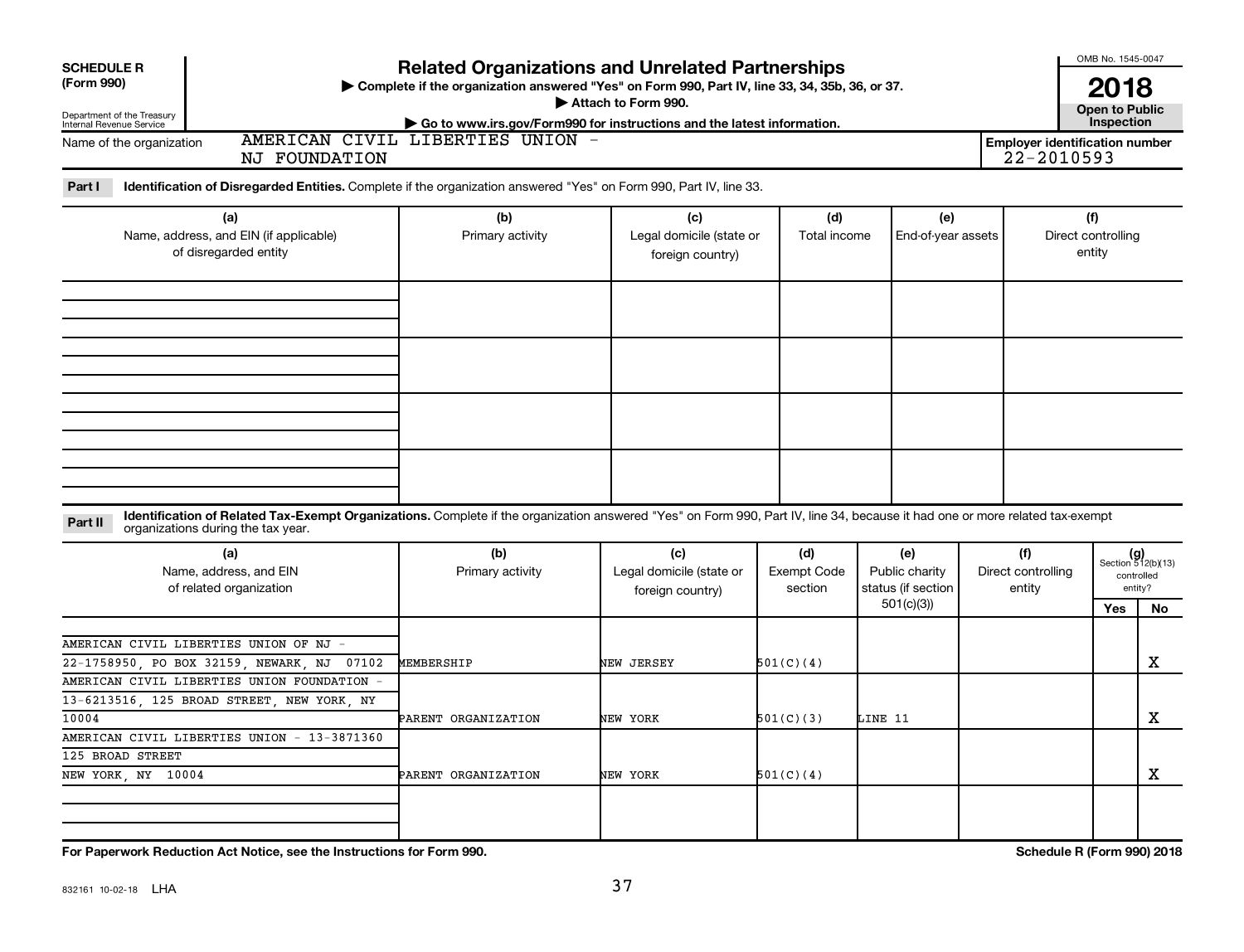#### **2**

Disproportionate allocations? Legal domicile (state or foreign country) General or Percentage managing partner? Part III Identification of Related Organizations Taxable as a Partnership. Complete if the organization answered "Yes" on Form 990, Part IV, line 34, because it had one or more related<br>Read to the organizations tracted as **(a) (b) (c) (d) (e) (f) (g) (h) (i) (j) (k) Yes No Yes No** K-1 (Form 1065) Predominant income (related, unrelated, excluded from tax under sections 512-514) Schedule R (Form 990) 2018 NJ FOUNDATION  $22-2010593$  Page organizations treated as a partnership during the tax year. Name, address, and EIN of related organization Primary activity  $\left| \begin{array}{c} \text{Legal} \\ \text{demi} \end{array} \right|$  Direct controlling entity Share of total income Share of end-of-year assets Code V-UBI<br>amount in box 20 of Schedule ownership AMERICAN CIVIL LIBERTIES UNION -

Part IV Identification of Related Organizations Taxable as a Corporation or Trust. Complete if the organization answered "Yes" on Form 990, Part IV, line 34, because it had one or more related organizations treated as a corporation or trust during the tax year.

| (a)<br>Name, address, and EIN<br>of related organization | (b)<br>Primary activity | (c)<br>Legal domicile<br>(state or<br>foreign<br>country) | (d)<br>Direct controlling<br>entity | (e)<br>Type of entity<br>(C corp, S corp,<br>or trust) | (f)<br>Share of total<br>income | (g)<br>Share of<br>end-of-year<br>assets | (h)<br>Percentage<br>  ownership | $\begin{array}{c} \textbf{(i)}\\ \text{Section}\\ 5\,12 \text{(b)} \text{(13)}\\ \text{controlled} \\ \text{entity?} \end{array}$<br>Yes   No |
|----------------------------------------------------------|-------------------------|-----------------------------------------------------------|-------------------------------------|--------------------------------------------------------|---------------------------------|------------------------------------------|----------------------------------|-----------------------------------------------------------------------------------------------------------------------------------------------|
|                                                          |                         |                                                           |                                     |                                                        |                                 |                                          |                                  |                                                                                                                                               |
|                                                          |                         |                                                           |                                     |                                                        |                                 |                                          |                                  |                                                                                                                                               |
|                                                          |                         |                                                           |                                     |                                                        |                                 |                                          |                                  |                                                                                                                                               |
|                                                          |                         |                                                           |                                     |                                                        |                                 |                                          |                                  |                                                                                                                                               |
|                                                          |                         |                                                           |                                     |                                                        |                                 |                                          |                                  |                                                                                                                                               |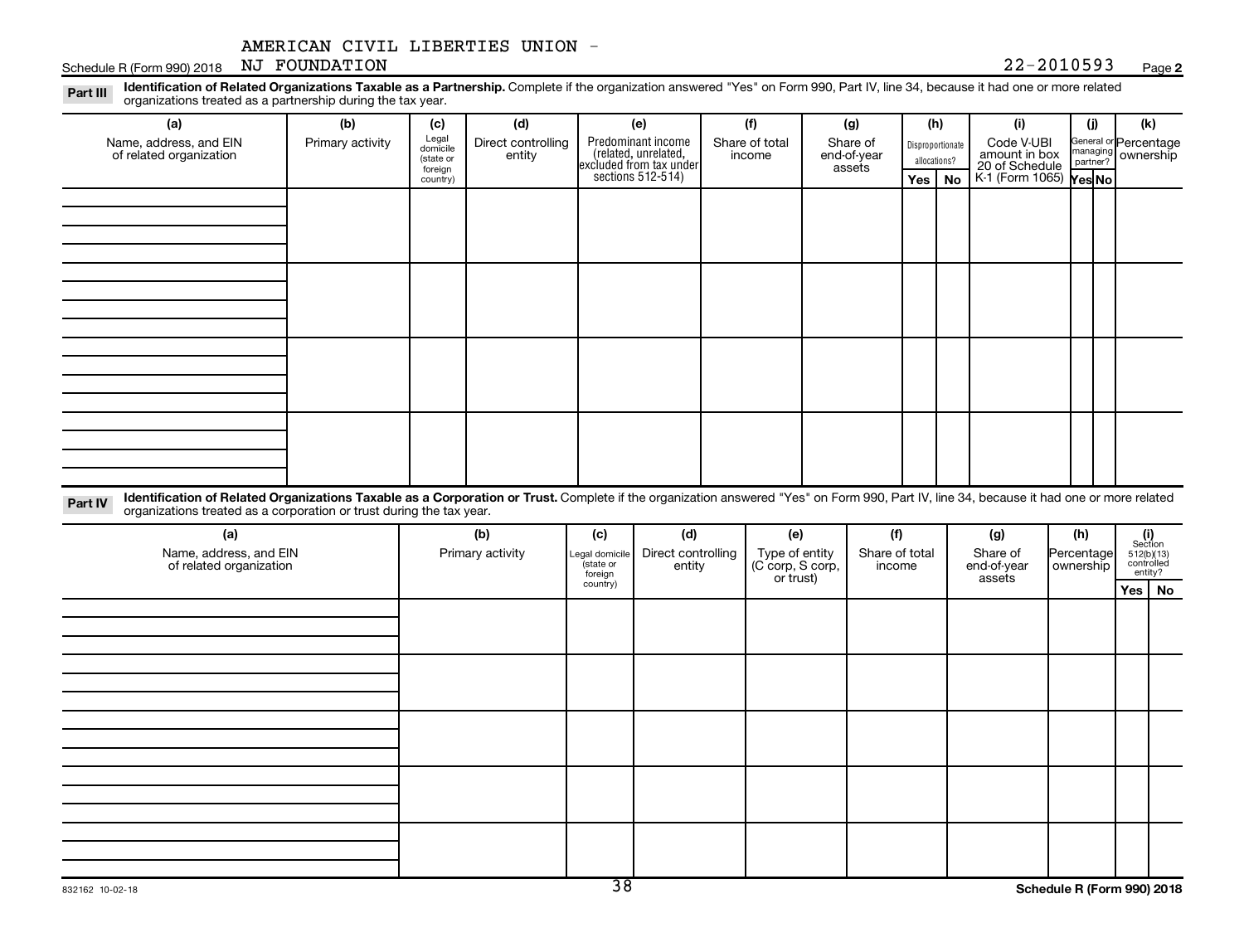Schedule R (Form 990) 2018 NJ FOUNDATION  $22-2010593$  Page

|  | Part V Transactions With Related Organizations. Complete if the organization answered "Yes" on Form 990, Part IV, line 34, 35b, or 36. |  |
|--|----------------------------------------------------------------------------------------------------------------------------------------|--|
|--|----------------------------------------------------------------------------------------------------------------------------------------|--|

|                                                                                         |                                                                                                                                                                                                                                |                | <b>Yes</b> | No                      |  |  |
|-----------------------------------------------------------------------------------------|--------------------------------------------------------------------------------------------------------------------------------------------------------------------------------------------------------------------------------|----------------|------------|-------------------------|--|--|
| Note: Complete line 1 if any entity is listed in Parts II, III, or IV of this schedule. |                                                                                                                                                                                                                                |                |            |                         |  |  |
|                                                                                         | During the tax year, did the organization engage in any of the following transactions with one or more related organizations listed in Parts II-IV?                                                                            |                |            |                         |  |  |
|                                                                                         |                                                                                                                                                                                                                                | 1a             |            | $\overline{\texttt{x}}$ |  |  |
|                                                                                         |                                                                                                                                                                                                                                | 1 <sub>b</sub> |            | $\overline{\textbf{x}}$ |  |  |
|                                                                                         |                                                                                                                                                                                                                                | 1 <sub>c</sub> | x          |                         |  |  |
|                                                                                         | d Loans or loan guarantees to or for related organization(s) www.communities.com/www.communities.com/www.communities-                                                                                                          | 1 <sub>d</sub> |            | $\overline{\textbf{x}}$ |  |  |
|                                                                                         | e Loans or loan guarantees by related organization(s) material contents and content to content the content of the content of the content of the content of the content of the content of the content of the content of the con | 1e             |            | X                       |  |  |
|                                                                                         |                                                                                                                                                                                                                                |                |            |                         |  |  |
|                                                                                         | Dividends from related organization(s) www.andron.com/www.andron.com/www.andron.com/www.andron.com/www.andron.com/www.andron.com/www.andron.com/www.andron.com/www.andron.com/www.andron.com/www.andron.com/www.andron.com/www | 1f             |            | х                       |  |  |
| a                                                                                       | Sale of assets to related organization(s) material content and content and content and content and content and content and content and content and content and content and content and content and content and content and con | 1 <sub>q</sub> |            | $\overline{\text{x}}$   |  |  |
|                                                                                         | h Purchase of assets from related organization(s) manufactured content to the content of the content of the content of the content of the content of the content of the content of the content of the content of the content o | 1 <sub>h</sub> |            | $\overline{\textbf{X}}$ |  |  |
|                                                                                         | Exchange of assets with related organization(s) manufactured content to the content of the content of the content of the content of the content of the content of the content of the content of the content of the content of  | 1i.            |            | $\overline{\text{x}}$   |  |  |
|                                                                                         |                                                                                                                                                                                                                                | 1j             |            | $\overline{\texttt{x}}$ |  |  |
|                                                                                         |                                                                                                                                                                                                                                |                |            |                         |  |  |
|                                                                                         |                                                                                                                                                                                                                                | 1k             |            | X                       |  |  |
|                                                                                         |                                                                                                                                                                                                                                | 11             |            | $\overline{\texttt{x}}$ |  |  |
|                                                                                         |                                                                                                                                                                                                                                | 1 <sub>m</sub> | х          |                         |  |  |
|                                                                                         | n Sharing of facilities, equipment, mailing lists, or other assets with related organization(s) marror manufactured manufactured contents and the state of facilities, equipment, mailing lists, or other assets with related  | 1n             | X          |                         |  |  |
|                                                                                         | o Sharing of paid employees with related organization(s) manufaction(s) and all contracts are seen as a set of the state organization(s) and all contracts are seen as a set of the state organization(s) and all contracts ar | 1 <sub>o</sub> | х          |                         |  |  |
|                                                                                         |                                                                                                                                                                                                                                |                |            |                         |  |  |
|                                                                                         |                                                                                                                                                                                                                                | 1 <sub>p</sub> | х          |                         |  |  |
|                                                                                         |                                                                                                                                                                                                                                | 1q             |            |                         |  |  |
|                                                                                         |                                                                                                                                                                                                                                |                |            |                         |  |  |
|                                                                                         | Other transfer of cash or property to related organization(s) with the content of the content of the content of the content of the content of the content of the content of the content of the content of the content of the c | 1r             | Х          |                         |  |  |
|                                                                                         |                                                                                                                                                                                                                                | 1s             |            |                         |  |  |
|                                                                                         | 2 If the answer to any of the above is "Yes," see the instructions for information on who must complete this line, including covered relationships and transaction thresholds.                                                 |                |            |                         |  |  |
|                                                                                         |                                                                                                                                                                                                                                |                |            |                         |  |  |

| (a)<br>Name of related organization | (b)<br>Transaction<br>type (a-s) | (c)<br>Amount involved | (d)<br>Method of determining amount involved |
|-------------------------------------|----------------------------------|------------------------|----------------------------------------------|
| $(1)$ ACLU NJ                       | N                                | 0.                     |                                              |
| $(2)$ ACLU NJ                       | O                                | $\mathbf 0$ .          |                                              |
| (3) ACLU FOUNDATION                 | $\mathcal{C}$                    |                        | 0.GRANT AWARDS                               |
| (4)                                 |                                  |                        |                                              |
| (5)                                 |                                  |                        |                                              |
| (6)                                 | $\overline{\mathcal{D}}$         |                        |                                              |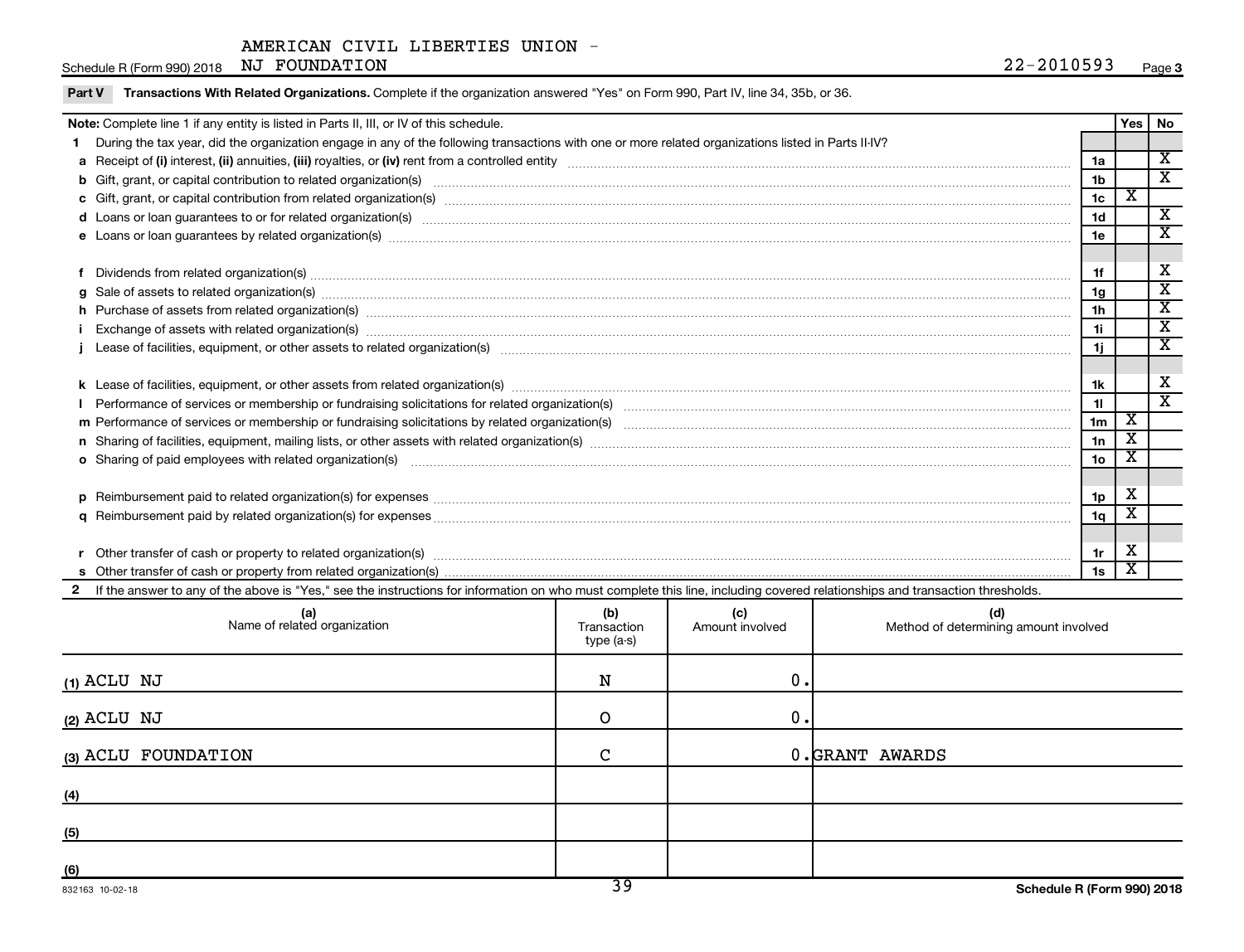Schedule R (Form 990) 2018 NJ FOUNDATION  $22-2010593$  Page

Part VI Unrelated Organizations Taxable as a Partnership. Complete if the organization answered "Yes" on Form 990, Part IV, line 37.

Provide the following information for each entity taxed as a partnership through which the organization conducted more than five percent of its activities (measured by total assets or gross revenue) that was not a related organization. See instructions regarding exclusion for certain investment partnerships.

| (a)                    | (b)              | (c)               | mat was not a related organization. Occ instructions regarding excitation for certain investment partnerships.<br>(d) |                                                          |  | (f)      | (g)         |        | (h)                              | (i)                                                                                          | (i)    | (k) |
|------------------------|------------------|-------------------|-----------------------------------------------------------------------------------------------------------------------|----------------------------------------------------------|--|----------|-------------|--------|----------------------------------|----------------------------------------------------------------------------------------------|--------|-----|
| Name, address, and EIN | Primary activity | Legal domicile    | Predominant income<br>(related, unrelated,<br>excluded from tax under<br>sections 512-514)                            | (e)<br>Are all<br>partners sec.<br>$501(c)(3)$<br>orgs.? |  | Share of | Share of    |        |                                  | Code V-UBI<br>amount in box 20 managing<br>of Schedule K-1 partner?<br>(Form 1065)<br>ves No |        |     |
| of entity              |                  | (state or foreign |                                                                                                                       |                                                          |  | total    | end-of-year |        | Disproportionate<br>allocations? |                                                                                              |        |     |
|                        |                  | country)          |                                                                                                                       | Yes No                                                   |  | income   | assets      | Yes No |                                  |                                                                                              | Yes NO |     |
|                        |                  |                   |                                                                                                                       |                                                          |  |          |             |        |                                  |                                                                                              |        |     |
|                        |                  |                   |                                                                                                                       |                                                          |  |          |             |        |                                  |                                                                                              |        |     |
|                        |                  |                   |                                                                                                                       |                                                          |  |          |             |        |                                  |                                                                                              |        |     |
|                        |                  |                   |                                                                                                                       |                                                          |  |          |             |        |                                  |                                                                                              |        |     |
|                        |                  |                   |                                                                                                                       |                                                          |  |          |             |        |                                  |                                                                                              |        |     |
|                        |                  |                   |                                                                                                                       |                                                          |  |          |             |        |                                  |                                                                                              |        |     |
|                        |                  |                   |                                                                                                                       |                                                          |  |          |             |        |                                  |                                                                                              |        |     |
|                        |                  |                   |                                                                                                                       |                                                          |  |          |             |        |                                  |                                                                                              |        |     |
|                        |                  |                   |                                                                                                                       |                                                          |  |          |             |        |                                  |                                                                                              |        |     |
|                        |                  |                   |                                                                                                                       |                                                          |  |          |             |        |                                  |                                                                                              |        |     |
|                        |                  |                   |                                                                                                                       |                                                          |  |          |             |        |                                  |                                                                                              |        |     |
|                        |                  |                   |                                                                                                                       |                                                          |  |          |             |        |                                  |                                                                                              |        |     |
|                        |                  |                   |                                                                                                                       |                                                          |  |          |             |        |                                  |                                                                                              |        |     |
|                        |                  |                   |                                                                                                                       |                                                          |  |          |             |        |                                  |                                                                                              |        |     |
|                        |                  |                   |                                                                                                                       |                                                          |  |          |             |        |                                  |                                                                                              |        |     |
|                        |                  |                   |                                                                                                                       |                                                          |  |          |             |        |                                  |                                                                                              |        |     |
|                        |                  |                   |                                                                                                                       |                                                          |  |          |             |        |                                  |                                                                                              |        |     |
|                        |                  |                   |                                                                                                                       |                                                          |  |          |             |        |                                  |                                                                                              |        |     |
|                        |                  |                   |                                                                                                                       |                                                          |  |          |             |        |                                  |                                                                                              |        |     |
|                        |                  |                   |                                                                                                                       |                                                          |  |          |             |        |                                  |                                                                                              |        |     |
|                        |                  |                   |                                                                                                                       |                                                          |  |          |             |        |                                  |                                                                                              |        |     |
|                        |                  |                   |                                                                                                                       |                                                          |  |          |             |        |                                  |                                                                                              |        |     |
|                        |                  |                   |                                                                                                                       |                                                          |  |          |             |        |                                  |                                                                                              |        |     |
|                        |                  |                   |                                                                                                                       |                                                          |  |          |             |        |                                  |                                                                                              |        |     |
|                        |                  |                   |                                                                                                                       |                                                          |  |          |             |        |                                  |                                                                                              |        |     |
|                        |                  |                   |                                                                                                                       |                                                          |  |          |             |        |                                  |                                                                                              |        |     |
|                        |                  |                   |                                                                                                                       |                                                          |  |          |             |        |                                  |                                                                                              |        |     |
|                        |                  |                   |                                                                                                                       |                                                          |  |          |             |        |                                  |                                                                                              |        |     |
|                        |                  |                   |                                                                                                                       |                                                          |  |          |             |        |                                  |                                                                                              |        |     |
|                        |                  |                   |                                                                                                                       |                                                          |  |          |             |        |                                  |                                                                                              |        |     |

**Schedule R (Form 990) 2018**